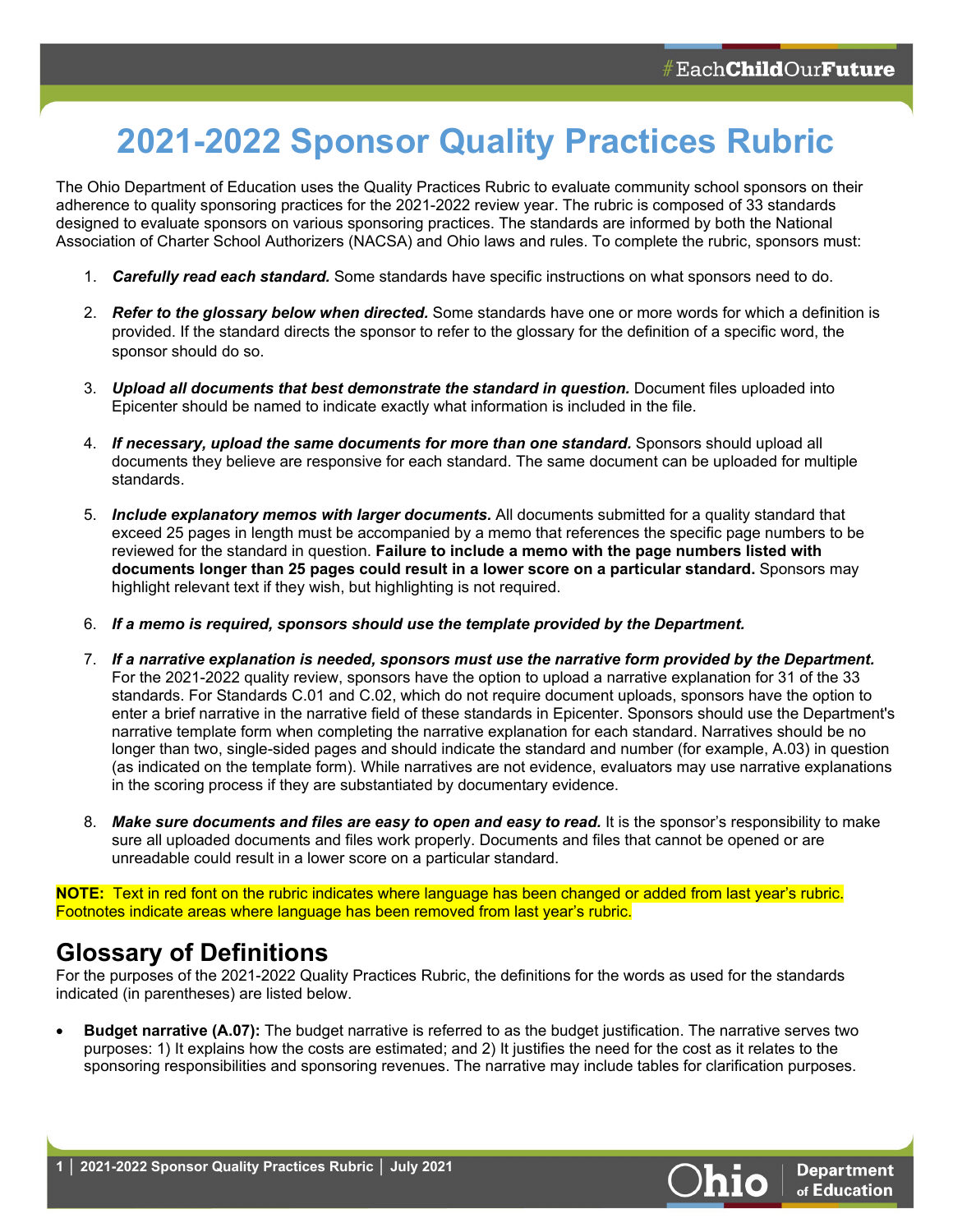- **Business plan (B.02, B.03):** A formal statement of business goals, reasons they are attainable and plans for reaching them while containing background information on the academic, financial and operational position of the organization over multiple years.
- **Calibration (B.05, E.06):** The process of configuring an application instrument to provide a result for a sample within an acceptable range by eliminating or minimizing factors that cause inaccurate measurements.
- **Data analysis (A.06, A.07, D.05):** A process of inspecting, cleaning, transforming and modeling data with the goal of discovering useful information, suggesting conclusions and supporting decision-making.
- **Deficiency (B.03, D.06):** The state of falling short or demonstrating inadequate performance in the contract, academic, financial and/or organizational/operational areas.
- **Fiscal and operational viability (E.02):** For the purposes of the sponsor evaluation, a community school's fiscal and operational viability is based on the following indicators:
	- o School cannot be in 'unauditable' status;
	- o School cannot be in probationary (for financial or operational reasons), suspended or closed status;
	- $\circ$  School cannot have any unresolved findings for recovery (as identified on annual fiscal audits); and
	- $\circ$  School must have received an 'unqualified' opinion on the school's most recent annual fiscal audit.
- **Guidance (A.03, B.01, D.01, D.03, D.06, E.05, F.02, F.04):** Written directions that help users understand the purpose, guide implementation and answer questions on topics that include, but are not limited to, applications, oversight, monitoring, interventions and responsibilities.
- **High-stakes review (C.02, E.01, E.06):** A rigorous evaluation of a school's performance (academic, financial and organizational/operational) against the performance framework included in its contract with its sponsor over the entire contract term.
- **Intervention policy (D.06):** A course or principle of action adopted by a sponsor's governing authority that defines the conditions for intervention, the actions or consequences when intervention is triggered and the process for resolving the issue that maintains school autonomy. An intervention policy is not limited to timeframes for remedying the deficiency, benchmarks to measure progress, etc.
- **Market research (B.02, B.03):** The process of gathering and analyzing data regarding sufficient demand or need for a new school in the proposed area or community. Market research should address the following:
	- $\circ$  Analysis of student and student subgroup(s) academic needs to be served by the proposed community school that are not met by existing schools in the area or community.
	- $\circ$  Demonstrated demand for the proposed community school (for example, list of maps of all current school options, including capacity/seats currently available, evidence of existing wait lists or lack of capacity from existing schools, letters of commitment to the proposed school from parents, community stakeholders).
	- o Evidence of data collection and analysis in the following areas: real estate market (rental property, insurance rates, property taxes), availability of transportation (such as bus lines), enrollment fluctuation in surrounding schools, job growth, number and age range of students in the surrounding area of the proposed facility, crime rates, etc.
- **Measures (A.01, C.01, C.02, C.03, D.03, D.05, E.01, E.02):** Categories of performance included within the components making up the Ohio School Report Cards, Dropout Prevention and Recovery Report Cards and the Career-Technical Report Cards. The measures, some of which are graded and some of which are rated, vary for each type of report card and are used to provide information regarding student academic success and progress.
- **Metrics (A.01, C.01, C.02, D.05):** General means of evaluating an aspect of a measure.
- **Needs assessment (A.07, F.01, F.03):** A planning process used by the sponsor to determine deficiencies, set technical assistance priorities, make organizational improvements and/or allocate resources.

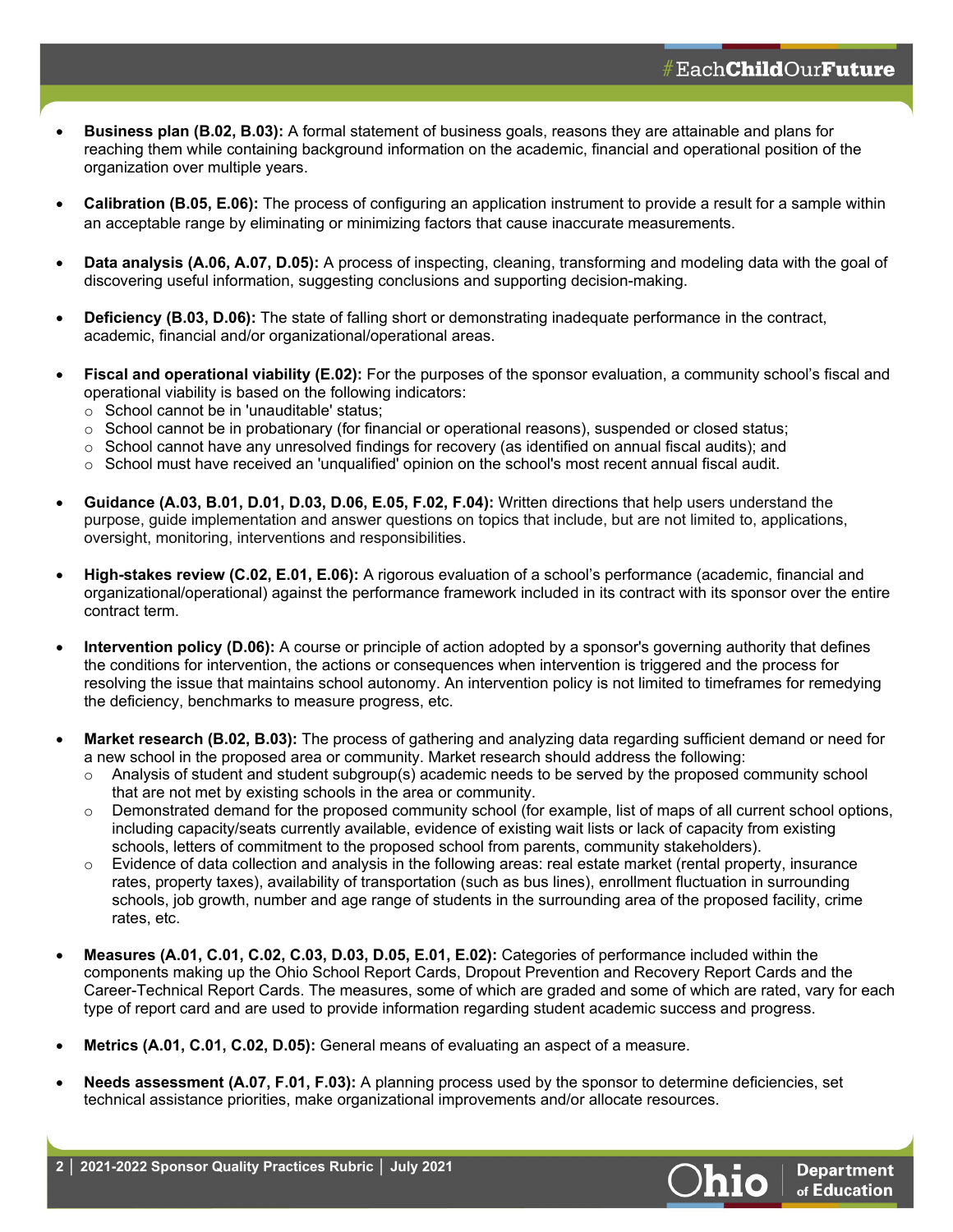- **Organizational chart (A.04, A.05):** A visual depiction of how an organization is structured. It outlines the roles, responsibilities and relationships between individuals within an organization. An organizational chart can be used to depict the structure of an organization as a whole or broken down by department or unit. The organizational chart must include the sponsor's staff with sponsoring responsibilities, contractors with sponsoring responsibilities and the sponsor's board members.
- **Organizational/operational (C.01, D.05, D.06, D.07):** The routine functioning and activities of a community school. Organizational/operational areas may include, but are not limited to, governance, leadership, compliance, faithfulness to the contract, human resources, litigation, education plan implementation, etc.
- **Performance Framework (C.01, C.02, D.05, D.07, E.01, E.06):** Metrics, targets and ratings of all applicable academic, financial and organizational/operational measures for multiple years and over the term of the contract.
- **Planning stage (B.01):** The period between the date a sponsor provides written notification to the school of application approval and the school's first day of instruction.
- **Policy (A.04, C.03, D.01, D.02, D.06, E.04, E.05, F.02):** A written course or principle of action.
- **Procedures (D.03, D.06, E.04, E.05):** A series of actions or steps taken to carry out a policy (synonymous with "process").
- **Process (A.01, A.02, A.04, B.01, B.03, C.02, C.03, D.01, D.02, D.06, E.01, E.02, E.05, F.01, F.03):** A series of actions or steps taken to carry out a policy (synonymous with "procedures").
- **Professional Development (A.06, F.03):** Active training on the skills and education needed to perform or enhance performance for a job or career.
- **Protocol (B.05, D.03, E.06):** A plan or written guidance prescribing strict adherence to a specific set of actions, which includes an evaluative instrument/tool.
- **Ratings (C.01):** An assignment of performance into categories/scoring based on the performance against framework targets.
- **Review year (A.01, A.02, A.03, A.04, A.06, B.04, B.05, B.06, D.03, D.04, D.05, E.02, E.03, E.04, E.05, E.06):** The review year begins on July 1 of each calendar year and ends on June 30 of the succeeding calendar year.
- **Rubric (B.05, E.01, E.02, E.06):** An evaluation instrument used to rate and score the quality of each individual criteria within the application, as well as the application as a whole. Rubrics contain evaluative ratings and scores, definitions for those ratings and scores at particular levels of achievement for each individual criterion and a scoring strategy.
- **Sponsoring priorities (A.01, A.07, B.01):** The core values, goals, guiding principles and responsibilities aligned to the sponsor's mission, vision and strategic plan that take precedence when considering authorizing new or existing community schools or reauthorizing currently sponsored schools.
- **Sponsoring responsibilities (A.03, A.04, A.05, A.06, A.07, D.06):** The obligations of the sponsor for all the standards within each of the six critical areas of the Quality Rubric including, but not limited to, reviewing applications, overseeing school performance and legal compliance, making renewal decisions and providing technical assistance.
- **Staff (A.04, A.05, A.06, B.04, B.06, D.03, E.02):** May consist of employees of the sponsor and contracted resources. Community school staff and administrators shall not be considered "sponsor staff" for the purpose of this quality evaluation.
- **Staffing plan (B.02):** A written plan for the recruitment, selection, training and retention of individuals for specific job functions and charging them with the associated responsibilities based on need, capacity and financial and human resources.

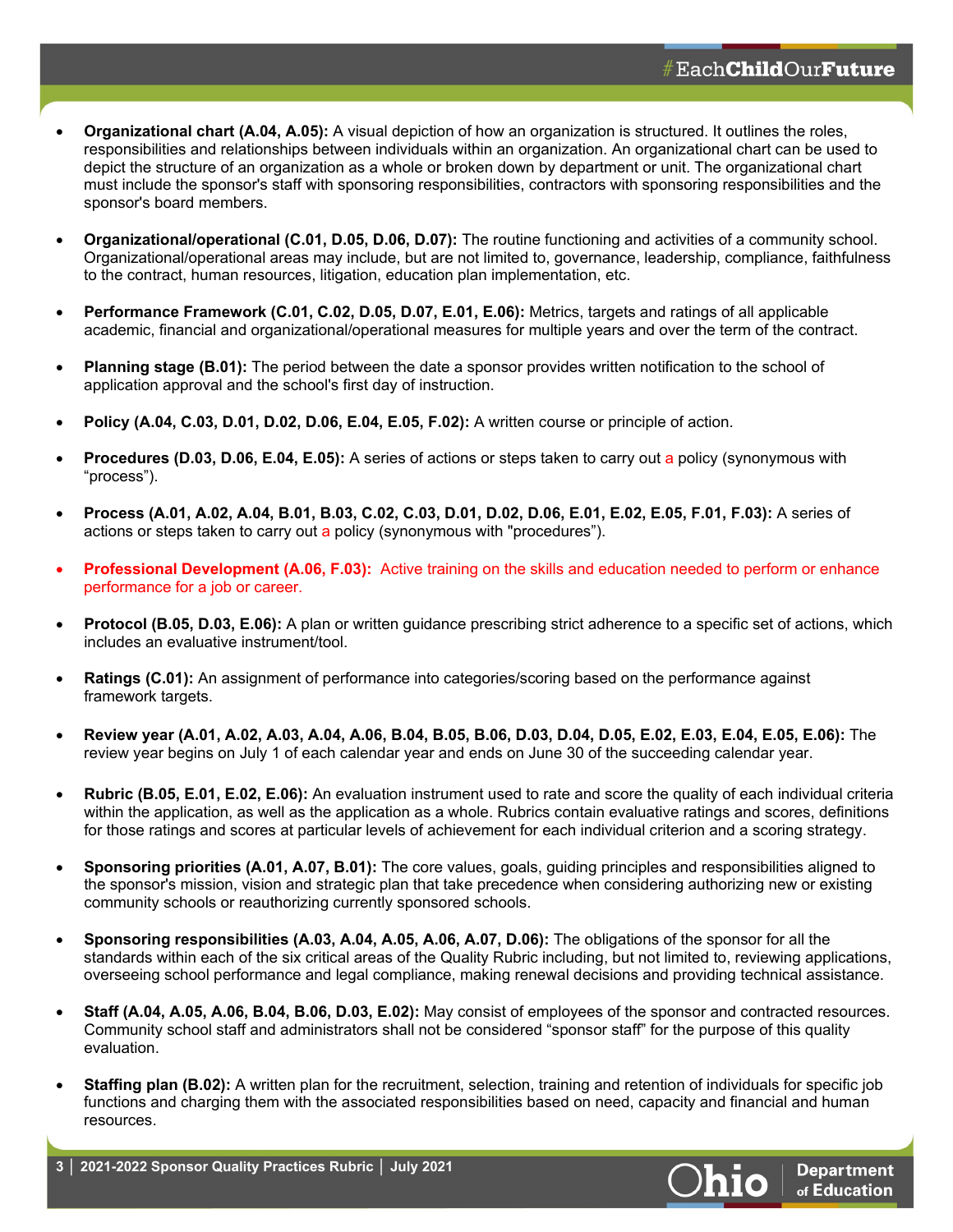- **Survey (A.06, F.01):** A predetermined list of written questions aimed at extracting specific data from a particular group of people to assess thoughts, opinions and feelings.
- **Targets (A.01, C.01, C.02, D.05, E.02):** Thresholds that signify success in meeting the standard for a specific metric.
- **Technical assistance (F.01):** The provision of targeted and customized supports by professionals with subject matter expertise relevant to the operations of a community school toward successfully fulfilling its obligations under applicable rules, laws and the terms of its community school contract (per Ohio Administrative Code 3301-102-02).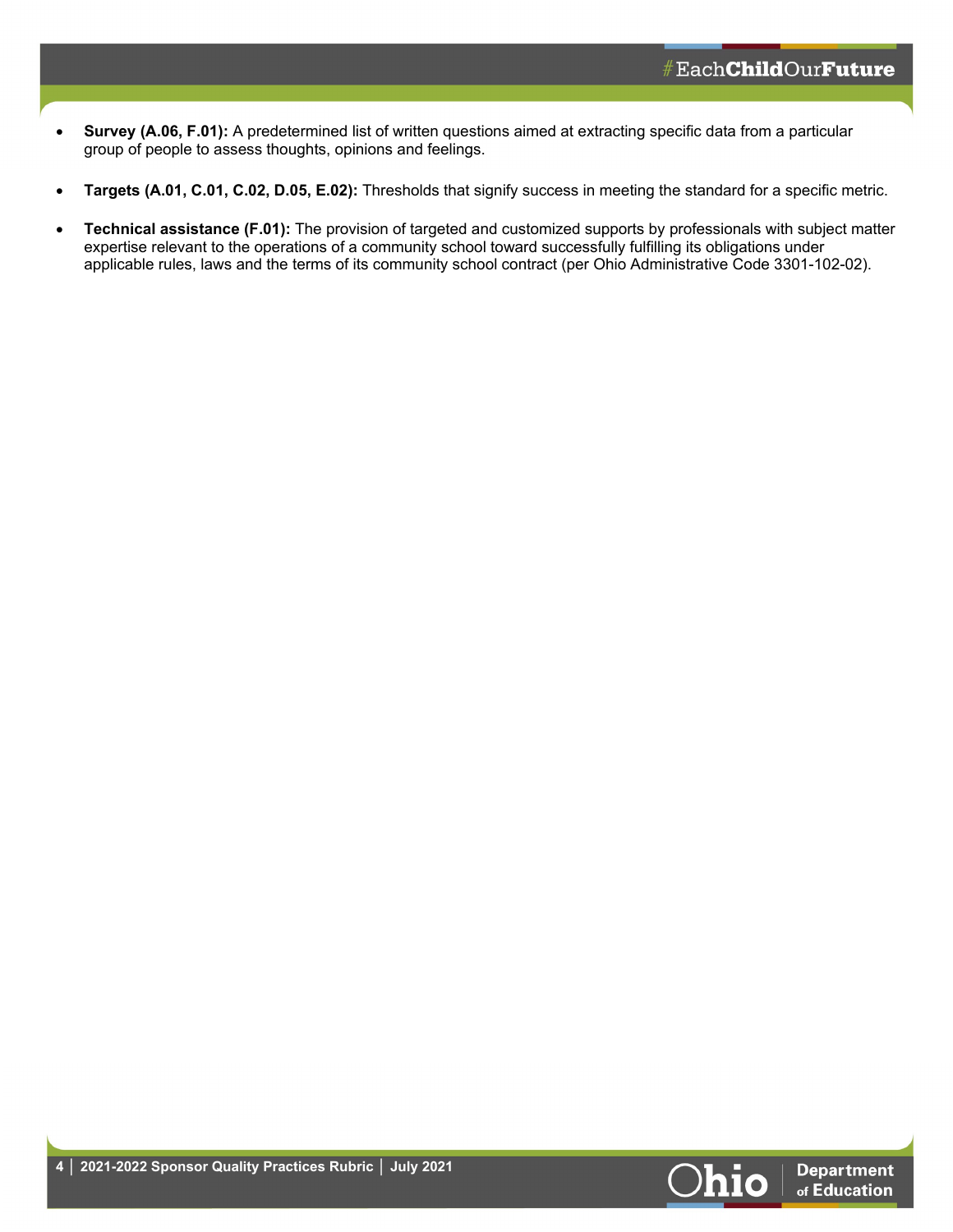# **A. Commitment and Capacity**

**A.01 Mission and Strategic Plan**: The sponsor has a clear mission and a strategic plan for sponsoring community schools.

Key Indicators:

- The mission cites sponsoring practices and is available on the sponsor's website.
- The strategic plan articulates clear sponsoring priorities.
- The strategic plan is in operation by Jan. 1 of the review year.
- The strategic plan includes goals, strategies and actions steps with specific measures and metrics and timeframes for achievement.

\*\*\*Please refer to the Glossary of Definitions located at the beginning of this document for the definitions of "measures," "metrics," "review year," "targets" and "sponsoring priorities."

#### **FAILURE OF THE SPONSOR TO SUBMIT EVIDENCE OF A SPONSORING MISSION WILL RESULT IN THE SPONSOR RECEIVING 0 POINTS FOR THIS STANDARD.**

| 1 Point                                                                                                                                        | 2 Points                                                                                                                                 | <b>3 Points</b>                                                                                                                                                                                                                                                                               | <b>4 Points</b>                                                                                                                                                             |
|------------------------------------------------------------------------------------------------------------------------------------------------|------------------------------------------------------------------------------------------------------------------------------------------|-----------------------------------------------------------------------------------------------------------------------------------------------------------------------------------------------------------------------------------------------------------------------------------------------|-----------------------------------------------------------------------------------------------------------------------------------------------------------------------------|
| The sponsor submitted a<br>mission that cites sponsoring<br>practices,<br>$-but-$<br>The mission is not available<br>on the sponsor's website. | The sponsor submitted a<br>mission that cites sponsoring<br>practices.<br>-and-<br>The mission is available on<br>the sponsor's website. | 2-Point Requirements -and-<br>The sponsor submitted a<br>strategic plan that includes<br>goals, strategies and action<br>steps that align with<br>sponsoring priorities.<br>-and-<br>The sponsor submitted<br>evidence the strategic plan<br>was in operation by Jan.1 of<br>the review year. | 3-Point Requirements -and-<br>The strategic plan includes<br>specific measures, metrics,<br>targets and timeframes for<br>achievement and a defined<br>improvement process. |

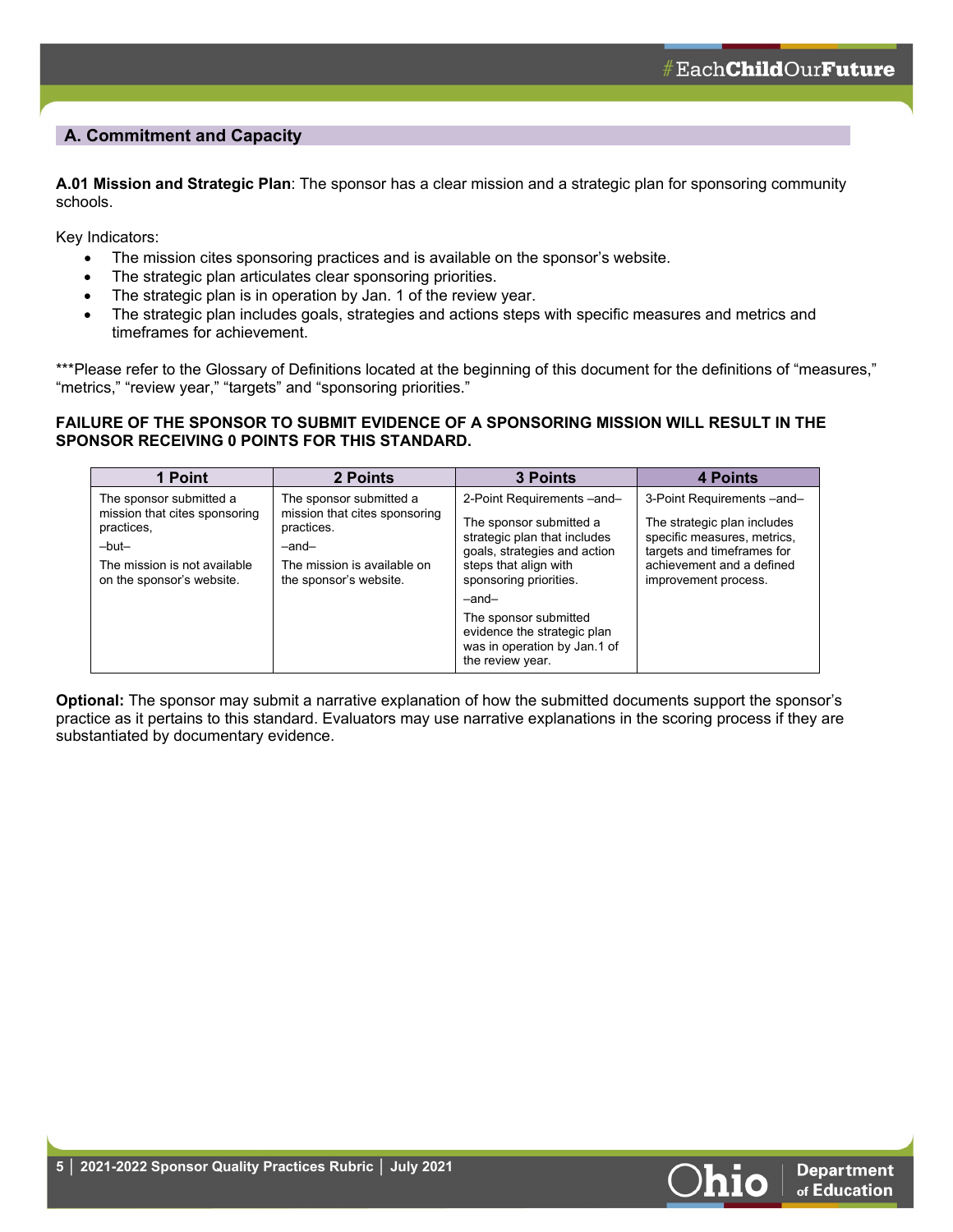**A.02 Goals and Self-Evaluation**: The sponsor uses a defined improvement process to evaluate its work and to implement strategic actions based on the findings.

Key Indicators:

- The improvement process occurs annually according to a defined process and is implemented prior to Jan. 1 of the review year.
- The sponsor uses the findings from this process to develop goals and implement strategic action steps.
- The sponsor uses this process to evaluate its work against national standards for community school sponsors (e.g., National Association of Charter School Authorizers).

\*\*\*Please refer to the Glossary of Definitions located at the beginning of this document for the definitions of "process" and "review year."

#### **FAILURE OF THE SPONSOR TO SUBMIT EVIDENCE OF EVALUATING ITS SPONSORING OBLIGATIONS WILL RESULT IN THE SPONSOR RECEIVING 0 POINTS FOR THIS STANDARD.**

| 1 Point                                                                                                                                                                                        | 2 Points                                                                                                                                                                                    | <b>3 Points</b>                                                                                                                                                                                                 | 4 Points                                                                                                                             |
|------------------------------------------------------------------------------------------------------------------------------------------------------------------------------------------------|---------------------------------------------------------------------------------------------------------------------------------------------------------------------------------------------|-----------------------------------------------------------------------------------------------------------------------------------------------------------------------------------------------------------------|--------------------------------------------------------------------------------------------------------------------------------------|
| The sponsor submitted<br>evidence that it evaluates its<br>sponsoring obligations.<br>$-but-$<br>The sponsor did not submit<br>evidence of using a defined<br>improvement process to do<br>SO. | The sponsor submitted<br>evidence that it uses a<br>defined improvement process<br>to evaluate its sponsoring<br>obligations.<br>-and-<br>The sponsor has written<br>goals for improvement. | 2-Point Requirements -and-<br>The sponsor submitted<br>evidence that prior to Jan. 1<br>of the review year it develops<br>and implements action steps<br>based on the findings from its<br>improvement process. | 3-Point Requirements -and-<br>The sponsor provided<br>evidence that it compares its<br>work to national standards for<br>sponsoring. |

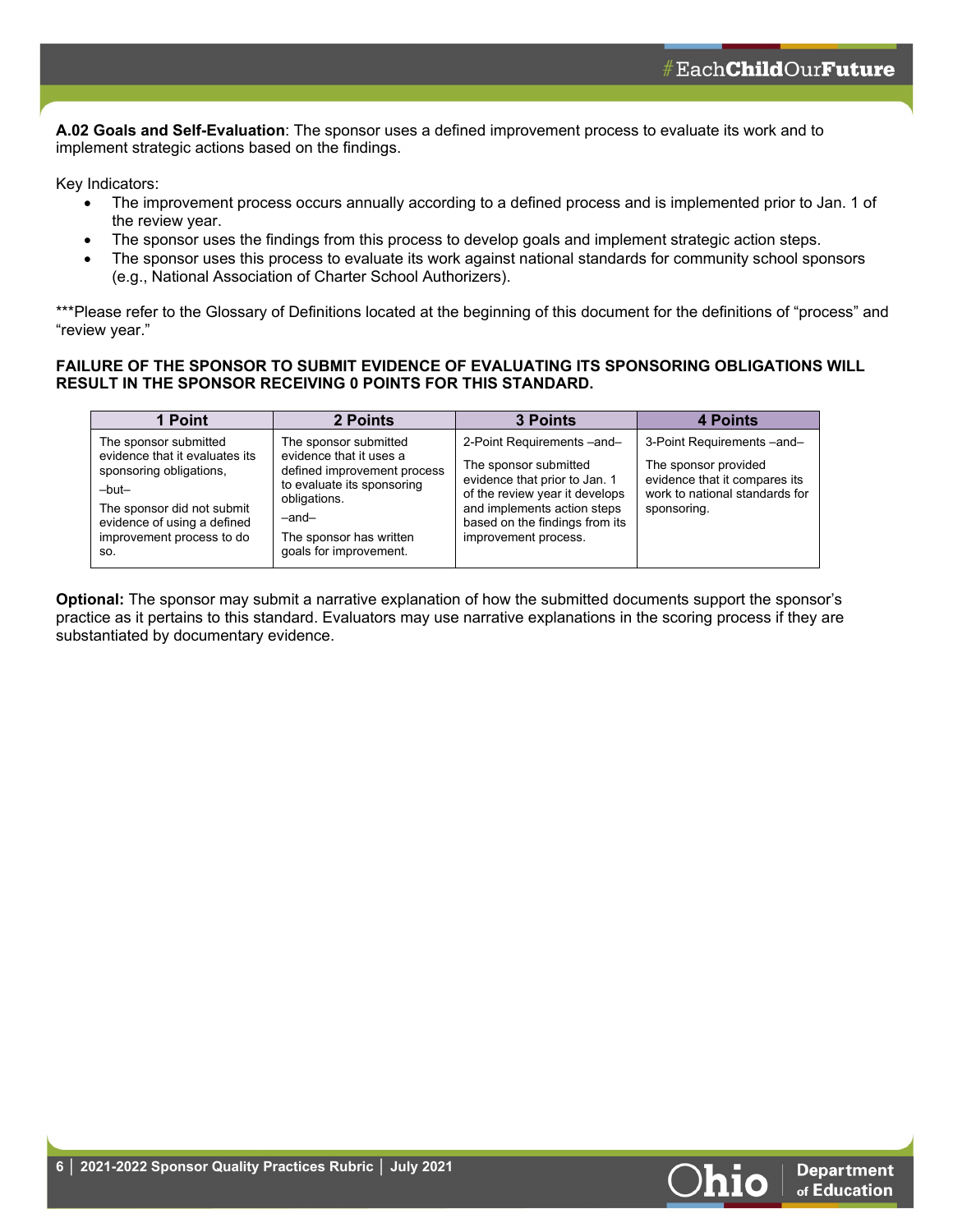**A.03 Roles and Responsibilities:** The sponsor provides guidance and offers training to assist schools in understanding the roles and responsibilities outlined in the contract.

Key Indicators:

- The sponsor publishes guidance that complements the contract and delineates and defines the roles and responsibilities of the sponsor and the school.
- The sponsor shares this guidance with school administrators and governing authority members prior to the first day of school.
- The sponsor offers training to school administrators and school governing authority members on the written guidance by Nov. 30 of the review year.

\*\*\*Please refer to the Glossary of Definitions located at the beginning of this document for the definitions of "guidance," "review year" and "sponsoring responsibilities."

#### **FAILURE OF THE SPONSOR TO SUBMIT EVIDENCE OF COMMUNICATING INFORMATION TO ITS SCHOOLS THAT COMPLEMENTS THE CONTRACT AND DELINEATES THE ROLES AND RESPONSIBILITIES OF THE SPONSOR AND THE SCHOOL WILL RESULT IN THE SPONSOR RECEIVING 0 POINTS FOR THIS STANDARD.**

| 1 Point                                                                                                                                                                                   | 2 Points                                                                                                                                                      | <b>3 Points</b>                                                                                                                                                            | 4 Points                                                                                                                                                                      |
|-------------------------------------------------------------------------------------------------------------------------------------------------------------------------------------------|---------------------------------------------------------------------------------------------------------------------------------------------------------------|----------------------------------------------------------------------------------------------------------------------------------------------------------------------------|-------------------------------------------------------------------------------------------------------------------------------------------------------------------------------|
| The sponsor submitted                                                                                                                                                                     | The sponsor submitted                                                                                                                                         | 2-Point Requirements -and-                                                                                                                                                 | 3-Point Requirements -and-                                                                                                                                                    |
| evidence of communicating<br>information to its schools that<br>complements the contract<br>and delineates the roles and<br>responsibilities of the sponsor<br>and the school,<br>$-but-$ | evidence of having written<br>quidance that complements<br>the contract and delineates<br>the roles and responsibilities<br>of the sponsor and the<br>school. | The sponsor submitted<br>evidence of sharing the<br>written quidance with school<br>administrators and governing<br>authority members prior to<br>the first day of school. | The sponsor submitted<br>evidence of offering training<br>on the written quidance for<br>school administrators and<br>school governing authority<br>members by Nov. 30 of the |
| The sponsor did not submit a<br>written quidance document.                                                                                                                                |                                                                                                                                                               |                                                                                                                                                                            | review year.                                                                                                                                                                  |

**Note:** The sponsor must submit evidence for a specific set of its sponsored schools that was randomly selected by the vendor. The list includes at least one of each type of sponsored school (e-schools, dropout prevention and recovery schools, etc.). All sponsors received a list of the selected schools, and the list is available to sponsors in Epicenter.

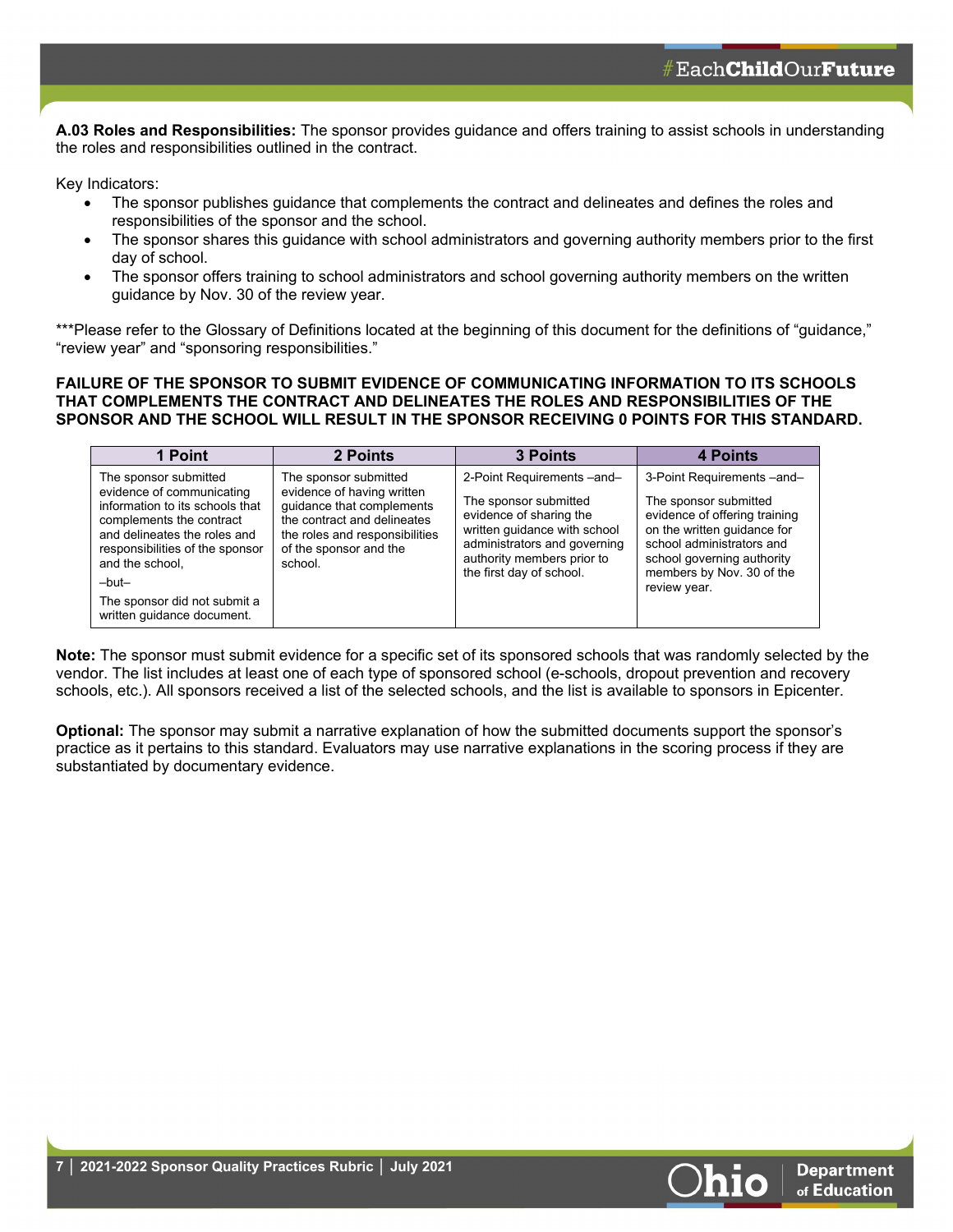**A.04 Conflicts of Interest:** No conflicts of interest exist between the sponsor and its community schools or within the sponsor's board or staff, and the sponsor collects signed conflict of interest statements from its staff and board members.

Key Indicators:

- The sponsor has a written policy to disclose potential or existing conflicts of interest.
- The sponsor has an established process it follows if a conflict of interest is discovered.
- No unaddressed conflicts of interest exist between the sponsor and its community schools.
- No unaddressed conflicts of interest exist within the sponsor's board or staff.
- If a potential conflict of interest is discovered, the sponsor follows its policy to resolve the potential conflict.
- Staff members, contractors and board members must sign conflict of interest statements for each of their sponsoring responsibilities.

\*\*\*Please refer to the Glossary of Definitions located at the beginning of this document for the definitions of "policy," "process," "review year," "staff," "sponsoring responsibilities" and "organizational chart."

#### **FAILURE OF THE SPONSOR TO SUBMIT EVIDENCE OF A CONFLICT OF INTEREST POLICY OR IDENTIFICATION OF AN UNADDRESSED CONFLICT OF INTEREST WILL RESULT IN THE SPONSOR RECEIVING 0 POINTS FOR THIS STANDARD.**

| 1 Point                                                                                                                                      | 2 Points                                                                                                                                                                                                                                                                                                                                                                        | <b>3 Points</b>                                                                                                                                                                                                                                                                                                                                                                                                                                                                                                                                                                                                                                                                                                                                | <b>4 Points</b>                                                                                                                                                                                                                                                                                                                                                          |
|----------------------------------------------------------------------------------------------------------------------------------------------|---------------------------------------------------------------------------------------------------------------------------------------------------------------------------------------------------------------------------------------------------------------------------------------------------------------------------------------------------------------------------------|------------------------------------------------------------------------------------------------------------------------------------------------------------------------------------------------------------------------------------------------------------------------------------------------------------------------------------------------------------------------------------------------------------------------------------------------------------------------------------------------------------------------------------------------------------------------------------------------------------------------------------------------------------------------------------------------------------------------------------------------|--------------------------------------------------------------------------------------------------------------------------------------------------------------------------------------------------------------------------------------------------------------------------------------------------------------------------------------------------------------------------|
| The sponsor submitted a<br>conflict of interest policy.<br>$-$ and $-$<br>There is no evidence of an<br>unaddressed conflict of<br>interest. | 1-Point Requirements -and-<br>The submitted policy<br>addresses internal AND<br>external conflicts of interest<br>between the sponsor and its<br>community schools and<br>within the sponsor's board,<br>staff and contractors.<br>$-$ and $-$<br>The sponsor submitted<br>evidence of following its<br>policy to determine if any<br>potential conflicts of interest<br>exist. | 2-Point Requirements -and-<br>The sponsor's conflict of<br>interest policy requires the<br>submission of conflict of<br>interest statements from each<br>board member (when<br>applicable), as well as staff<br>members and contractors with<br>sponsoring responsibilities<br>once they begin those<br>sponsoring responsibilities.<br>--and-<br>The sponsor submitted<br>evidence of collecting signed<br>conflict of interest statements<br>by Sept. 30 of the review year<br>(or within 14 calendar days of<br>a person starting the position if<br>hired after Sept. 30) from each<br>board member and staff<br>members and contractors with<br>sponsoring responsibilities as<br>listed in the organizational<br>chart in standard A.05. | 3-Point Requirements -<br>$and-$<br>The sponsor submitted an<br>established policy that<br>prescribes the process it<br>follows if a conflict of<br>interest is discovered.<br>$-$ and $-$<br>If a potential conflict of<br>interest was discovered, the<br>sponsor submitted evidence<br>of adhering to its policy and<br>process to resolve the<br>potential conflict. |

#### **NOTE: The entire body of submitted documentation may be taken into account during the review of this standard.**

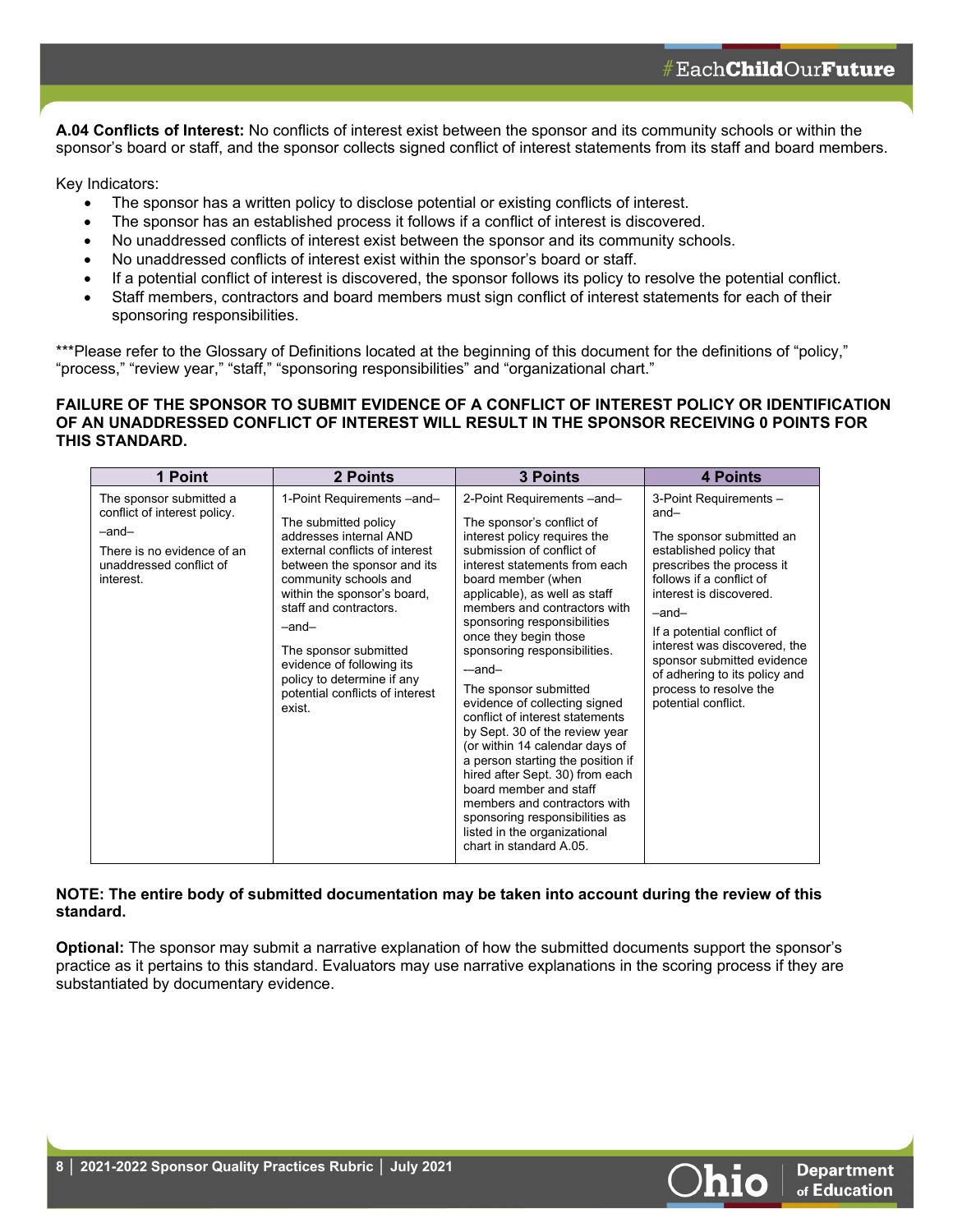**A.05 Staff Expertise:** The sponsor has sufficient expertise and sponsoring experience to carry out its sponsoring responsibilities.

Key Indicators:

- The organizational chart and job descriptions indicate a clear structure of sponsoring responsibilities and reflect designated staff for each sponsoring responsibility.
- Résumés and/or bios demonstrate the sponsor has some staff members with several years of sponsoring experience, and its regular staff includes a member who is a licensed school treasurer (or its equivalent).
- The sponsor's staff has expertise in the areas pertinent to sponsoring obligations or it contracts with external sources as needed. The areas of expertise include curriculum, instruction, assessment, special education, school accountability, school governance, and, as needed, English learner instruction, school facilities and community school law.

\*\*\*Please refer to the Glossary of Definitions located at the beginning of this document for the definitions of "staff," "organizational chart" and "sponsoring responsibilities."

#### **FAILURE OF THE SPONSOR TO SUBMIT AN ORGANIZATIONAL CHART AND JOB DESCRIPTIONS THAT INDICATE A CLEAR STRUCTURE OF SPONSORING RESPONSIBILITIES WILL RESULT IN THE SPONSOR RECEIVING 0 POINTS FOR THIS STANDARD.**

| 1 Point                                                                                                       | 2 Points                                                                            | <b>3 Points</b>                                                                                                                                                                                                                                                                           | <b>4 Points</b>                                                                                                                                            |
|---------------------------------------------------------------------------------------------------------------|-------------------------------------------------------------------------------------|-------------------------------------------------------------------------------------------------------------------------------------------------------------------------------------------------------------------------------------------------------------------------------------------|------------------------------------------------------------------------------------------------------------------------------------------------------------|
| The sponsor's submitted                                                                                       | 1-Point Requirements -and-                                                          | 2-Point Requirements -and-                                                                                                                                                                                                                                                                | 3-Point Requirements -and-                                                                                                                                 |
| organizational chart and job<br>descriptions indicate a clear<br>structure of sponsoring<br>responsibilities. | Sponsoring responsibilities<br>are designated to specific<br>staff and contractors. | The sponsor submitted<br>evidence that at least one of<br>its staff members has two or<br>more years of sponsoring<br>experience and that it has a<br>staff member who is a<br>licensed school treasurer or<br>its equivalent.<br>-and-                                                   | The sponsor submitted<br>evidence that at least two<br>staff members each have<br>three or more years of<br>experience in sponsoring<br>community schools. |
|                                                                                                               |                                                                                     | There is evidence that staff<br>members have expertise in<br>the areas of curriculum.<br>instruction, assessment,<br>special education, school<br>accountability, school<br>governance, and, as needed,<br>English learner instruction,<br>school facilities and<br>community school law. |                                                                                                                                                            |

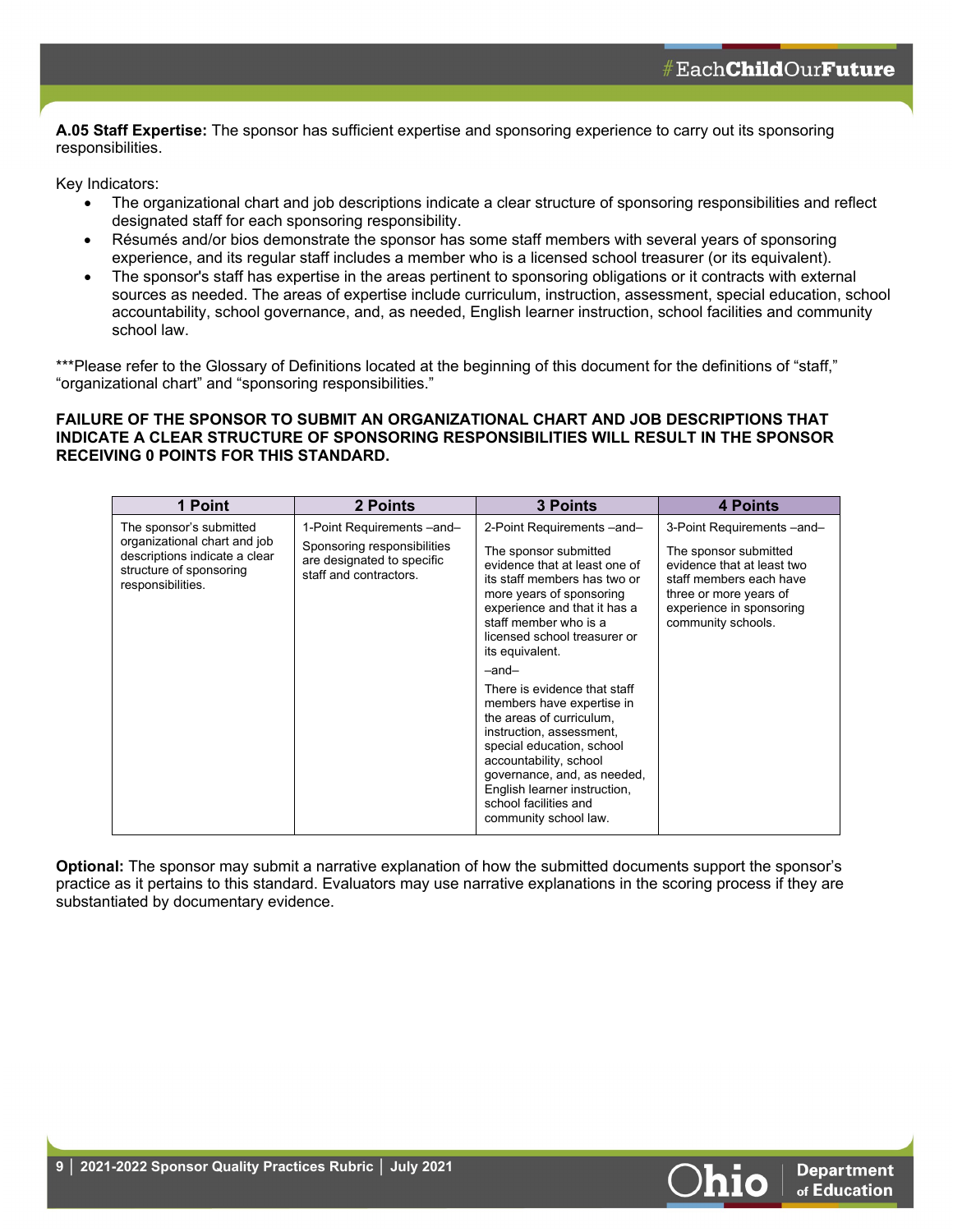**A.06 Staff Development**: The sponsor makes evidence-based selections of professional development activities that align to sponsoring responsibilities for its staff members.

Key Indicators:

- The sponsor's staff members regularly participate in professional development that is aligned to sponsoring responsibilities (for example, compliance monitoring of current community school laws and rules; state and federal funding, including grants; educational programs; instructional delivery, including blended and online instruction; requirements of special education; governance; state assessments; health and safety).
- The sponsor collects and analyzes evidence (for example, needs survey, details from staff résumés, goals from the strategic plan, school performance data) to select professional development activities for its staff members.

\*\*\*Please refer to the Glossary of Definitions located at the beginning of this document for the definitions of "professional" development," "review year," "sponsoring responsibilities," "staff," "survey" and "data analysis."

#### **FAILURE OF THE SPONSOR TO SUBMIT EVIDENCE OF ITS STAFF PARTICIPATING IN PROFESSIONAL DEVELOPMENT WILL RESULT IN THE SPONSOR RECEIVING 0 POINTS FOR THIS STANDARD.**

| 1 Point                                                                                                                                                                                                                     | 2 Points                                                                                                                                                                                                                                              | <b>3 Points</b>                                                                                                             | 4 Points                                                                                                                                                                                                                                |
|-----------------------------------------------------------------------------------------------------------------------------------------------------------------------------------------------------------------------------|-------------------------------------------------------------------------------------------------------------------------------------------------------------------------------------------------------------------------------------------------------|-----------------------------------------------------------------------------------------------------------------------------|-----------------------------------------------------------------------------------------------------------------------------------------------------------------------------------------------------------------------------------------|
| The sponsor submitted<br>evidence that demonstrates<br>at least one member of the<br>sponsoring staff identified in<br>standard A.05 of this rubric<br>participated in at least one<br>professional development<br>session. | The sponsor submitted<br>evidence that demonstrates a<br>majority of the sponsoring<br>staff identified in standard<br>A.05 of this rubric participated<br>in at least one professional<br>development session prior to<br>Jan. 1 of the review year. | 2-Point Requirements -and-<br>The professional<br>development sessions<br>attended align to sponsoring<br>responsibilities. | 3-Point Requirements -and-<br>The sponsor submitted<br>evidence that it collects and<br>analyzes data or other<br>documentation to select<br>professional development<br>activities for its staff that<br>aligns to its strategic plan. |

#### **NOTE: The entire body of submitted documentation may be taken into account during the review of this standard.**

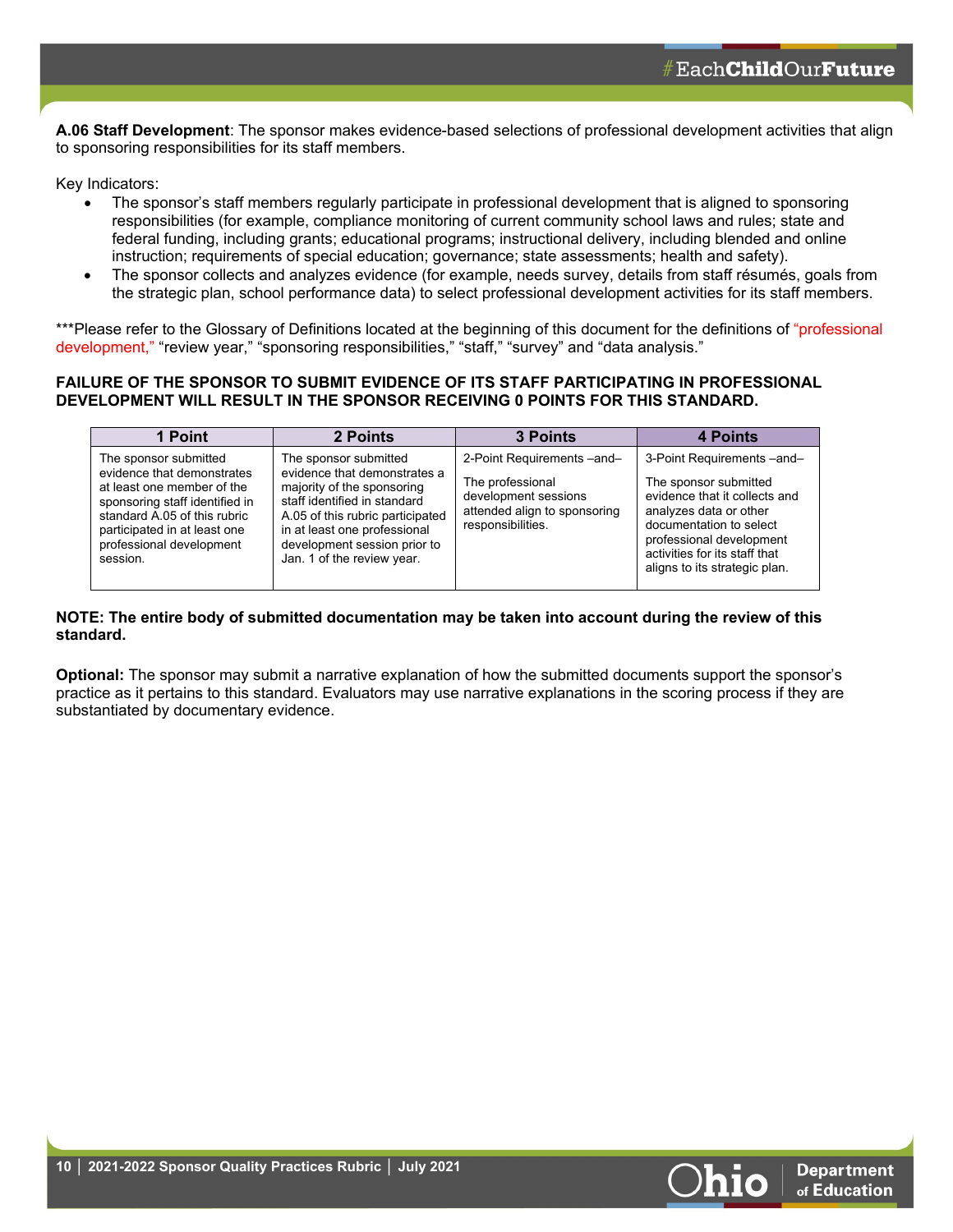**A.07 Allocation of Resources**: The sponsor has a budget commensurate with its sponsoring responsibilities and has a plan to allocate resources to support its priorities and the needs of its schools.

Key Indicators:

- The budget demonstrates that revenues are sufficient for fulfilling sponsoring responsibilities.
- The sponsor's fees and/or separate agreements do not include inducements, incentives or disincentives that compromise its judgment in approval and accountability decision-making.
- The sponsor's budget includes a budget narrative that explicitly addresses how revenues and expenditures relate to and align with its sponsoring responsibilities.
- The sponsor conducts a needs assessment and data analysis to allocate resources that align with its strategic plan and to support school improvement and fulfill its responsibilities.
- The sponsor makes data-driven decisions regarding resource allocation based on its needs assessment.

\*\*\*Please refer to the Glossary of Definitions located at the beginning of this document for the definitions of "sponsoring responsibilities," "budget narrative," "needs assessment" and "data analysis."

#### **FAILURE OF THE SPONSOR TO SUBMIT A BUDGET THAT REFLECTS REVENUES AND EXPENDITURES THAT RELATE TO SPONSORING RESPONSIBILITIES WILL RESULT IN THE SPONSOR RECEIVING 0 POINTS FOR THIS STANDARD.**

| 1 Point                                                                                                                                                                                                                                                                        | 2 Points                                                                                                                                                                                                                                              | <b>3 Points</b>                                                                                                                                                                                                                                                                                                                 | 4 Points                                                                                                                                                                                                                                                                                                                                                                                                            |
|--------------------------------------------------------------------------------------------------------------------------------------------------------------------------------------------------------------------------------------------------------------------------------|-------------------------------------------------------------------------------------------------------------------------------------------------------------------------------------------------------------------------------------------------------|---------------------------------------------------------------------------------------------------------------------------------------------------------------------------------------------------------------------------------------------------------------------------------------------------------------------------------|---------------------------------------------------------------------------------------------------------------------------------------------------------------------------------------------------------------------------------------------------------------------------------------------------------------------------------------------------------------------------------------------------------------------|
| The sponsor submitted a<br>budget that reflects revenues<br>and expenditures related to<br>sponsoring,<br>$-but-$<br>The sponsor's fees and/or<br>separate agreements contain<br>inducements, incentives or<br>disincentives that may<br>compromise its objective<br>judgment. | The sponsor submitted a<br>budget that reflects revenues<br>and expenditures related to<br>sponsoring.<br>$-$ and $-$<br>There is no evidence of the<br>sponsor's fees and/or<br>separate agreements<br>creating a potential conflict of<br>interest. | 2-Point Requirements-and-<br>The sponsor's budget reflects<br>sufficient funds for fulfilling its<br>sponsoring responsibilities.<br>-and-<br>The sponsor's budget<br>includes a budget narrative<br>that explicitly addresses how<br>revenues and expenditures<br>relate to and align with its<br>sponsoring responsibilities. | 3-Point Requirements -and-<br>The sponsor submitted<br>evidence of implementing a<br>needs assessment and<br>conducting a data analysis for<br>resource allocation by March<br>1 that aligns with its strategic<br>plan and the needs of its<br>sponsored schools.<br>-and-<br>The sponsor submitted<br>evidence of making data-<br>driven decisions regarding<br>resource allocation from its<br>needs assessment. |

#### **NOTE: The entire body of submitted documentation may be taken into account during the review of this standard.**

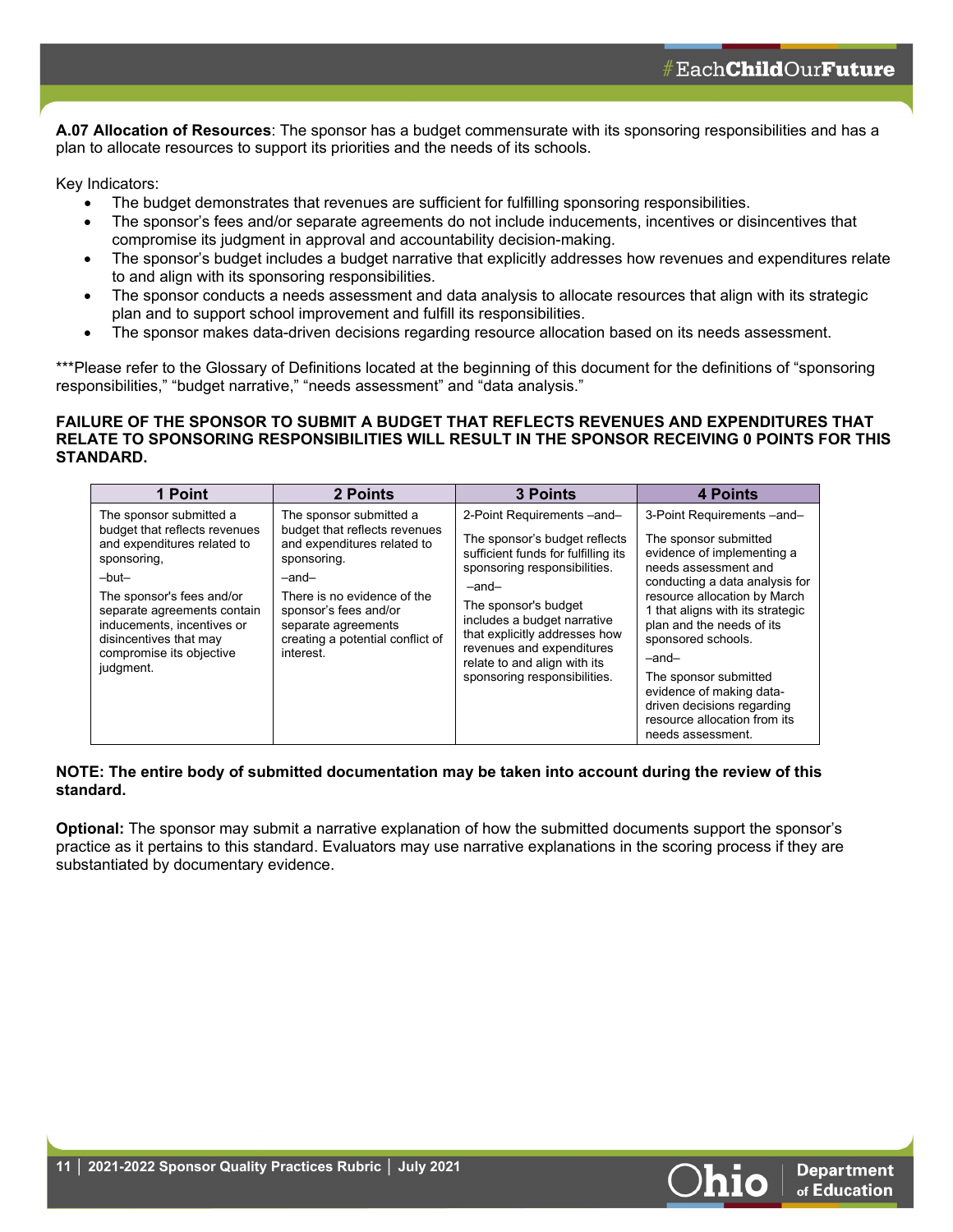# **B. Application Process and Decision-Making**

**B.01 Application Process, Timeline and Directions**: For new community schools, replicators and schools seeking a change in sponsor, the sponsor uses a documented application process that includes a defined development timeline, clear directions, detailed guidance, defined evaluation criteria and an interview.

Key Indicators:

- The application process, written application and related guidance include the following documented components:
	- $\circ$  A timeline that allows for a planning stage of nine months or more;
	- $\circ$  Requirements for the submission of the application:
	- o Criteria used to evaluate the application;
	- o Sponsoring priorities;
	- o An interview for final school applicants.
	- The application is readily available to the public.

\*\*\*Please refer to the Glossary of Definitions located at the beginning of this document for the definitions of "guidance," "planning stage," "process" and "sponsoring priorities."

#### **FAILURE OF THE SPONSOR TO SUBMIT EVIDENCE OF A DOCUMENTED APPLICATION PROCESS AND A WRITTEN APPLICATION WILL RESULT IN THE SPONSOR RECEIVING 0 POINTS FOR THIS STANDARD.**

| 1 Point                         | 2 Points                        | <b>3 Points</b>                             | 4 Points                                                |
|---------------------------------|---------------------------------|---------------------------------------------|---------------------------------------------------------|
| There is a documented           | There is a documented           | There is a documented                       | There is a documented                                   |
| application process and         | application process and         | application process and                     | application process and                                 |
| written application that        | written application that        | written application that                    | written application that                                |
| include at least one of the     | include at least two of the     | include all of the following:               | include all of the following:                           |
| following:                      | following:                      | - A defined timeline that                   | - A defined timeline that                               |
| - A defined timeline;           | - A defined timeline;           | includes a planning stage of                | includes a planning stage of                            |
| - Requirements for the          | - Requirements for the          | at least six months for new                 | at least nine months for new                            |
| submission of the application;  | submission of the application;  | schools and replicators;                    | schools and replicators;                                |
| - Criteria used to evaluate the | - Criteria used to evaluate the | - Requirements for the                      | - Requirements for the                                  |
| application;                    | application;                    | submission of the application;              | submission of the application;                          |
| - An interview of final         | - An interview of final         | - Criteria used to evaluate the             | - Criteria used to evaluate the                         |
| applicants.                     | applicants.                     | application;                                | application;                                            |
|                                 |                                 | - An interview of final                     | - Sponsoring priorities;                                |
|                                 |                                 | applicants;<br>- Public availability on the | - An interview of final<br>applicants;                  |
|                                 |                                 | organization's website.                     | - Public availability on the<br>organization's website. |

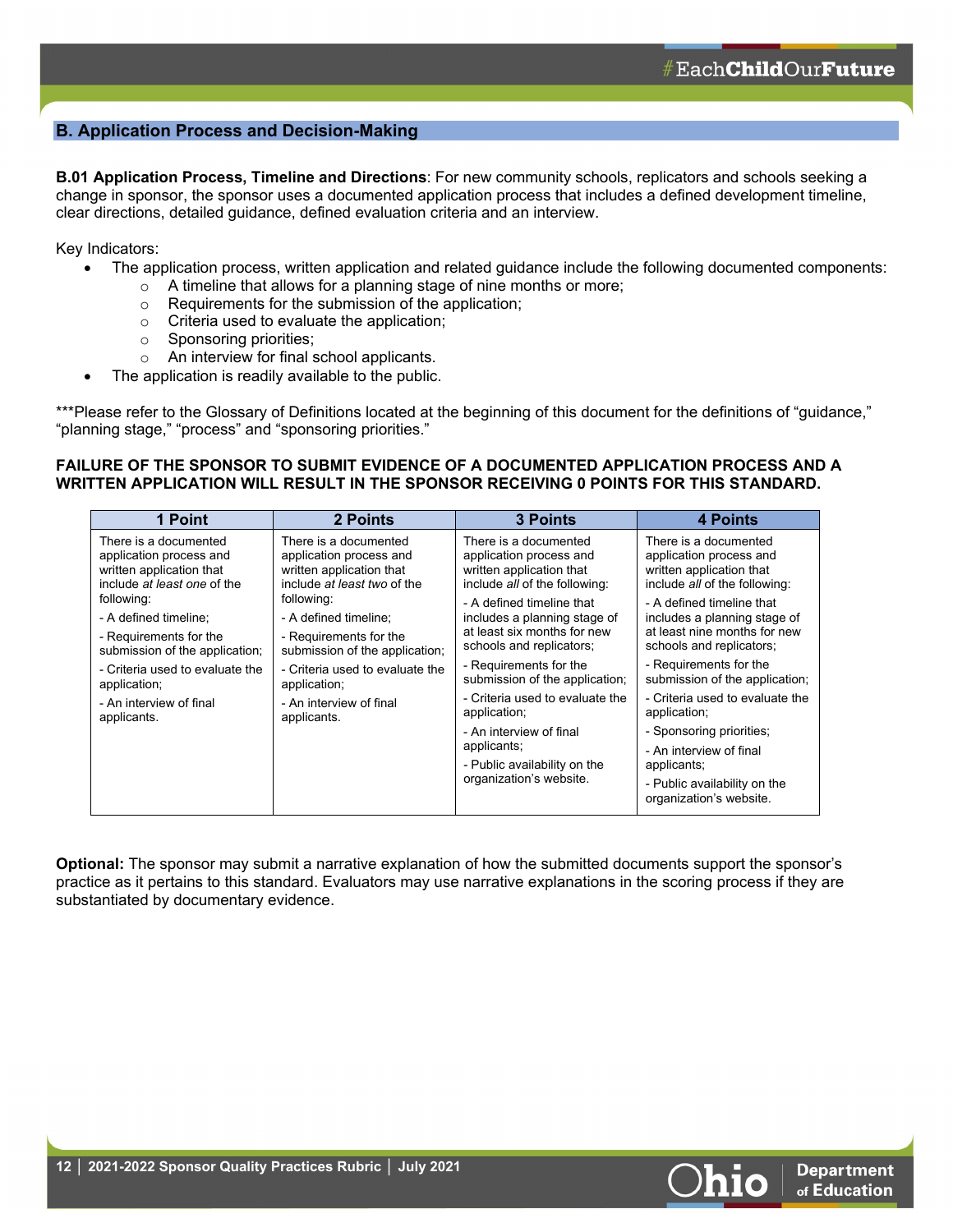**B.02 Rigorous Criteria for New Schools**: The sponsor requires school applicants to describe seven areas of school planning and operations and to submit additional data and documents that sufficiently corroborate these plans.

Key Indicators:

- All school applicants must present information about the following:
	- o Mission and vision;
	- o Educational program;
	- o Staffing plan;
	- o Business plan;
	- o Market research;
	- o Governance and management structures;
	- $\circ$  Capacity to execute its plan.

\*\*\*Please refer to the Glossary of Definitions located at the beginning of this document for the definitions of "staffing plan," "business plan" and "market research."

#### **FAILURE OF THE SPONSOR TO SUBMIT A WRITTEN APPLICATION THAT REQUIRES SCHOOL APPLICANTS TO DESCRIBE AT LEAST ONE OF THE SEVEN ITEMS BELOW WILL RESULT IN THE SPONSOR RECEIVING 0 POINTS FOR THIS STANDARD.**

| 1 Point                                                                                                | 2 Points                                                                                                  | <b>3 Points</b>                                                                                  | <b>4 Points</b>                                                                                                |
|--------------------------------------------------------------------------------------------------------|-----------------------------------------------------------------------------------------------------------|--------------------------------------------------------------------------------------------------|----------------------------------------------------------------------------------------------------------------|
| The submitted application<br>requires school applicants to<br>describe one or two of the<br>following: | The submitted application<br>requires school applicants to<br>describe three or four of the<br>following: | The submitted application<br>requires applicants to<br>describe five or six of the<br>following: | The submitted application<br>requires applicants to<br>describe all of the following:<br>- Mission and vision: |
| - Mission and vision;                                                                                  | - Mission and vision:                                                                                     | - Mission and vision:                                                                            | - Education plan;                                                                                              |
| - Education plan;                                                                                      | - Education plan;                                                                                         | - Education plan;                                                                                | - Staffing plan;                                                                                               |
| - Staffing plan;                                                                                       | - Staffing plan;                                                                                          | - Staffing plan;                                                                                 | - Business plan;                                                                                               |
| - Business plan;                                                                                       | - Business plan;                                                                                          | - Business plan;                                                                                 | - Market research:                                                                                             |
| - Market research:                                                                                     | - Market research:                                                                                        | - Market research:                                                                               | - Governance and                                                                                               |
| - Governance and                                                                                       | - Governance and                                                                                          | - Governance and                                                                                 | management structures;                                                                                         |
| management structures;                                                                                 | management structures;                                                                                    | management structures;                                                                           | - Capacity to execute its plan.                                                                                |
| - Capacity to execute its plan.                                                                        | - Capacity to execute its plan.                                                                           | - Capacity to execute its plan.                                                                  |                                                                                                                |

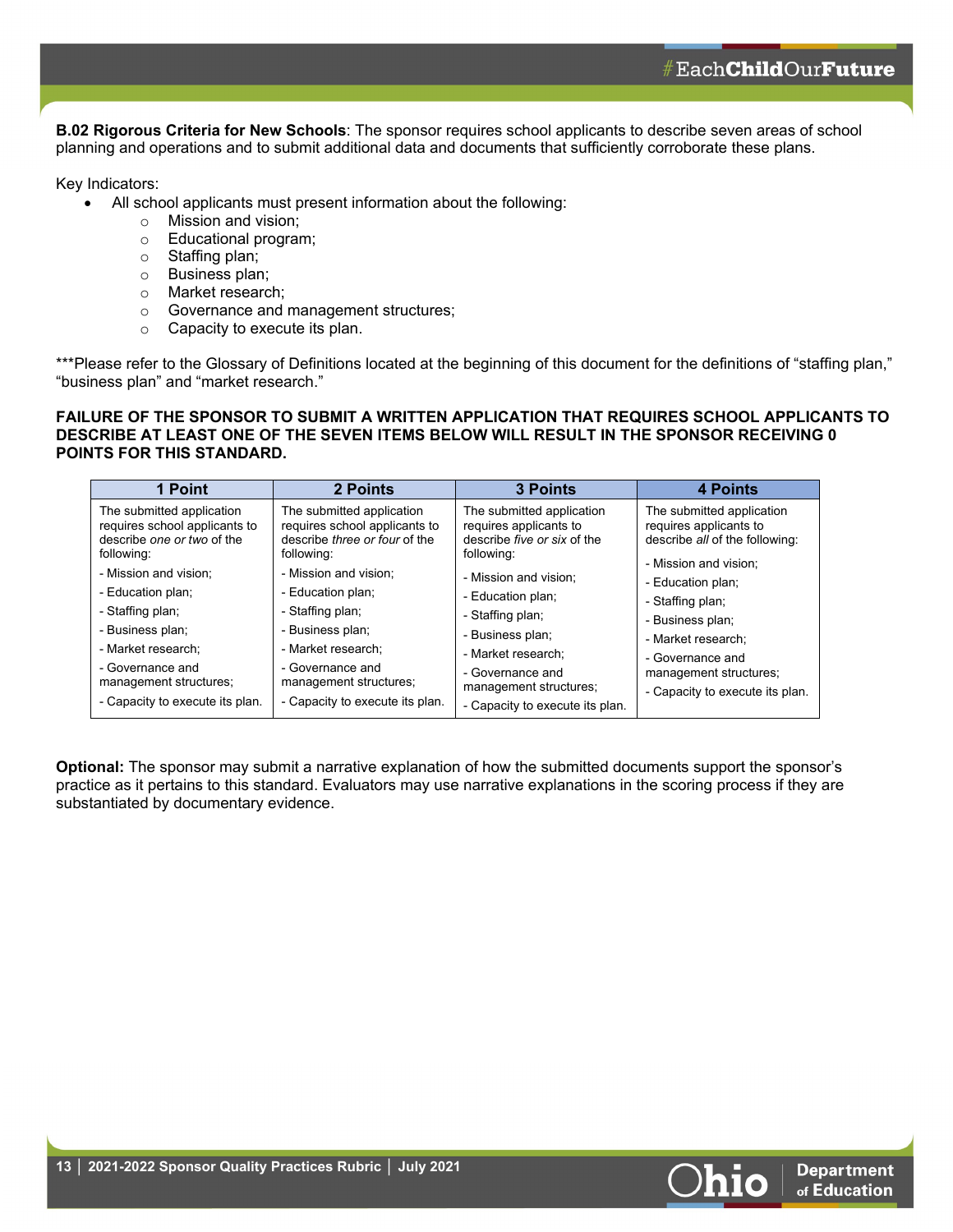**Department** of Education

**B.03 Rigorous Criteria for Replicators and Schools Seeking a Change in Sponsor**: The sponsor requires potential replicators and schools seeking a change in sponsor to submit a written application. The sponsor considers academic, operational and fiscal data in addition to interviewing the applicant and its current sponsor.

Key Indicators:

- For replicators:
	- o Sponsors review the following information:
		- Academic data;
		- Sponsor's compliance reports;<br>Financial records, including rec
		- Financial records, including recent audits;
		- **Business or growth plan and market research.**
	- $\circ$  The sponsor also interviews both the applicant and applicant's current sponsor.
- For schools seeking a change in sponsor:
	- o Sponsors review the following information:
		- Academic data;
		- **Sponsor's compliance reports;**
		- **Financial records, including recent audits;**
		- Information about how it has remedied any deficiency cited by the current sponsor.
	- $\circ$  The sponsor also interviews both the applicant and the applicant's current sponsor.

\*\*\*Please refer to the Glossary of Definitions located at the beginning of this document for the definitions of "process," "business plan," "market research" and "deficiency."

#### **FAILURE OF THE SPONSOR TO SUBMIT EVIDENCE OF BOTH 1) AN APPLICATION REVIEW PROCESS AND 2) A WRITTEN APPLICATION FOR SCHOOLS SEEKING TO REPLICATE OR FOR SCHOOLS SEEKING A CHANGE IN SPONSOR WILL RESULT IN THE SPONSOR RECEIVING 0 POINTS FOR THIS STANDARD.**

| 1 Point                                                                                                                                                                                             | 2 Points                                                                                                                                                                                             | <b>3 Points</b>                                                                                                                                                                                                                                                                                                                                                                                                                                                                                      | <b>4 Points</b>                                                                                                                                                                                                                                   |
|-----------------------------------------------------------------------------------------------------------------------------------------------------------------------------------------------------|------------------------------------------------------------------------------------------------------------------------------------------------------------------------------------------------------|------------------------------------------------------------------------------------------------------------------------------------------------------------------------------------------------------------------------------------------------------------------------------------------------------------------------------------------------------------------------------------------------------------------------------------------------------------------------------------------------------|---------------------------------------------------------------------------------------------------------------------------------------------------------------------------------------------------------------------------------------------------|
| The sponsor submitted<br>evidence of both 1) an<br>application review process<br>and 2) a written application<br>for potential school<br>replicators or for schools<br>seeking a change in sponsor. | The sponsor submitted<br>evidence of both 1) an<br>application review process<br>and 2) a written application<br>for potential school<br>replicators and for schools<br>seeking a change in sponsor. | 2-Point Requirements -and-<br>The application process for<br>replicators and schools<br>seeking a change in sponsor<br>includes a review of all the<br>following:<br>- Academic data:<br>- Sponsor's compliance<br>reports;<br>- Financial records;<br>- Recent audit reports;<br>- For replicators: a business<br>or growth plan and market<br>research:<br>- For schools seeking a<br>change in sponsor: any<br>deficiencies cited by the<br>current sponsor, along with<br>the school's remedies. | 3-Point Requirements -and-<br>The sponsor's submitted<br>review process includes<br>interviewing the current<br>sponsor of the applicant.<br>-and-<br>The sponsor's submitted<br>review process includes<br>interviewing the school<br>applicant. |

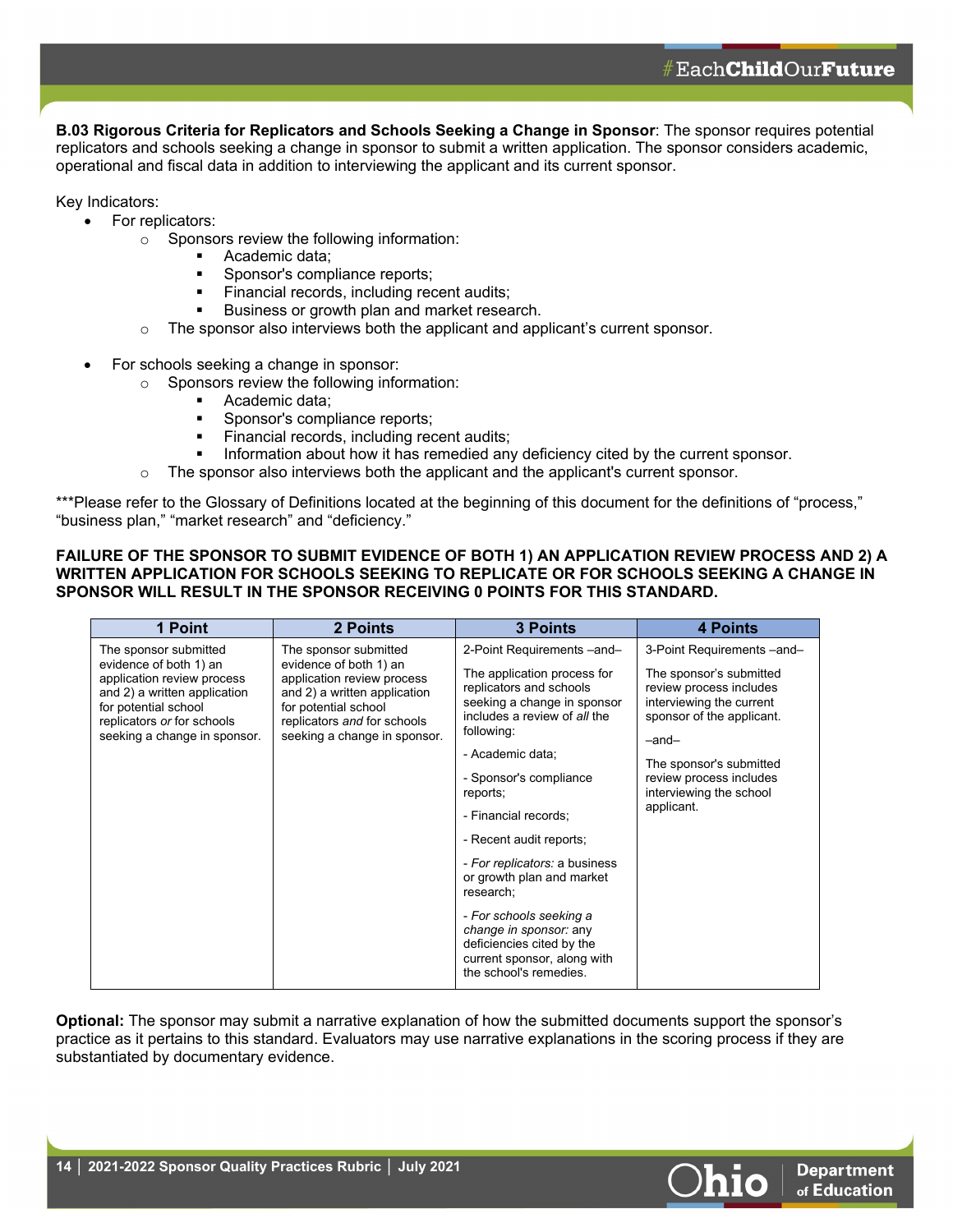**B.04 Reviewer Expertise:** For new community schools, replicators, and schools seeking a change in sponsor, the sponsor has an application review team with sufficient expertise and sponsoring experience to make informed application decisions.

Key Indicators:

- The sponsor's application review team is comprised of multiple reviewers, including external sources when there are not enough sponsor staff members who are available and/or possess the necessary expertise.
- Résumés and/or bios demonstrate that at least two application reviewers have several years of sponsoring experience.
- The sponsor's review team has expertise in the four main areas of school planning and operations: education plan, governance, finance and accountability. If an application includes an area of specialization (e.g., careertechnical program or dropout prevention and recovery program), at least one reviewer has expertise in that area.

\*\*\*Please refer to the Glossary of Definitions located at the beginning of this document for the definitions of "review year" and "staff."

#### **FAILURE OF THE SPONSOR TO SUBMIT EVIDENCE OF HAVING AT LEAST THREE APPLICATION REVIEWERS WILL RESULT IN THE SPONSOR RECEIVING 0 POINTS FOR THIS STANDARD.**

| 1 Point                                                     | 2 Points                                                                                                                                                                                                                                                                                                                                                    | <b>3 Points</b>                                                                                                                                                                                                                                                                                                                                                                                                                                                                                                          | <b>4 Points</b>                                                                                                                        |
|-------------------------------------------------------------|-------------------------------------------------------------------------------------------------------------------------------------------------------------------------------------------------------------------------------------------------------------------------------------------------------------------------------------------------------------|--------------------------------------------------------------------------------------------------------------------------------------------------------------------------------------------------------------------------------------------------------------------------------------------------------------------------------------------------------------------------------------------------------------------------------------------------------------------------------------------------------------------------|----------------------------------------------------------------------------------------------------------------------------------------|
| The sponsor submitted                                       | 1-Point Requirements -and-                                                                                                                                                                                                                                                                                                                                  | 2-Point Requirements -and-                                                                                                                                                                                                                                                                                                                                                                                                                                                                                               | 3-Point Requirements -and-                                                                                                             |
| evidence of having at least<br>three application reviewers. | The sponsor has at least one<br>application reviewer with one<br>or more years of community<br>school and/or sponsoring<br>experience.<br>$-$ and $-$<br>Application reviewers have<br>expertise in at least two of the<br>four listed areas of school<br>planning and operations:<br>- Education plan;<br>- Governance;<br>- Finance;<br>- Accountability. | The sponsor has at least one<br>application reviewer with two<br>or more years of community<br>school and/or sponsoring<br>experience.<br>$-$ and $-$<br>Application reviewers have<br>expertise in all four of the<br>listed areas of school<br>planning and operations:<br>- Education plan;<br>- Governance;<br>- Finance;<br>- Accountability.<br>–and–<br>If the sponsor receives an<br>application that proposes an<br>area of specialization, at least<br>one application reviewer has<br>expertise in that area. | The sponsor has at least two<br>application reviewers with<br>three or more years of<br>experience in sponsoring<br>community schools. |

**Optional:** The sponsor may submit a narrative explanation of how the submitted documents support the sponsor's practice as it pertains to this standard. Evaluators may use narrative explanations in the scoring process if they are substantiated by documentary evidence.

#### **SPONSORS THAT WERE NOT ELIGIBLE TO RECEIVE APPLICATIONS DURING THE 2021-2022 REVIEW YEAR MUST UPLOAD A MEMO STATING THE STANDARD IS NOT APPLICABLE AND WHY.**

 $\Box$  Evaluators: Check this box if the sponsor was not eligible to receive applications during the 2021-2022 review year. Such sponsors are not evaluated on this standard.

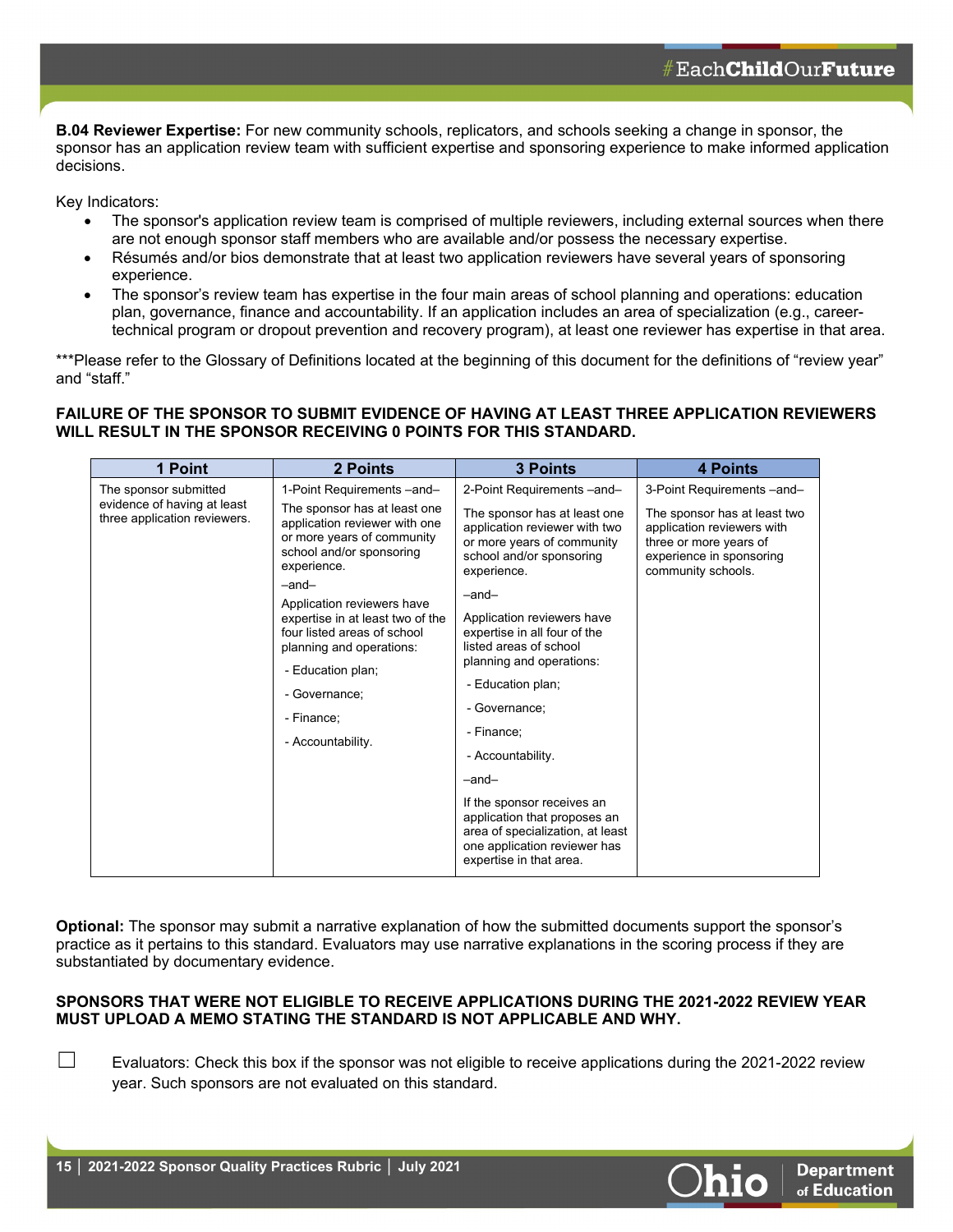**B.05 Reviewer Protocols**: For new community schools, replicators and schools seeking a change in sponsor, reviewers carefully and consistently examine application materials.

Key Indicators:

- The sponsor has specific protocols for evaluating applications that include a rubric with selection criteria.
- The rubric identifies the lowest possible points that an applicant can earn to receive a preliminary agreement.
- The protocols require each reviewer to individually score and document the rating for each selection criteria.
- Reviewers are trained on the protocols and rubric prior to reviewing applications.

\*\*\*Please refer to the Glossary of Definitions located at the beginning of this document for the definitions of "calibration," "protocol," "review year" and "rubric."

#### **FAILURE OF THE SPONSOR TO SUBMIT PROTOCOLS FOR EVALUATING APPLICATIONS AND TO SUBMIT EVIDENCE THAT REVIEWERS RECEIVE TRAINING ON THE PROTOCOLS WILL RESULT IN THE SPONSOR RECEIVING 0 POINTS FOR THIS STANDARD.**

| 1 Point                                                                                                                                                                       | 2 Points                                                                                                                                                                                                                                                         | <b>3 Points</b>                                                                                                                                                                                                                                                                                                                                        | <b>4 Points</b>                                                                                                                                                                                                                                                                                                   |
|-------------------------------------------------------------------------------------------------------------------------------------------------------------------------------|------------------------------------------------------------------------------------------------------------------------------------------------------------------------------------------------------------------------------------------------------------------|--------------------------------------------------------------------------------------------------------------------------------------------------------------------------------------------------------------------------------------------------------------------------------------------------------------------------------------------------------|-------------------------------------------------------------------------------------------------------------------------------------------------------------------------------------------------------------------------------------------------------------------------------------------------------------------|
| The sponsor submitted<br>evidence of written protocols<br>for evaluating applications.<br>$-0r-$<br>There is evidence that<br>reviewers receive training on<br>the protocols. | The sponsor submitted<br>evidence of written protocols<br>for evaluating and scoring<br>individual application criteria<br>that align with the application<br>requirements.<br>-and-<br>There is evidence all<br>reviewers receive training on<br>the protocols. | 2-Point Requirements -and-<br>The sponsor submitted<br>written protocols for<br>evaluating applications that<br>include a rubric for all<br>selection criteria.<br>$-$ and $-$<br>The sponsor's rubric includes<br>a "cut score" that identifies<br>the lowest possible points<br>that an applicant can earn to<br>receive a preliminary<br>agreement. | 3-Point Requirements -and-<br>The sponsor submitted<br>evidence that it requires each<br>reviewer to individually score<br>and document the rating for<br>each selection criteria.<br>-and-<br>All reviewers receive training<br>on the protocols and rubric<br>annually, which includes<br>reviewer calibration. |

**Optional:** The sponsor may submit a narrative explanation of how the submitted documents support the sponsor's practice as it pertains to this standard. Evaluators may use narrative explanations in the scoring process if they are substantiated by documentary evidence.

#### **SPONSORS THAT DID NOT RECEIVE ANY APPLICATIONS DURING THE 2021-2022 REVIEW YEAR MUST UPLOAD A MEMO STATING THAT A PORTION OF THE STANDARD IS NOT APPLICABLE AND WHY.**

 $\Box$  Evaluators: Check this box if the sponsor did not receive any applications during the 2021-2022 review year. Such sponsors are evaluated only on the application review protocols portion of this standard and not evaluated on the training portion.

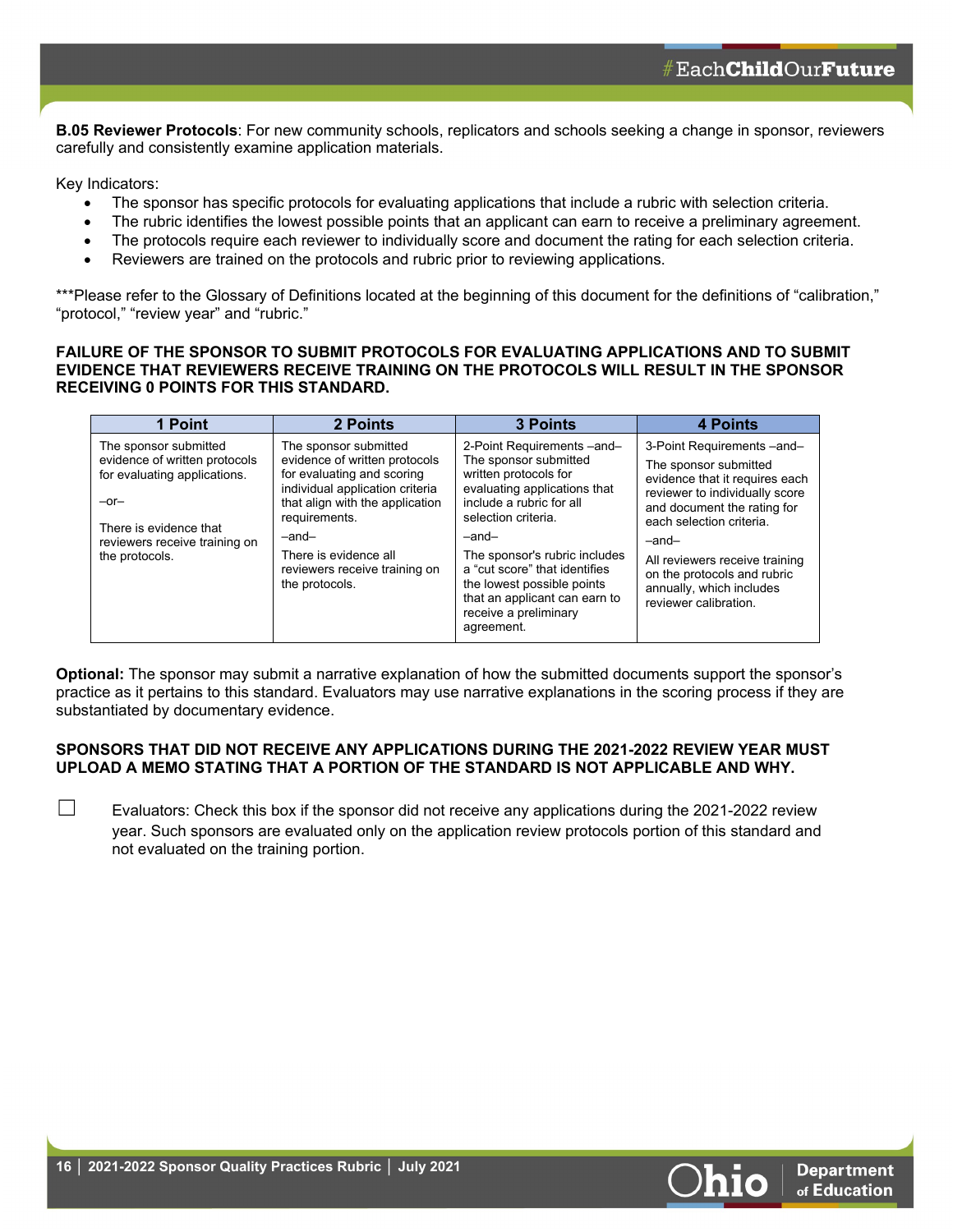**B.06 Rigorous Decision-Making**: For new community schools, replicators and schools seeking a change in sponsor, the sponsor approves only those applicants that meet an approval threshold of at least 75 percent of possible points.

Key Indicators:

- Reviewers document evidence to support whether the applicant meets the selection criteria.
- The sponsor enters into preliminary agreements with only those applicants that earn at least 75 percent of possible points.
- The sponsor's staff provides evidence-based recommendations to the sponsor's board regarding application decisions.

\*\*\*Please refer to the Glossary of Definitions located at the beginning of this document for the definitions of "review year" and "staff."

#### **FAILURE OF THE SPONSOR TO SUBMIT EVIDENCE OF REVIEWING THE APPLICATIONS OF SCHOOLS THAT WERE GIVEN PRELIMINARY AGREEMENTS DURING THE REVIEW YEAR WILL RESULT IN THE SPONSOR RECEIVING 0 POINTS FOR THIS STANDARD.**

| 1 Point                                                                                                                                                                                                                                                                                                                                           | 2 Points                                                                                                                                                                                                                                                                                                                  | <b>3 Points</b>                                                                                                                                                                                                                                                                                                               | 4 Points                                                                                                                                                                                                                                                                                                                                                                                                                                              |
|---------------------------------------------------------------------------------------------------------------------------------------------------------------------------------------------------------------------------------------------------------------------------------------------------------------------------------------------------|---------------------------------------------------------------------------------------------------------------------------------------------------------------------------------------------------------------------------------------------------------------------------------------------------------------------------|-------------------------------------------------------------------------------------------------------------------------------------------------------------------------------------------------------------------------------------------------------------------------------------------------------------------------------|-------------------------------------------------------------------------------------------------------------------------------------------------------------------------------------------------------------------------------------------------------------------------------------------------------------------------------------------------------------------------------------------------------------------------------------------------------|
| The documentation submitted<br>by the sponsor demonstrates<br>reviewers do not cite<br>evidence to support whether<br>the applicant meets the<br>selection criteria.<br>$-0r-$<br>Sponsor submitted evidence<br>that at least one school<br>applicant receiving a<br>preliminary agreement<br>earned fewer than 50 percent<br>of possible points. | The documentation submitted<br>by the sponsor demonstrates<br>reviewers cite evidence to<br>support whether the applicant<br>meets the selection criteria.<br>$-0r-$<br>Sponsor submitted evidence<br>that all school applicants<br>receiving preliminary<br>agreements earned at least<br>50 percent of possible points. | The documentation submitted<br>by the sponsor demonstrates<br>reviewers cite evidence to<br>support whether the applicant<br>meets each selection<br>criterion.<br>–and–<br>Sponsor submitted evidence<br>that all school applicants<br>receiving preliminary<br>agreements earned at least<br>66 percent of possible points. | The documentation submitted<br>by the sponsor demonstrates<br>reviewers cite evidence to<br>support whether the applicant<br>meets each selection<br>criterion.<br>–and–<br>Sponsor submitted evidence<br>that all school applicants<br>receiving preliminary<br>agreements earned at least<br>75 percent of possible points.<br>$-$ and $-$<br>The sponsor submitted<br>evidence that its staff<br>provides evidence-based<br>recommendations to the |
|                                                                                                                                                                                                                                                                                                                                                   |                                                                                                                                                                                                                                                                                                                           |                                                                                                                                                                                                                                                                                                                               | sponsor's board regarding<br>application decisions.                                                                                                                                                                                                                                                                                                                                                                                                   |

**Optional:** The sponsor may submit a narrative explanation of how the submitted documents support the sponsor's practice as it pertains to this standard. Evaluators may use narrative explanations in the scoring process if they are substantiated by documentary evidence.

#### **SPONSORS THAT DID NOT RECEIVE ANY APPLICATIONS DURING THE 2021-2022 REVIEW YEAR MUST UPLOAD A MEMO STATING THE STANDARD IS NOT APPLICABLE AND WHY.**

☐ Evaluators: Check this box if the sponsor did not receive any applications during the 2021-2022 review year. Such sponsors are not evaluated on this standard.

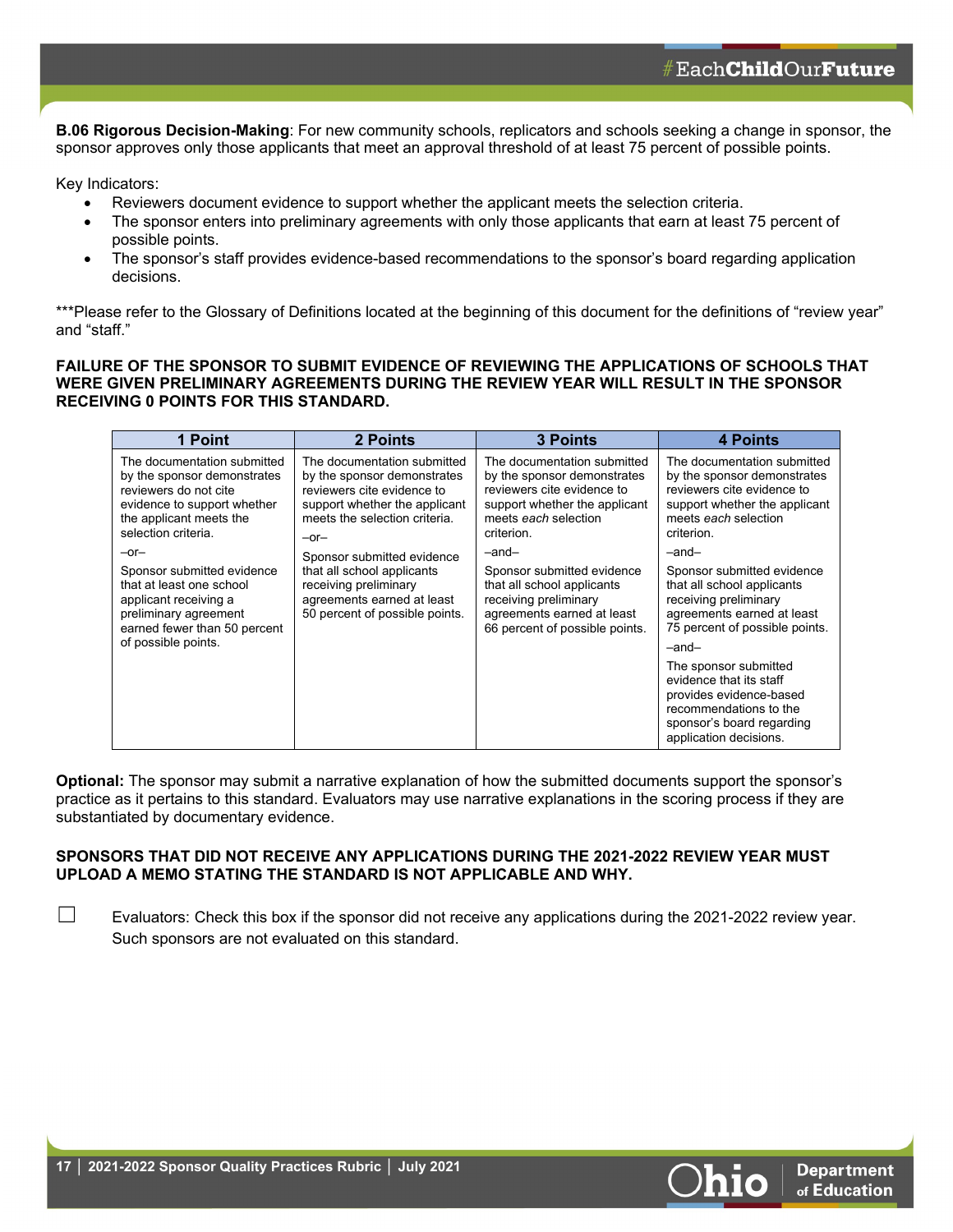### **C. Performance Contracting**

**C.01 Contract Performance Measures**: The sponsor's contracts include a performance framework that defines each school's expected academic, financial and organizational/operational outcomes with clear, measurable and inclusive targets.

Key Indicators:

- Contracts contain a performance framework that includes all applicable measures and indicators of student performance included on the state report card, with specific annual metrics and targets for each measure.
- Contracts contain a performance framework that includes additional applicable academic and nonacademic measures of student performance with annual metrics and targets (for example, student performance on other valid and reliable assessments, student engagement, student discipline, attendance and postsecondary outcomes).
- Contracts contain a performance framework that includes annual measures, metrics and targets for individual student subgroups.
- Contracts contain a performance framework that includes goals with annual measures, metrics and targets that compare the school's performance to other schools (for example, schools serving similar populations, schools in the same geographic region, statewide community schools) and mission-specific performance measures and targets.
- Contracts contain a performance framework that includes financial and organizational/operational goals, measures, metrics and targets.

\*\*\*Please refer to the Glossary of Definitions located at the beginning of this document for the definitions of "performance" framework," "measures," "metrics," "organizational/operational," "targets" and "ratings."

#### **FAILURE OF THE MAJORITY OF THE SPONSOR'S REVIEWED CONTRACTS TO CONTAIN A PERFORMANCE FRAMEWORK THAT INCLUDES ALL APPLICABLE ACADEMIC PERFORMANCE MEASURES AND INDICATORS INCLUDED ON THE STATE REPORT CARD WILL RESULT IN THE SPONSOR RECEIVING 0 POINTS FOR THIS STANDARD.**

| 1 Point                                                                                                                                                                                                                                                                                                                                                                   | 2 Points                                                                                                                                                                                                                                                                             | <b>3 Points</b>                                                                                                                                                                                                                                                                                                                                                                                                                                                                                                                                                                                                                                                                                                                                                                                         | <b>4 Points</b>                                                                                                                                                                                                                                                                                                                                                                                                                                                                       |
|---------------------------------------------------------------------------------------------------------------------------------------------------------------------------------------------------------------------------------------------------------------------------------------------------------------------------------------------------------------------------|--------------------------------------------------------------------------------------------------------------------------------------------------------------------------------------------------------------------------------------------------------------------------------------|---------------------------------------------------------------------------------------------------------------------------------------------------------------------------------------------------------------------------------------------------------------------------------------------------------------------------------------------------------------------------------------------------------------------------------------------------------------------------------------------------------------------------------------------------------------------------------------------------------------------------------------------------------------------------------------------------------------------------------------------------------------------------------------------------------|---------------------------------------------------------------------------------------------------------------------------------------------------------------------------------------------------------------------------------------------------------------------------------------------------------------------------------------------------------------------------------------------------------------------------------------------------------------------------------------|
| The majority of reviewed<br>contracts have a performance<br>framework that includes all<br>applicable state performance<br>measures and indicators included<br>on the state report card,<br>$-but-$<br>The majority of reviewed<br>contracts do not have a<br>performance framework that<br>includes financial and<br>organizational/operational<br>performance measures. | All reviewed contracts have<br>a performance framework<br>that includes all applicable<br>state report card measures.<br>$-$ and $-$<br>All reviewed contracts have<br>a performance framework<br>that includes financial and<br>organizational/operational<br>performance measures. | 2-Point Requirements -and-<br>All reviewed contracts have a<br>performance framework that includes<br>specific metrics and targets for all<br>applicable state report card<br>measures of student performance.<br>$-$ and $-$<br>All reviewed contracts have a<br>performance framework that includes<br>mission-specific performance<br>measures and targets.<br>$-$ and $-$<br>All reviewed contracts for schools<br>serving specific subgroups of<br>students (if applicable) have a<br>performance framework that includes<br>additional measures and targets<br>beyond the Gap Closing component.<br>$-$ and $-$<br>All reviewed contracts have a<br>performance framework that includes<br>specific metrics and targets for<br>financial and organizational/<br>operational performance measures. | 3-Point Requirements -and-<br>All reviewed contracts have a<br>performance framework that<br>includes targets that compare<br>the school's student<br>performance to the state,<br>schools serving similar<br>populations or schools in the<br>same geographic area.<br>$-$ and $-$<br>All reviewed contracts have a<br>performance framework that<br>includes annual metrics and<br>targets for all applicable<br>academic, financial and<br>organizational/operational<br>measures. |

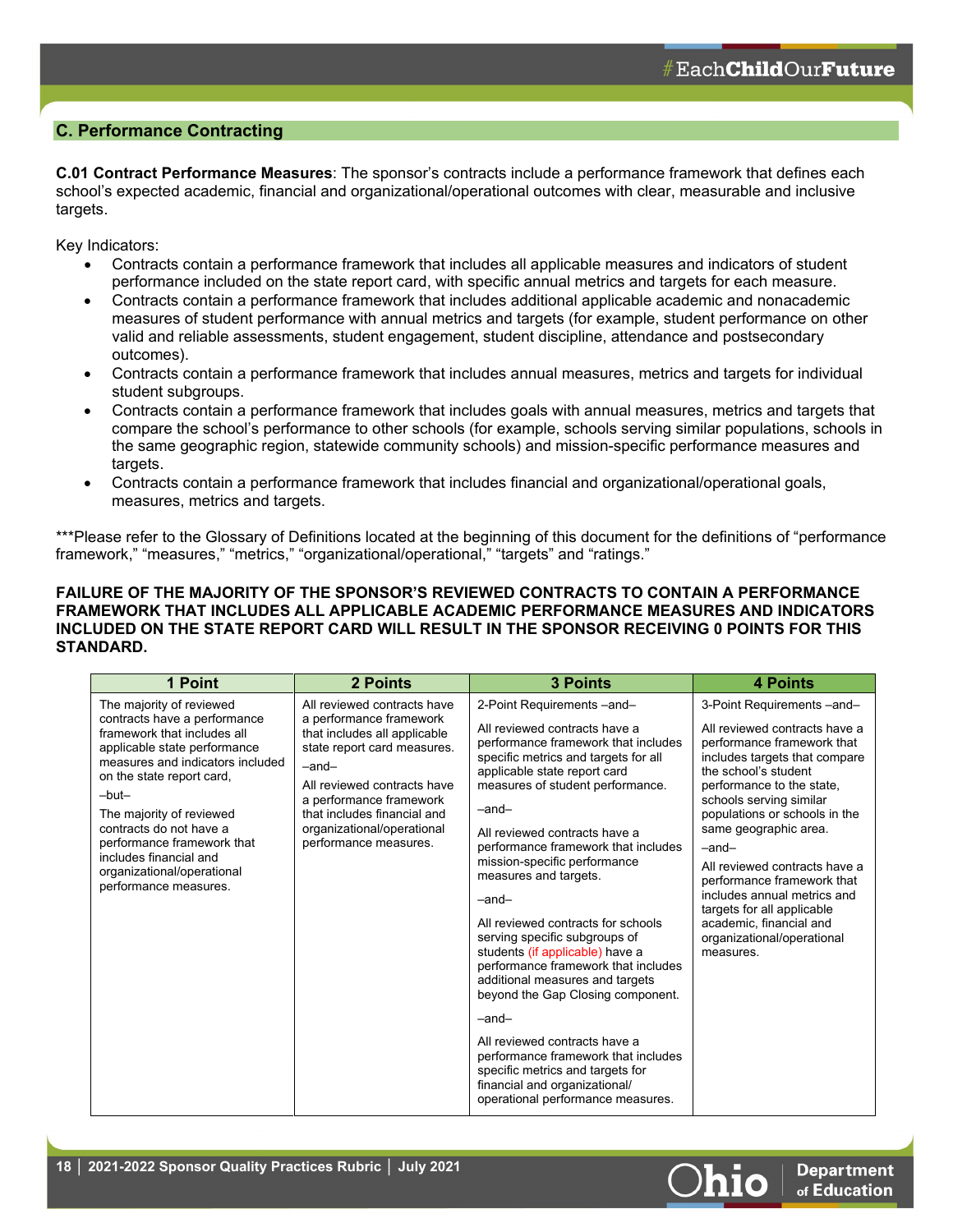**Optional:** The sponsor may enter a narrative explanation of how the submitted documents support the sponsor's practice as it pertains to this standard in the narrative field of this standard in Epicenter. Evaluators may use narrative explanations in the scoring process if they are substantiated by documentary evidence.

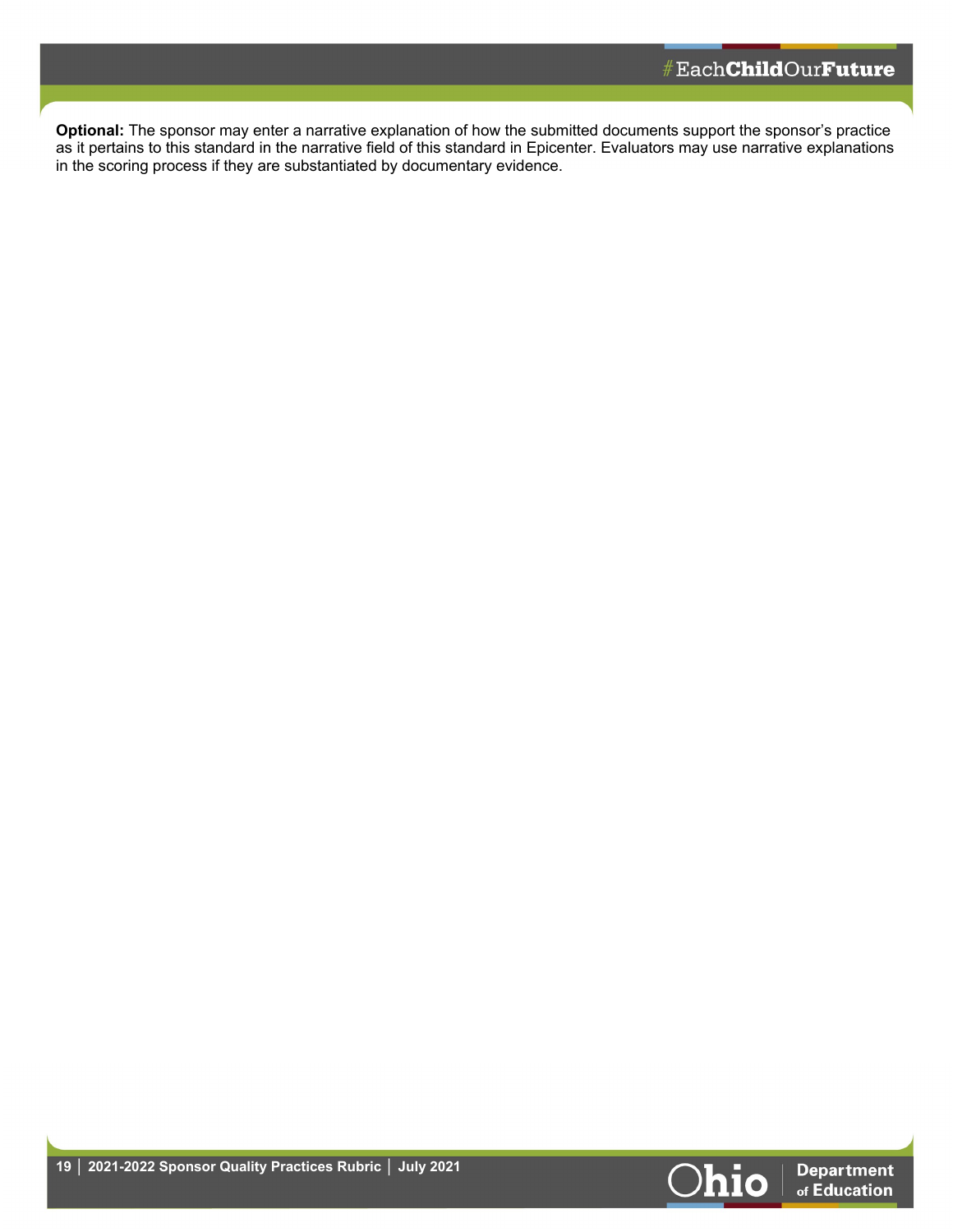**C.02 Contract Terms for Renewal and Non-Renewal**: The sponsor specifies the terms and process for renewal in each school's contract, including a high-stakes review.

Key Indicators:

- Contracts specify a required high-stakes review to take place prior to contract renewal or at least every five years (whichever comes first).
- Contracts have a renewal process that includes a performance framework defining the measures, metrics and targets for renewal.

\*\*\*Please refer to the Glossary of Definitions located at the beginning of this document for the definitions of "high-stakes review," "performance framework," "process," "measures," "metrics" and "targets."

#### **FAILURE OF THE MAJORITY OF THE SPONSOR'S REVIEWED CONTRACTS TO SPECIFY A HIGH-STAKES REVIEW TO TAKE PLACE PRIOR TO CONTRACT RENEWAL WILL RESULT IN THE SPONSOR RECEIVING 0 POINTS FOR THIS STANDARD.**

| 1 Point                                                                                                   | 2 Points                                                                                                                                                                                                                                                                                                  | <b>3 Points</b>                                                                                                                                                                                                                                                      | <b>4 Points</b>                                                                       |
|-----------------------------------------------------------------------------------------------------------|-----------------------------------------------------------------------------------------------------------------------------------------------------------------------------------------------------------------------------------------------------------------------------------------------------------|----------------------------------------------------------------------------------------------------------------------------------------------------------------------------------------------------------------------------------------------------------------------|---------------------------------------------------------------------------------------|
| The majority of reviewed<br>contracts specify a high-<br>stakes review to take place<br>prior to renewal. | The majority of reviewed<br>contracts specify a high-<br>stakes review to take place<br>prior to renewal.<br>$-$ and $-$<br>The majority of reviewed<br>contracts include a<br>performance framework that<br>defines the measures,<br>metrics and targets required<br>of schools for contract<br>renewal. | All reviewed contracts specify<br>a high-stakes review to take<br>place prior to renewal.<br>-and-<br>All reviewed contracts include<br>a performance framework<br>that defines the measures.<br>metrics and targets required<br>of schools for contract<br>renewal. | 3-Point Requirements -and-<br>All reviewed contracts define<br>a process for renewal. |

**Optional:** The sponsor may enter a narrative explanation of how the submitted documents support the sponsor's practice as it pertains to this standard in the narrative field of this standard in Epicenter. Evaluators may use narrative explanations in the scoring process if they are substantiated by documentary evidence.

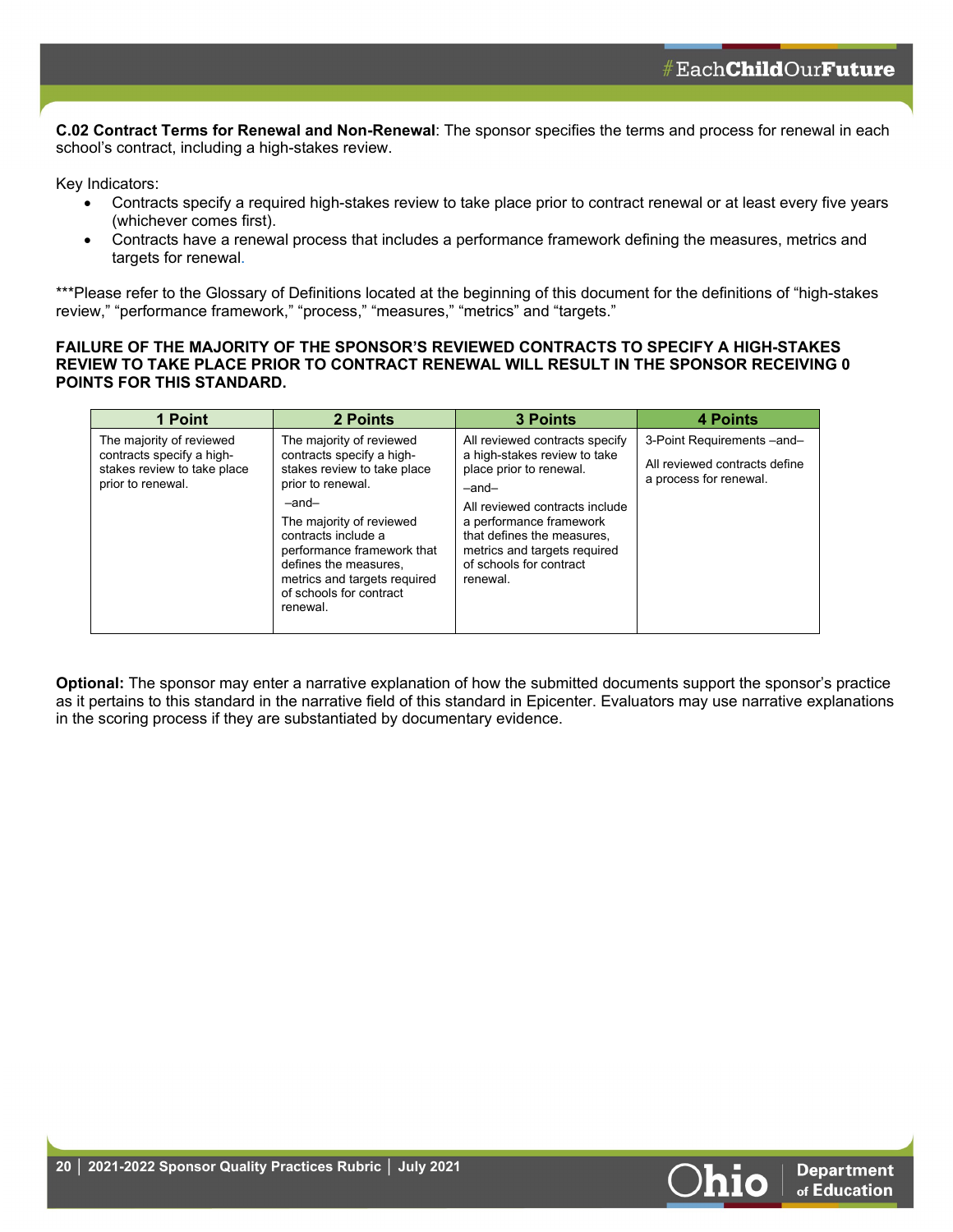**C.03 Contract Amendment and Updates**: The sponsor updates its contract language to ensure consistency with changes in law and Ohio's accountability system. [1](#page-20-0)

Key Indicators

- The sponsor's reviewed contracts include language regarding the conditions for amendment or modifications.
- The sponsor has a policy and process to review changes in federal and/or state law to determine the need for contract modifications.
- The sponsor has a policy and process to review<sup>[2](#page-20-1)</sup> changes to Ohio's accountability system to determine the need for modifications to the contract performance measures.

\*\*\*Please refer to the Glossary of Definitions located at the beginning of this document for the definitions of "policy," "process" and "measures."

#### **FAILURE OF THE SPONSOR'S REVIEWED CONTRACTS TO INCLUDE CONDITIONS FOR AMENDMENT OR MODIFICATIONS WILL RESULT IN THE SPONSOR RECEIVING 0 POINTS FOR THIS STANDARD.**

| 1 Point                                                                                                                                                                                                                                                                                            | 2 Points                                                                                                                                                                                                                                                                                    | <b>3 Points</b>                                                                                                                                                                                                     | 4 Points                                                                                                                                                                                                                                                                                                                                                                                                                                                                              |
|----------------------------------------------------------------------------------------------------------------------------------------------------------------------------------------------------------------------------------------------------------------------------------------------------|---------------------------------------------------------------------------------------------------------------------------------------------------------------------------------------------------------------------------------------------------------------------------------------------|---------------------------------------------------------------------------------------------------------------------------------------------------------------------------------------------------------------------|---------------------------------------------------------------------------------------------------------------------------------------------------------------------------------------------------------------------------------------------------------------------------------------------------------------------------------------------------------------------------------------------------------------------------------------------------------------------------------------|
| The reviewed contracts<br>include language regarding<br>the conditions for amendment<br>or modifications.<br>$-but-$<br>The sponsor did not submit<br>evidence of a policy and<br>process to review changes in<br>federal and/or state law to<br>determine the need for<br>contract modifications. | The reviewed contracts<br>include language regarding<br>the conditions for amendment<br>or modifications.<br>-and-<br>The sponsor submitted<br>evidence of a policy and<br>process to review changes in<br>federal and/or state law to<br>determine the need for<br>contract modifications. | 2-Point Requirements -and-<br>The sponsor submitted<br>evidence it reviewed <sup>3</sup> Ohio's<br>accountability system for the<br>selected schools to determine<br>the need for modifications to<br>the contract. | 3-Point Requirements -and-<br>The sponsor submitted<br>evidence its review of federal<br>and/or state law <sup>4</sup> and Ohio's<br>accountability system<br>resulted in updating its<br>contract template for the<br>selected schools.<br>$-0r-$<br>The sponsor submitted<br>evidence its review of federal<br>and/or state law <sup>5</sup> and Ohio's<br>accountability system for the<br>selected schools did not<br>require contract modifications<br>during the review period. |



<span id="page-20-0"></span> $^{\text{1}}$  Text changed from "changes in law, and performance measures are updated annually to support higher achievement" to "changes in law and Ohio's accountability system..."

<span id="page-20-1"></span> $2$  Text changed from "has a policy and process to review school data and changes to Ohio's accountability system" to "has a policy and process to review Ohio's accountability system…"

<span id="page-20-2"></span><sup>3</sup> Text changed from "evidence it reviewed school data and Ohio's accountability system…" to "evidence it reviewed Ohio's accountability system…"

<span id="page-20-3"></span><sup>&</sup>lt;sup>4</sup> Text changed from "review of federal and/or state law, school data and Ohio's accountability system..." to "review of federal and/or state law and Ohio's accountability system…"

<span id="page-20-4"></span> $5$  Text changed from "review of federal and/or state law, school data and Ohio's accountability system..." to "review of federal and/or state law and Ohio's accountability system…"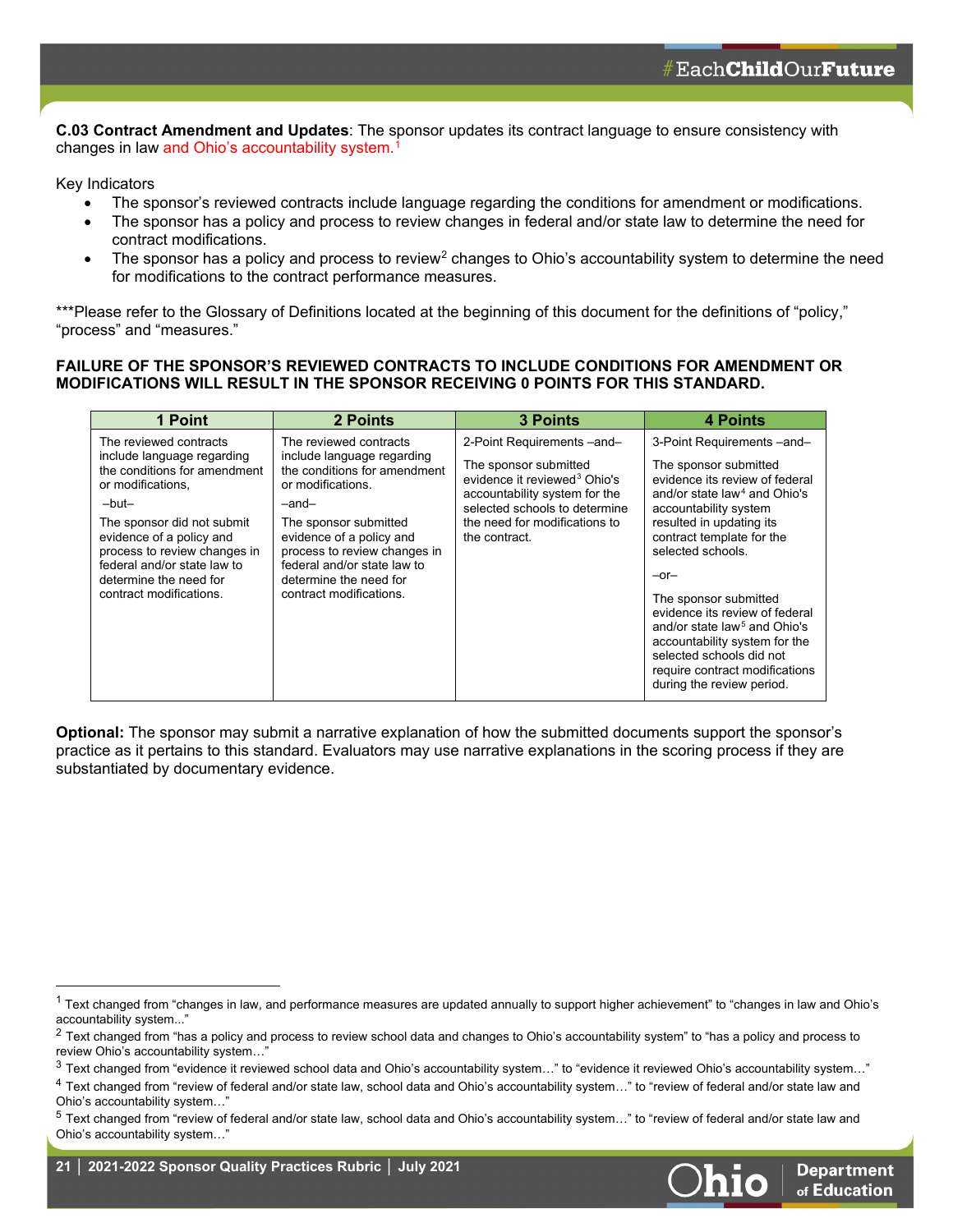

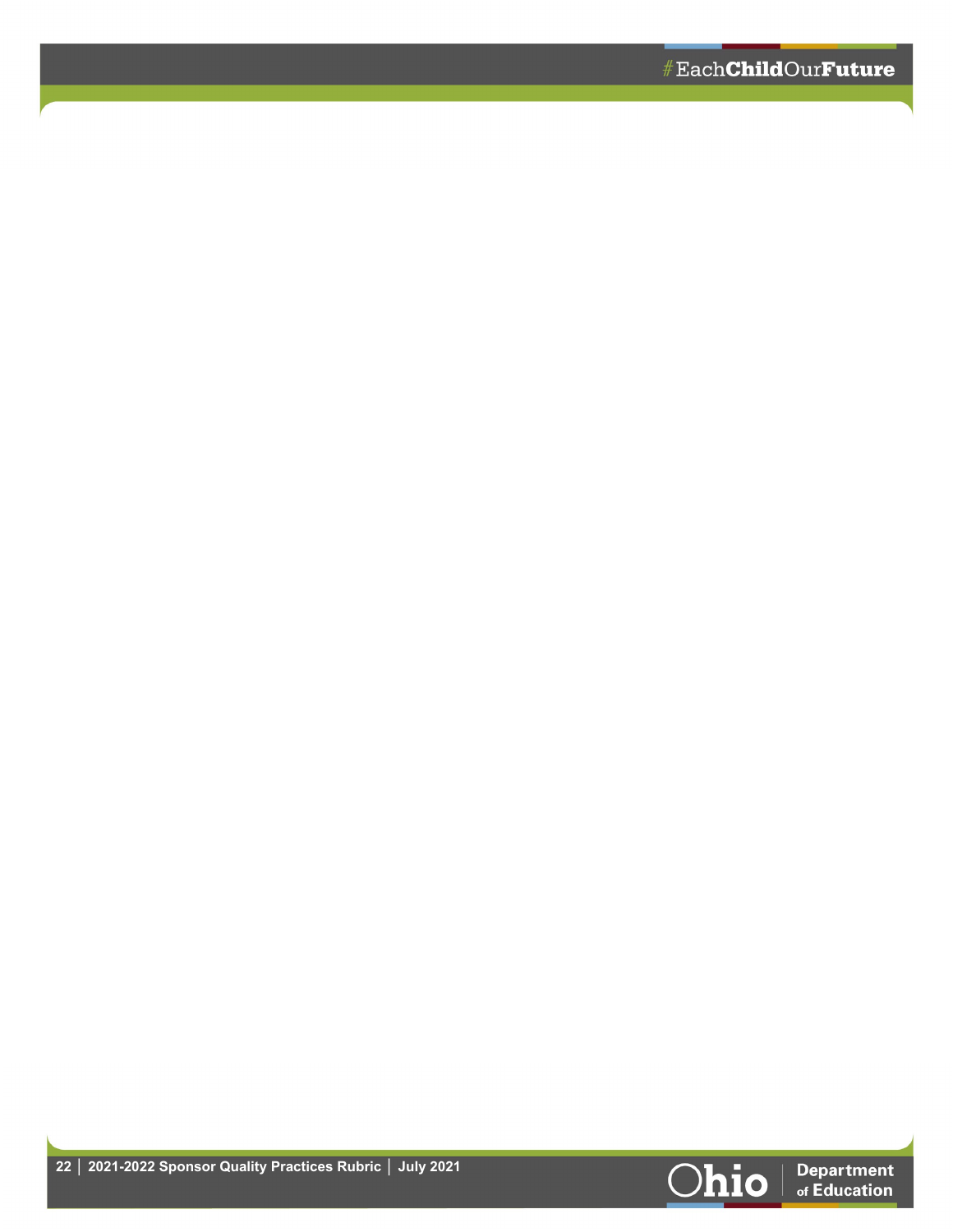# **D. Oversight and Evaluation**

**D.01 Oversight Transparency**: The sponsor's oversight and evaluation processes are transparent, and the sponsor communicates how it will monitor academic, operational and financial performance.

Key Indicators:

- The sponsor has documented processes for its oversight and evaluation systems.
- The sponsor communicates its timelines related to its systems for oversight and evaluation and for gathering school performance, compliance and fiscal data.
- The sponsor defines its processes for oversight and evaluation through its contracts with its community schools and separate documented guidance.

\*\*\*Please refer to the Glossary of Definitions located at the beginning of this document for the definitions of "guidance," "policy" and "process."

#### **FAILURE OF THE SPONSOR TO SUBMIT ANY DOCUMENTED POLICIES AND PROCESSES FOR ITS OVERSIGHT AND EVALUATION SYSTEM WILL RESULT IN THE SPONSOR RECEIVING 0 POINTS FOR THIS STANDARD.**

| 1 Point                                                                                                                                                                                                                                         | 2 Points                                                                                                                                                                | <b>3 Points</b>                                                                                                                                                                   | <b>4 Points</b>                                                                                                                                                                                 |
|-------------------------------------------------------------------------------------------------------------------------------------------------------------------------------------------------------------------------------------------------|-------------------------------------------------------------------------------------------------------------------------------------------------------------------------|-----------------------------------------------------------------------------------------------------------------------------------------------------------------------------------|-------------------------------------------------------------------------------------------------------------------------------------------------------------------------------------------------|
| The sponsor submitted at<br>least one documented policy<br>and process for its oversight<br>and evaluation system,<br>$-but-$<br>There is no evidence this<br>information was<br>communicated with at least<br>one of the sponsor's<br>schools. | 1-Point Requirements -and-<br>The sponsor submitted<br>evidence of communicating in<br>advance its timelines related<br>to its systems for oversight<br>and evaluation. | 2-Point Requirements -and-<br>The sponsor submitted<br>evidence of defining its<br>processes for oversight and<br>evaluation through its<br>contracts and documented<br>quidance. | 3-Point Requirements -and-<br>The sponsor submitted<br>evidence of communicating<br>the process, methods and<br>timing of gathering and<br>reporting school performance<br>and compliance data. |

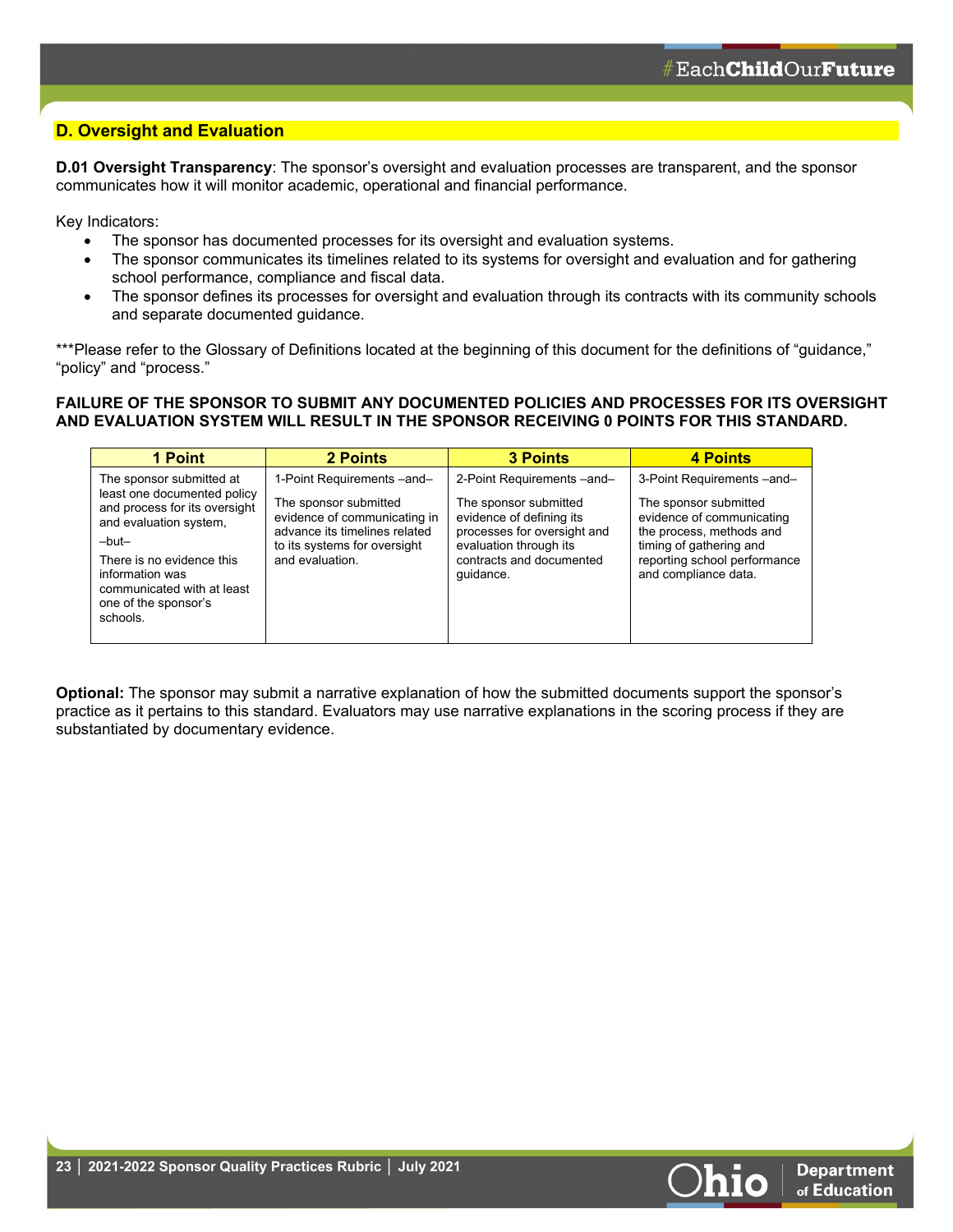**D.02 Enrollment and Financial Reviews**: The sponsor reviews and provides feedback on the enrollment and financial records of each school monthly.

Key Indicators:

- The sponsor reviews the enrollment and financial records of each school monthly.
- The sponsor has policies and processes in place for enrollment and financial reviews.
- The sponsor provides written feedback to the school following each month's reviews, including recommendations to improve the governing authority's decision-making.

\*\*\*Please refer to the Glossary of Definitions located at the beginning of this document for the definitions of "policy" and "process."

#### **FAILURE OF THE SPONSOR TO SUBMIT EVIDENCE OF AN ENROLLMENT REVIEW AND A FINANCIAL REVIEW FOR AT LEAST ONE OF ITS SELECTED SCHOOLS WILL RESULT IN THE SPONSOR RECEIVING 0 POINTS FOR THIS STANDARD.**

| 1 Point                                                                                                                                                                                                                                                                  | <b>2 Points</b>                                                                                                                                                                                                                                                                              | <b>3 Points</b>                                                                                                                                                                                                                                                                                              | <b>4 Points</b>                                                                                                                                                                                                                                                                                                                                                                                                                                                                           |
|--------------------------------------------------------------------------------------------------------------------------------------------------------------------------------------------------------------------------------------------------------------------------|----------------------------------------------------------------------------------------------------------------------------------------------------------------------------------------------------------------------------------------------------------------------------------------------|--------------------------------------------------------------------------------------------------------------------------------------------------------------------------------------------------------------------------------------------------------------------------------------------------------------|-------------------------------------------------------------------------------------------------------------------------------------------------------------------------------------------------------------------------------------------------------------------------------------------------------------------------------------------------------------------------------------------------------------------------------------------------------------------------------------------|
| For at least one of its<br>selected schools, the sponsor<br>submitted evidence of<br>monthly enrollment reviews<br>and monthly financial<br>reviews.<br>$-but-$<br>The sponsor did not submit<br>evidence of providing<br>feedback to its schools after<br>such reviews. | For each of its selected<br>schools, the sponsor<br>submitted evidence of at least<br>one monthly enrollment<br>review and one monthly<br>financial review.<br>-and-<br>The sponsor submitted<br>evidence of providing<br>feedback to each of its<br>selected schools after such<br>reviews. | 2-Point Requirements-and-<br>For each of its selected<br>schools, the sponsor<br>submitted at least six<br>examples of financial review<br>results and six examples of<br>enrollment review results.<br>–and–<br>The sponsor submitted<br>policies and processes for<br>enrollment and financial<br>reviews. | 3-Point Requirements-and-<br>The financial reviews include<br>budget ledgers and<br>transaction detail reports and<br>at least one includes a review<br>of the five-year forecast.<br>$-$ and $-$<br>When a review indicates<br>areas of financial concern,<br>including, but not limited to,<br>enrollment, revenue and<br>expense fluctuations, the<br>sponsor make<br>recommendations to the<br>school's governing authority<br>regarding financial and<br>enrollment decision-making. |

**Note:** The sponsor must submit evidence for a specific set of its sponsored schools that was randomly selected by the vendor. The list includes at least one of each type of sponsored school (e-schools, dropout prevention and recovery schools, etc.). All sponsors received a list of the selected schools, and the list is available to sponsors in Epicenter.

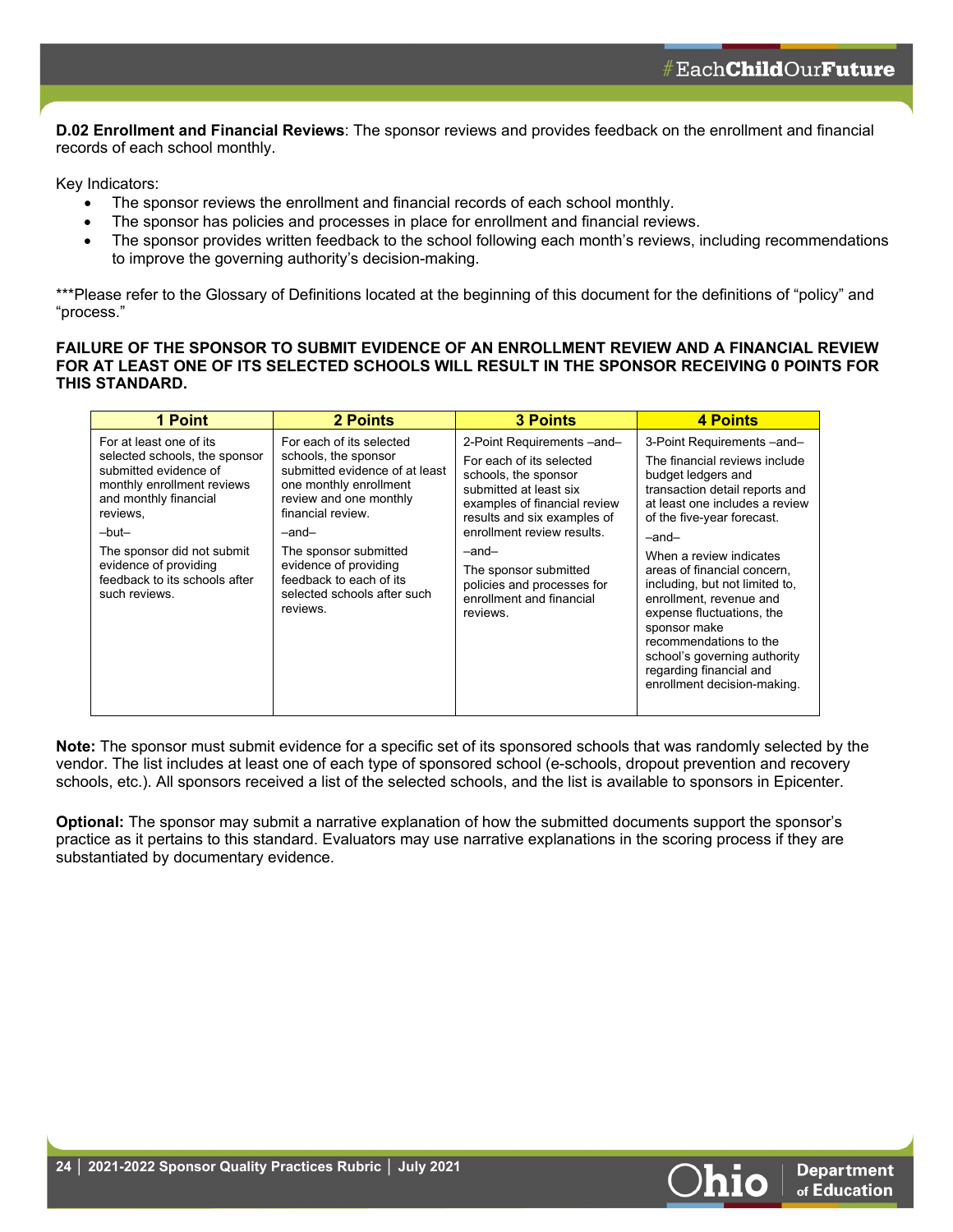**Department** of Education

**D.03 On-Site Visits**: The sponsor conducts on-site reviews (beyond the monthly enrollment and financial reviews) at least twice per year while school is in session (with one review during the first half of the review year and the other review during the second half of the review year), which include an examination of the school's compliance with all applicable laws, rules, contractual obligations and academic performance measures.

Key Indicators:

- The sponsor collects data on the school's compliance with all applicable laws, rules, contractual obligations and academic performance measures.
- The sponsor collects data from a variety of school employees and/or other stakeholders (for example, the school's governing authority members, students, parents, staff, management company staff) during on-site reviews.
- On-site visit protocols explain the goal of the visits and prescribe strict adherence to a specific set of actions (for example, procedures for data collection and their sources, types of data, observation and interview guidance and observation and interview instruments) for conducting on-site reviews.

\*\*\*Please refer to the Glossary of Definitions located at the beginning of this document for the definitions of "guidance," "measures," "protocol," "review year" and "staff."

**FAILURE OF THE SPONSOR TO SUBMIT EVIDENCE OF AT LEAST TWO ON-SITE REVIEWS (BEYOND THE MONTHLY ENROLLMENT AND FINANCIAL REVIEWS) FOR EACH SELECTED SCHOOL WHILE SCHOOL IS IN SESSION, WITH ONE REVIEW DURING THE FIRST HALF OF THE REVIEW YEAR AND THE OTHER REVIEW DURING THE SECOND HALF OF THE REVIEW YEAR, WILL RESULT IN THE SPONSOR RECEIVING 0 POINTS FOR THIS STANDARD.**

| 2 Points<br>1 Point                                                                                                                                                                                                                                                                                                                                                                                                                                                                                                                                                                                                                                                                                                                                                                                                                                                                                                                        | <b>3 Points</b>                                                                                                                                                                                                                                                                                                                            | <b>4 Points</b>                                                                                                                                                                                                                                                                                      |
|--------------------------------------------------------------------------------------------------------------------------------------------------------------------------------------------------------------------------------------------------------------------------------------------------------------------------------------------------------------------------------------------------------------------------------------------------------------------------------------------------------------------------------------------------------------------------------------------------------------------------------------------------------------------------------------------------------------------------------------------------------------------------------------------------------------------------------------------------------------------------------------------------------------------------------------------|--------------------------------------------------------------------------------------------------------------------------------------------------------------------------------------------------------------------------------------------------------------------------------------------------------------------------------------------|------------------------------------------------------------------------------------------------------------------------------------------------------------------------------------------------------------------------------------------------------------------------------------------------------|
| For each selected school, the<br>1-Point Requirements -and-<br>sponsor submitted evidence<br>Across at least two on-site<br>of at least two on-site reviews<br>reviews while school is in<br>(beyond the monthly<br>session (with one review<br>enrollment and financial<br>during the first half of the<br>reviews) while school is in<br>review year and the other<br>session, with one review<br>review during the second half<br>during the first half of the<br>of the review year), the<br>review year and the other<br>sponsor reviewed the school's<br>review during the second half<br>compliance with all applicable<br>of the review year.<br>laws, rules, contractual<br>obligations and academic<br>performance measures.<br>-and-<br>The sponsor submitted<br>evidence of an on-site visit<br>protocol.<br>-and-<br>During the on-site reviews,<br>data are collected from a<br>school employee on the day of<br>the review. | 2-Point Requirements -and-<br>The sponsor submitted<br>evidence that it collects data<br>from school employees,<br>including at least one<br>administrator and one or<br>more instructors.<br>$-$ and $-$<br>The submitted on-site visit<br>protocol includes observation<br>guidelines and specifies how<br>interviews will be conducted. | 3-Point Requirements -and-<br>The sponsor submitted<br>evidence that it collects data<br>from at least three<br>stakeholder groups (for<br>example, the school's<br>governing authority members,<br>students, parents, staff,<br>management company staff)<br>over the course of the review<br>year. |

**Note:** The sponsor must submit evidence for a specific set of its sponsored schools, which was randomly selected by the vendor. The list includes at least one of each type of sponsored school (e-schools, dropout prevention and recovery schools, etc.). All sponsors received a list of the selected schools and the list is available to sponsors in Epicenter.

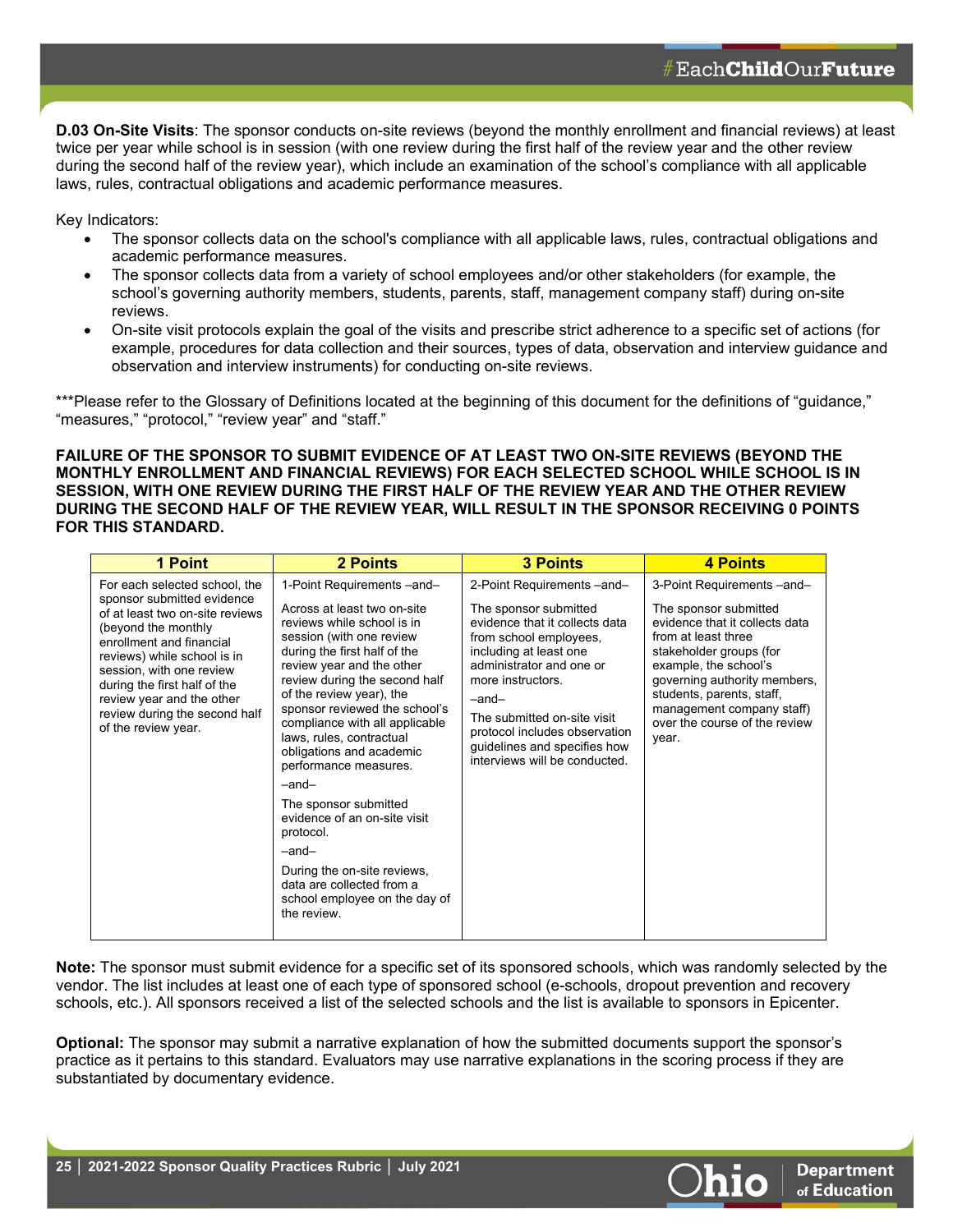**NOTE 2:** In the event that the 2021-2022 school year is affected by a state/county health department ordered school building closure for one or more of the selected schools, the requirement to have one site visit during the first half of the school year and one during the second half of the school year will be waived for the affected schools. However, two site visits, along with the other requirements listed above for this standard, still would be required for each affected school. If the length of the school building closure period is more than three months and ends on or after May 27, 2022, then only one site visit will be required for each affected school. Sponsors that are only able to complete one site visit for an affected school will not be responsible for reviewing all of the items that usually are reviewed over at least two site visits. However, such sponsors need to include an explanation of what could not be completed during that site visit as it relates to reviewing the school's compliance with all applicable laws and rules, contractual obligations and academic performance measures, and data collection from school employees and stakeholder groups.

☐Evaluators: Check this box if one or more of the sponsor's selected schools was affected by a school building closure during the 2021-2022 review year and thus affected the standard requirements.

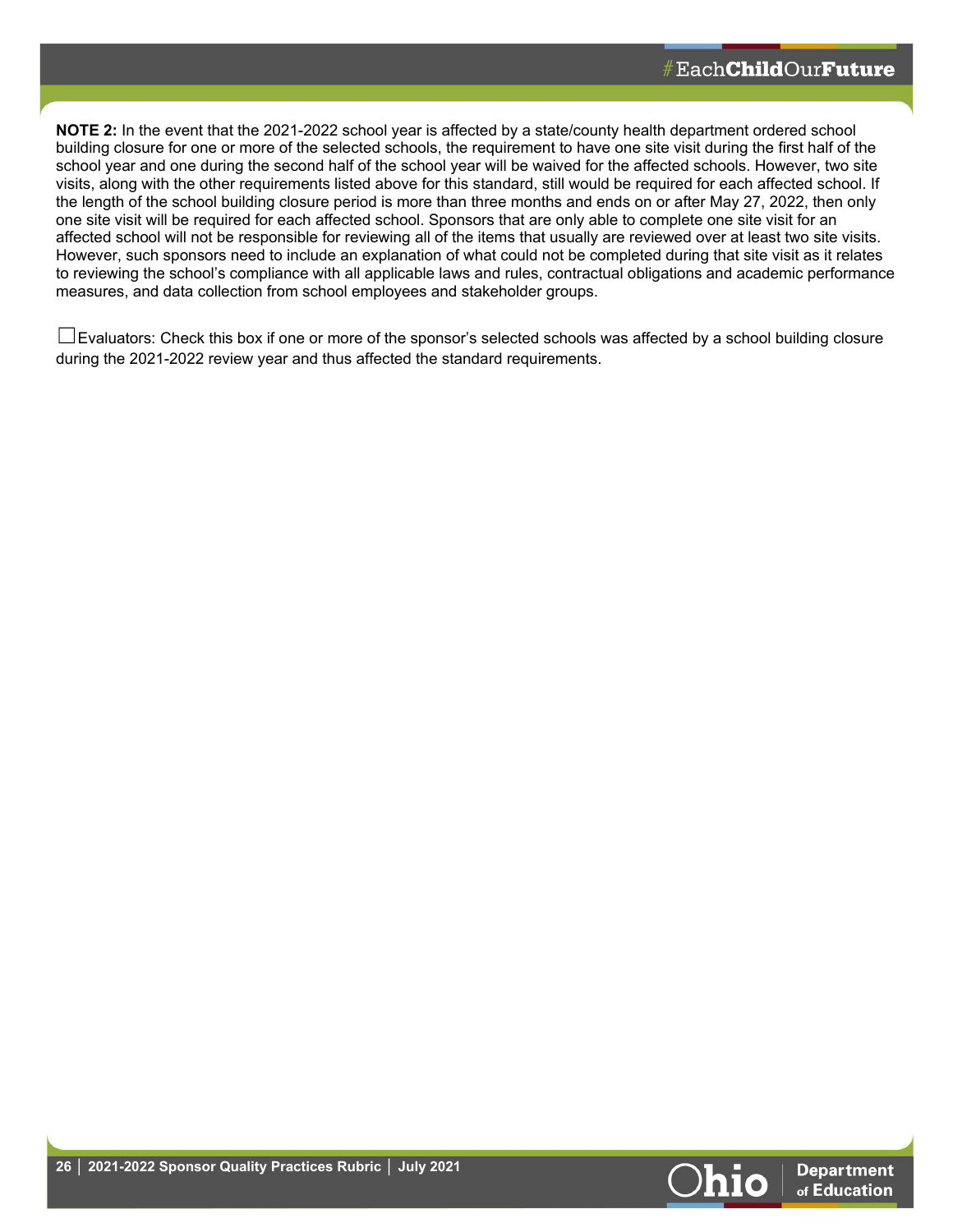**D.04 Site Visit Reports**: The sponsor provides its schools with a report (beyond the monthly financial and enrollment reports) after each site visit, conducted at least twice while school is in session (with one review during the first half of the review year and the other review during the second half of the review year), and it follows up with schools regarding any areas needing improvement.

Key Indicators:

- The sponsor provides all schools with a written report following each on-site review conducted while school is in session that includes the information collected during the site visit, a summary of findings, areas needing improvement and areas of strength.
- If the sponsor identifies areas needing improvement, it specifies the steps or timeframes for taking appropriate action and requests and reviews relevant status updates from the school.

#### **FAILURE OF THE SPONSOR TO SUBMIT EVIDENCE OF PROVIDING EACH OF ITS SELECTED SCHOOLS WITH A REPORT (BEYOND THE MONTHLY FINANCIAL AND ENROLLMENT REVIEW REPORTS) FOLLOWING AN ON-SITE REVIEW WHILE SCHOOL IS IN SESSION WILL RESULT IN THE SPONSOR RECEIVING 0 POINTS FOR THIS STANDARD.**

| <b>1 Point</b>                                                                                                                                                                                                                                | <b>2 Points</b>                                                                                                                                                                                                                                                                                                                                                                                                                                                                                                                                                                                                                                                                                         | <b>3 Points</b>                                                                                                                                                                                                                                                                                                                                                                                                                    | <b>4 Points</b>                                                                                       |
|-----------------------------------------------------------------------------------------------------------------------------------------------------------------------------------------------------------------------------------------------|---------------------------------------------------------------------------------------------------------------------------------------------------------------------------------------------------------------------------------------------------------------------------------------------------------------------------------------------------------------------------------------------------------------------------------------------------------------------------------------------------------------------------------------------------------------------------------------------------------------------------------------------------------------------------------------------------------|------------------------------------------------------------------------------------------------------------------------------------------------------------------------------------------------------------------------------------------------------------------------------------------------------------------------------------------------------------------------------------------------------------------------------------|-------------------------------------------------------------------------------------------------------|
| For each of its selected<br>schools, the sponsor<br>submitted evidence of<br>providing a report (beyond<br>the monthly financial and<br>enrollment review reports)<br>following an on-site review<br>conducted while school is in<br>session. | For each of its selected<br>schools, the sponsor submitted<br>evidence of providing a report<br>(beyond the monthly financial<br>and enrollment review reports)<br>following each of at least two<br>on-site reviews conducted<br>while school is in session (with<br>one review during the first half<br>of the review year and the<br>other review during the second<br>half of the review year) that<br>together covered the school's<br>compliance with all applicable<br>laws, rules, contractual<br>obligations and academic<br>performance measures.<br>$-$ and $-$<br>If the sponsor identifies an<br>area needing improvement,<br>the report cites that the school<br>take appropriate action. | 2-Point Requirements -and-<br>Each submitted report<br>includes the information<br>collected, a summary of<br>findings and, if applicable,<br>areas needing improvement.<br>-and-<br>If the sponsor identifies an<br>area needing improvement, it<br>specifies the steps or<br>timeframes for taking<br>appropriate action and<br>requests and reviews status<br>updates from the school<br>regarding its progress in the<br>area. | 3-Point Requirements -and-<br>Each submitted report<br>recognizes each school's<br>areas of strength. |

**Note:** The sponsor must submit evidence for a specific set of its sponsored schools, with a minimum of two reports per selected school. The set was randomly selected by the vendor and includes at least one of each type of sponsored school (e-schools, dropout prevention and recovery schools, etc.). All sponsors received a list of the selected schools, and the list is available to sponsors in Epicenter.

**Optional:** The sponsor may submit a narrative explanation of how the submitted documents support the sponsor's practice as it pertains to this standard. Evaluators may use narrative explanations in the scoring process if they are substantiated by documentary evidence.

**NOTE 2:** In the event that the 2021-2022 school year is affected by a state/county health department ordered school building closure for one or more of the selected schools, the 2-point requirement to provide one site visit report during the first half of the school year and one report during the second half of the school year will be waived for the affected schools. However, two site visit reports, along with the other requirements listed above for this standard, still would be required for each affected school. If the length of the school building closure period is more than three months and ends on or after May 27, 2022, then only one site visit report will be required for each affected school. Sponsors that are only able to provide one site visit report for an affected school will not be responsible for reviewing all of the items that are usually reviewed over at least two site visits. However, such sponsors need to include an explanation of what is not

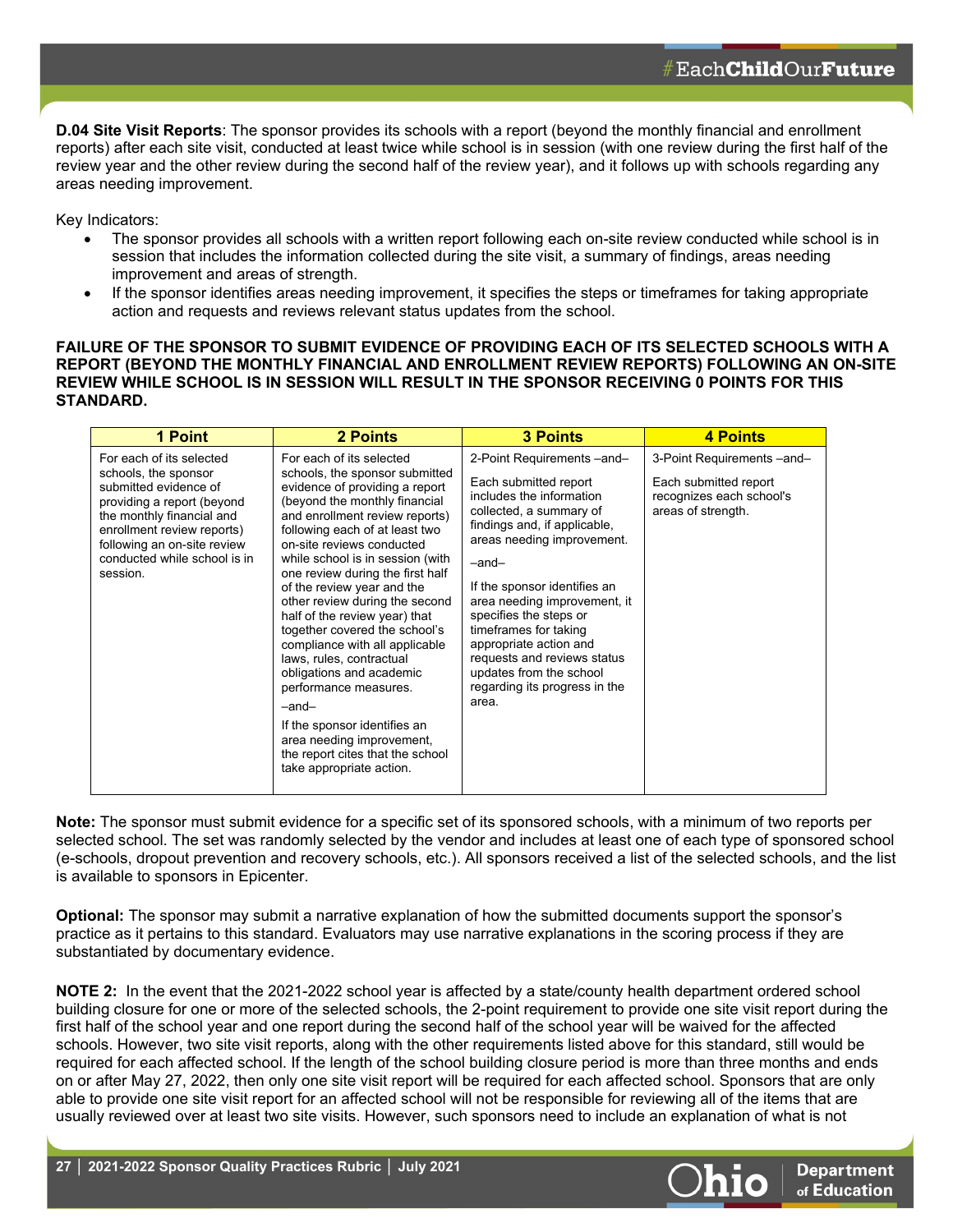included in the report as it relates to providing information on the school's compliance with all applicable laws and rules, contractual obligations and academic performance measures, and data collection from school employees and stakeholder groups.

☐Evaluators: Check this box if one or more of the sponsor's selected schools was affected by a school building closure during the 2021-2022 review year and thus affected the standard requirements.



**Department**<br>of Education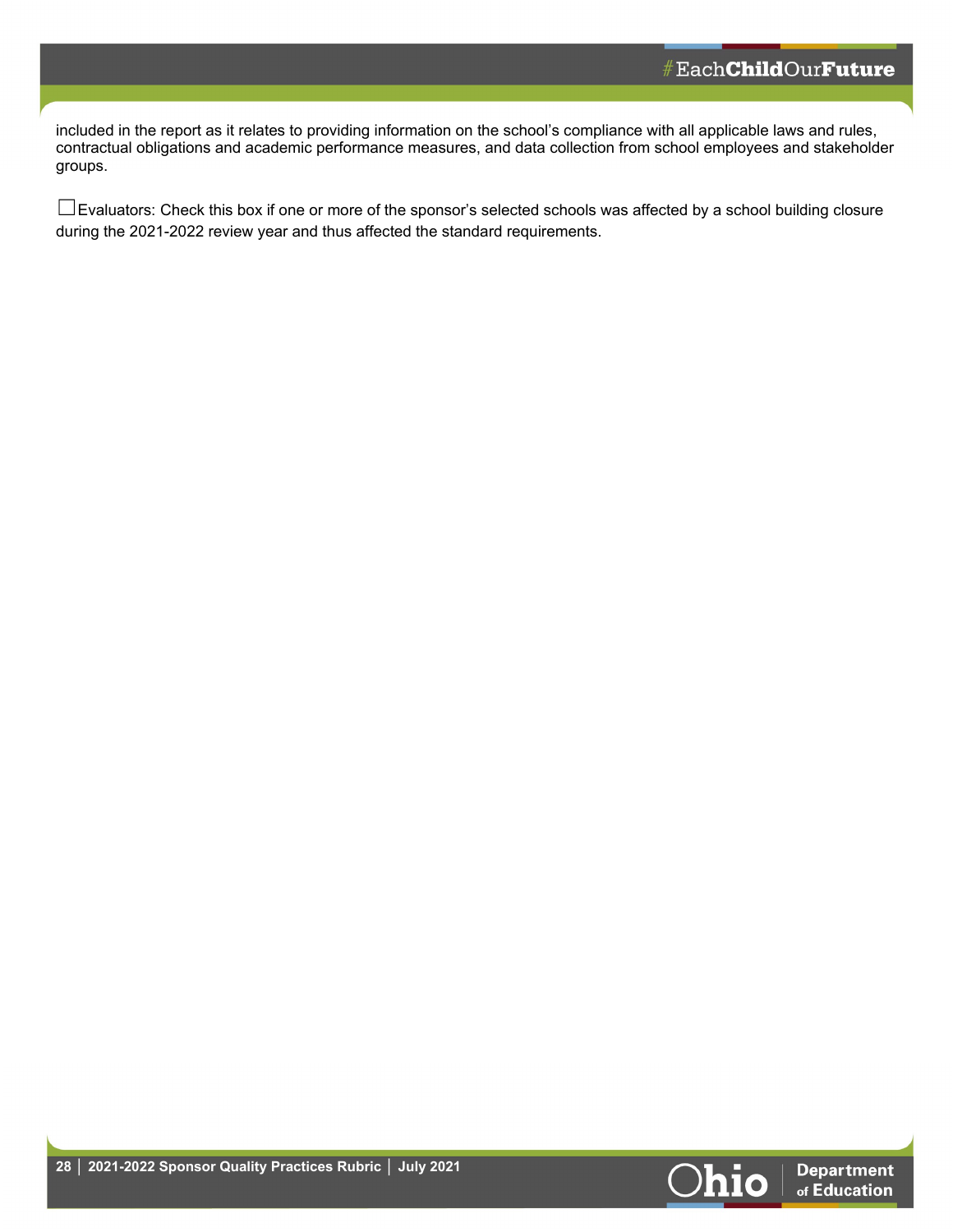**D.05 Performance Monitoring:** The sponsor reviews each school's academic, financial and organizational/operational performance annually using data related to the terms in each school's performance framework.

Key Indicators:

- The sponsor evaluates each school's academic, financial and organizational/operational performance against the performance framework measures included in its contract.
- Throughout the year, the sponsor collects data related to academic, financial and organizational/operational performance of the school.
- The sponsor evaluates the overall performance of the school based on the outcomes of its data analysis.
- The sponsor analyzes multiple years of academic, financial and organizational/operational data when evaluating the overall performance of the school.
- The sponsor uses its analysis and evaluation of the data to determine subsequent actions required of its school (for example, corrective action, intervention, professional development, contract termination, contract renewal).

\*\*\*Please refer to the Glossary of Definitions located at the beginning of this document for the definitions of "data analysis," "measures," "metrics," "organizational/operational," "performance framework" and "targets."

**FAILURE OF THE SPONSOR TO SUBMIT EVIDENCE OF COLLECTING DATA RELATED TO ALL APPLICABLE CONTRACTUAL, ACADEMIC, FINANCIAL AND ORGANIZATIONAL/OPERATIONAL MEASURES FOR AT LEAST ONE SCHOOL YEAR FOR THE MAJORITY OF ITS SELECTED SCHOOLS WILL RESULT IN THE SPONSOR RECEIVING 0 POINTS FOR THIS STANDARD.**

| <b>1 Point</b>                                                                                                                                                                                                                                       | 2 Points                                                                                                                                                                                                                                                      | <b>3 Points</b>                                                                                                                           | <b>4 Points</b>                                                                                                                                                                                                                                 |
|------------------------------------------------------------------------------------------------------------------------------------------------------------------------------------------------------------------------------------------------------|---------------------------------------------------------------------------------------------------------------------------------------------------------------------------------------------------------------------------------------------------------------|-------------------------------------------------------------------------------------------------------------------------------------------|-------------------------------------------------------------------------------------------------------------------------------------------------------------------------------------------------------------------------------------------------|
| For the majority of its<br>selected schools, the sponsor<br>submitted evidence of<br>collecting data related to all<br>applicable contractual,<br>academic, financial and<br>organizational/operational<br>measures for at least one<br>school year. | 1-Point Requirements -and-<br>For the majority of its<br>selected schools, the sponsor<br>submitted evidence of<br>analyzing the data collected<br>and evaluating the overall<br>performance of the schools<br>based on the outcomes of the<br>data analysis. | 2-Point Requirements -and-<br>For the majority of its<br>selected schools, the data<br>analysis and evaluation<br>include multiple years. | 3-Point Requirements -and-<br>For the majority of its<br>selected schools, the sponsor<br>submitted evidence of using<br>its analysis and evaluation of<br>the data to determine the<br>subsequent actions required<br>of its selected schools. |

**Note:** The sponsor must submit evidence for a specific set of its sponsored schools that was randomly selected by the vendor. The list includes at least one of each type of sponsored school (e-schools, dropout prevention and recovery schools, etc.). All sponsors received a list of the selected schools, and the list is available to sponsors in Epicenter.

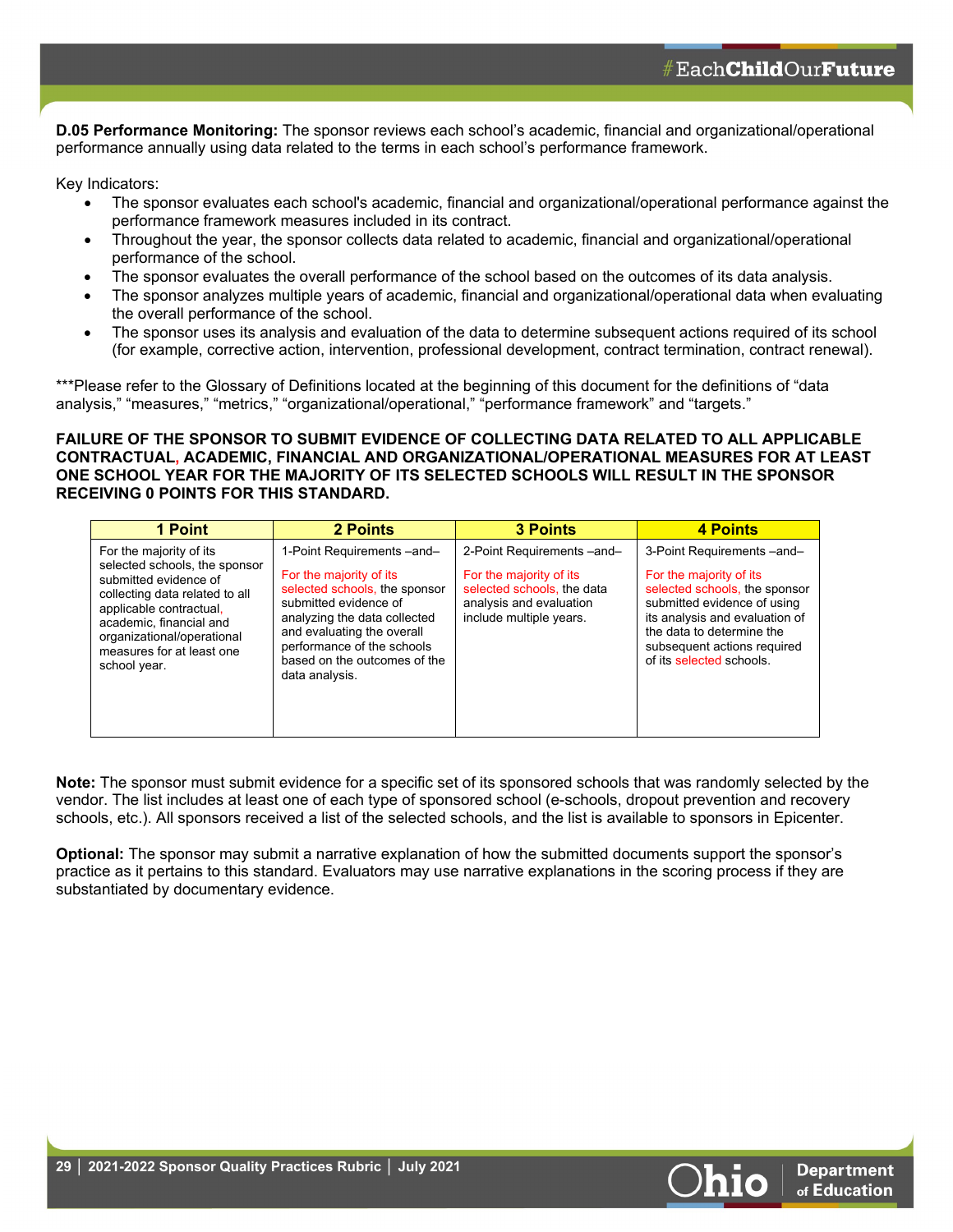**D.06 Intervention**: The sponsor defines its systems for intervention and corrective action, and it intervenes when a school violates the contract and/or is academically, financially or organizationally/operationally deficient.

Key Indicators:

- The sponsor's contracts include statutorily required language regarding intervention.
- The sponsor has an intervention policy that includes the conditions that may trigger intervention and corrective action, steps for investigating the deficiency, steps and actions for intervention, progress monitoring, timeframes and consequences.
- The sponsor has a process for identifying conditions that may trigger intervention that aligns with its sponsoring responsibilities and for resolving issues to avoid possible actions and consequences apart from statutorily required language.
- If the school violates the contract and/or is academically, financially or organizationally/operationally deficient, the sponsor intervenes.

\*\*\*Please refer to the Glossary of Definitions located at the beginning of this document for the definitions of "intervention policy," "sponsoring responsibilities," "organizational/operational," "deficiency" and "process."

#### **FAILURE OF THE SPONSOR'S REVIEWED CONTRACTS TO STATE ITS RESPONSIBILITY TO INTERVENE, AS REQUIRED BY OHIO REVISED CODE 3314.023(E), WILL RESULT IN THE SPONSOR RECEIVING 0 POINTS FOR THIS STANDARD.**

| <b>1 Point</b>                                                                                                                   | <b>2 Points</b>                                                                                                                                                                                                                                                                                                                                                                                                                                                                                                                                                                                                                         | <b>3 Points</b>                                                                                                                                                                                                                                                                                                                                                                                                                                                                                                                                                                                                                                                                                                                                           | <b>4 Points</b>                                                                                                                                                                                                                                                                                                                                                                                                                                                                                                                                                                     |
|----------------------------------------------------------------------------------------------------------------------------------|-----------------------------------------------------------------------------------------------------------------------------------------------------------------------------------------------------------------------------------------------------------------------------------------------------------------------------------------------------------------------------------------------------------------------------------------------------------------------------------------------------------------------------------------------------------------------------------------------------------------------------------------|-----------------------------------------------------------------------------------------------------------------------------------------------------------------------------------------------------------------------------------------------------------------------------------------------------------------------------------------------------------------------------------------------------------------------------------------------------------------------------------------------------------------------------------------------------------------------------------------------------------------------------------------------------------------------------------------------------------------------------------------------------------|-------------------------------------------------------------------------------------------------------------------------------------------------------------------------------------------------------------------------------------------------------------------------------------------------------------------------------------------------------------------------------------------------------------------------------------------------------------------------------------------------------------------------------------------------------------------------------------|
| The sponsor's reviewed<br>contracts state its<br>responsibility to intervene as<br>required by Ohio Revised<br>Code 3314.023(E). | 1-Point Requirements -and-<br>The sponsor submitted<br>evidence of an intervention<br>policy that describes the<br>conditions that may trigger<br>intervention and corrective<br>action, the steps and actions<br>it will take to intervene, the<br>means for monitoring and<br>measuring the school's<br>progress to resolve the<br>deficiency, the establishment<br>of timeframes to progress<br>monitor, deadlines for<br>resolving the deficiency and<br>consequences for not<br>resolving the deficiency.<br>$-$ and $-$<br>The sponsor submitted<br>evidence that it<br>communicates its intervention<br>policy with its schools. | 2-Point Requirements -and-<br>The sponsor submitted<br>evidence of a process for<br>identifying the conditions<br>triggering intervention that<br>aligns with and includes its<br>sponsoring responsibilities<br>(enrollment and financial<br>reviews, on-site visits, site<br>visit reports and annual<br>performance monitoring).<br>$-$ and $-$<br>The sponsor submitted<br>evidence that when a school<br>contract violation and/or<br>performance deficiency is<br>identified, the sponsor<br>specifies the steps and<br>timeframes for resolving the<br>deficiency.<br>$-$ and $-$<br>The sponsor submitted<br>evidence that it requests and<br>reviews status updates from<br>the school regarding its<br>progress in resolving the<br>deficiency. | 3-Point Requirements -and-<br>The sponsor's policy includes<br>an investigation of the<br>deficiency, and its process<br>includes procedures for<br>investigating and<br>documenting conditions that<br>may trigger intervention and<br>corrective action (contract<br>violations, performance<br>deficiencies, complaints,<br>$etc.$ ).<br>-and-<br>If a deficiency is identified,<br>the sponsor submitted<br>evidence it follows the steps<br>and actions specified in its<br>process when its schools do<br>or do not make progress in<br>resolving identified<br>deficiencies. |

#### **NOTE: The entire body of submitted documentation may be taken into account during the review of this standard.**

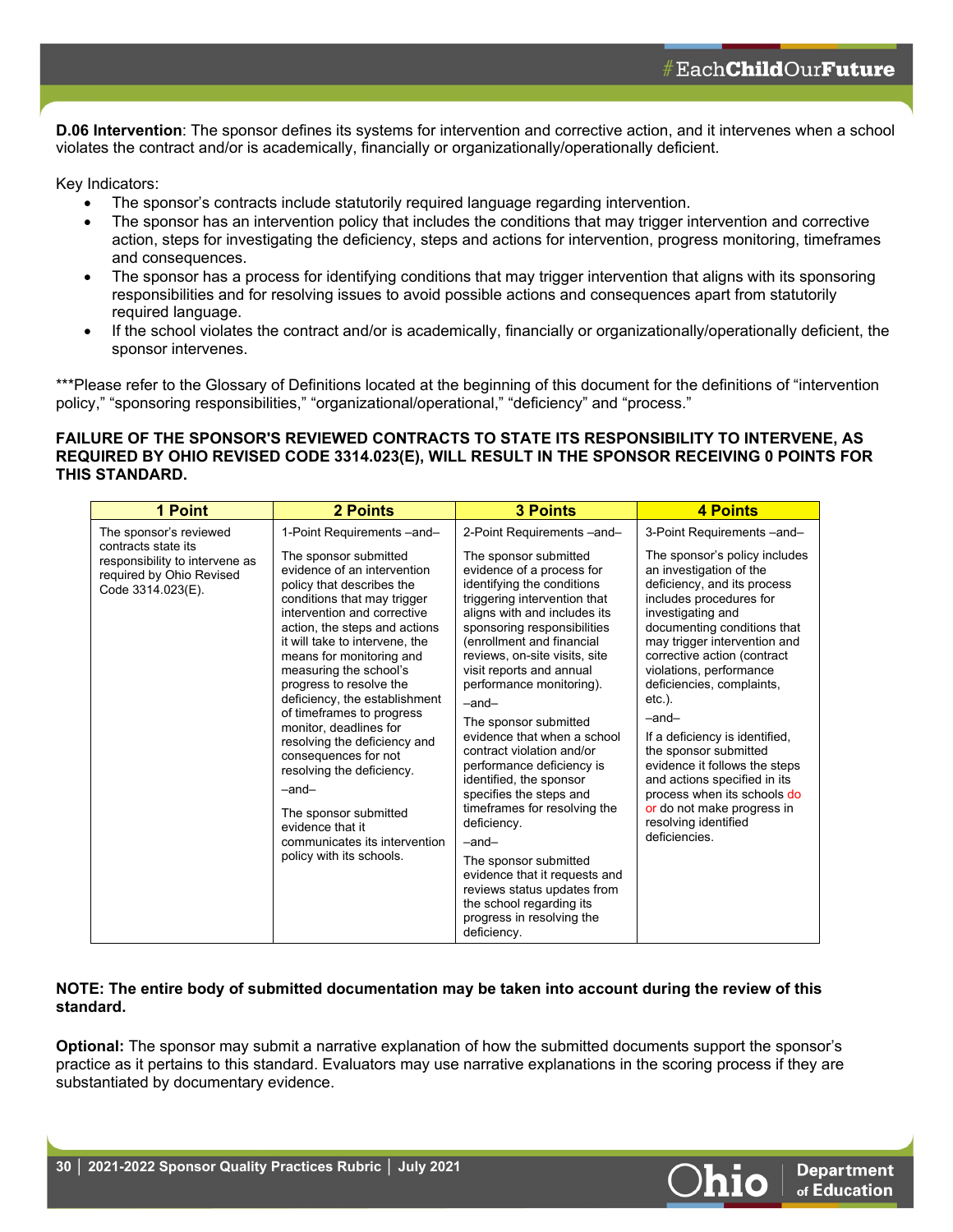**Department** of Education

**D.07 Annual Performance Reports**: The sponsor annually provides reports to its schools that summarize academic, fiscal and organizational/operational performance.

Key Indicators:

- The sponsor annually provides each school with a cumulative report that summarizes the school's academic record over the contract term against the performance framework.
- The sponsor annually provides each school with a report summarizing its fiscal and organizational/operational performance to date against the terms of the contract.
- The sponsor's annual performance reports identify areas of strength and areas for improvement for each school.
- The sponsor directly informs each school's governing authority about its school's performance.
- The sponsor's annual performance reports state the school's prospects for renewal.

\*\*\*Please refer to the Glossary of Definitions located at the beginning of this document for the definitions of "organizational/operational" and "performance framework."

#### **FAILURE OF THE SPONSOR TO SUBMIT EVIDENCE OF PROVIDING AT LEAST ONE OF ITS SELECTED SCHOOLS WITH AN ANNUAL REPORT REGARDING THE SCHOOL'S ACADEMIC, FISCAL AND ORGANIZATIONAL/OPERATIONAL PERFORMANCE WILL RESULT IN THE SPONSOR RECEIVING 0 POINTS FOR THIS STANDARD.**

| 1 Point                                                                                                                                                                                                                                   | 2 Points                                                                                                                                                                                                                                                    | <b>3 Points</b>                                                                                                                                                                                                                                                                                                                                                                     | <b>4 Points</b>                                                                                                                                                                                                                                                                                                                                                                                                                                                                                                            |
|-------------------------------------------------------------------------------------------------------------------------------------------------------------------------------------------------------------------------------------------|-------------------------------------------------------------------------------------------------------------------------------------------------------------------------------------------------------------------------------------------------------------|-------------------------------------------------------------------------------------------------------------------------------------------------------------------------------------------------------------------------------------------------------------------------------------------------------------------------------------------------------------------------------------|----------------------------------------------------------------------------------------------------------------------------------------------------------------------------------------------------------------------------------------------------------------------------------------------------------------------------------------------------------------------------------------------------------------------------------------------------------------------------------------------------------------------------|
| The sponsor submitted<br>evidence it provides at least<br>one of its selected schools<br>with an annual report<br>regarding the school's<br>academic, fiscal and<br>organizational/operational<br>performance that is broad in<br>nature. | The sponsor submitted<br>evidence it provides each of<br>its selected schools with an<br>annual report for the most<br>recently completed school<br>year that summarizes the<br>school's academic, fiscal and<br>organizational/operational<br>performance. | 2-Point Requirements -and-<br>The sponsor submitted<br>evidence it provides each of<br>its selected schools with an<br>annual report that compares <sup>6</sup><br>the school's performance<br>against the performance<br>framework in its contract.<br>$-$ and $-$<br>The sponsor's annual<br>performance report on its<br>schools includes multiple<br>years of performance data. | 3-Point Requirements -and-<br>The sponsor's submitted<br>annual performance reports<br>identify areas of strength and<br>areas for improvement.<br>-and-<br>The sponsor's annual<br>performance reports<br>summarize each school's<br>performance over the<br>contract term and states each<br>school's prospects for<br>renewal.<br>$-$ and $-$<br>The sponsor submitted<br>evidence that it<br>communicates and discusses<br>the annual report and<br>prospects for renewal with<br>the school's governing<br>authority. |

**Note:** The sponsor must submit evidence for a specific set of its sponsored schools that was randomly selected by the vendor. The list includes at least one of each type of sponsored school (e-schools, dropout prevention and recovery schools, etc.). All sponsors received a list of the selected schools, and the list is available to sponsors in Epicenter.

<span id="page-30-0"></span> $6$  Text changed from "relates" on the 2020-2021 rubric to "compares" on the 2021-2022 rubric.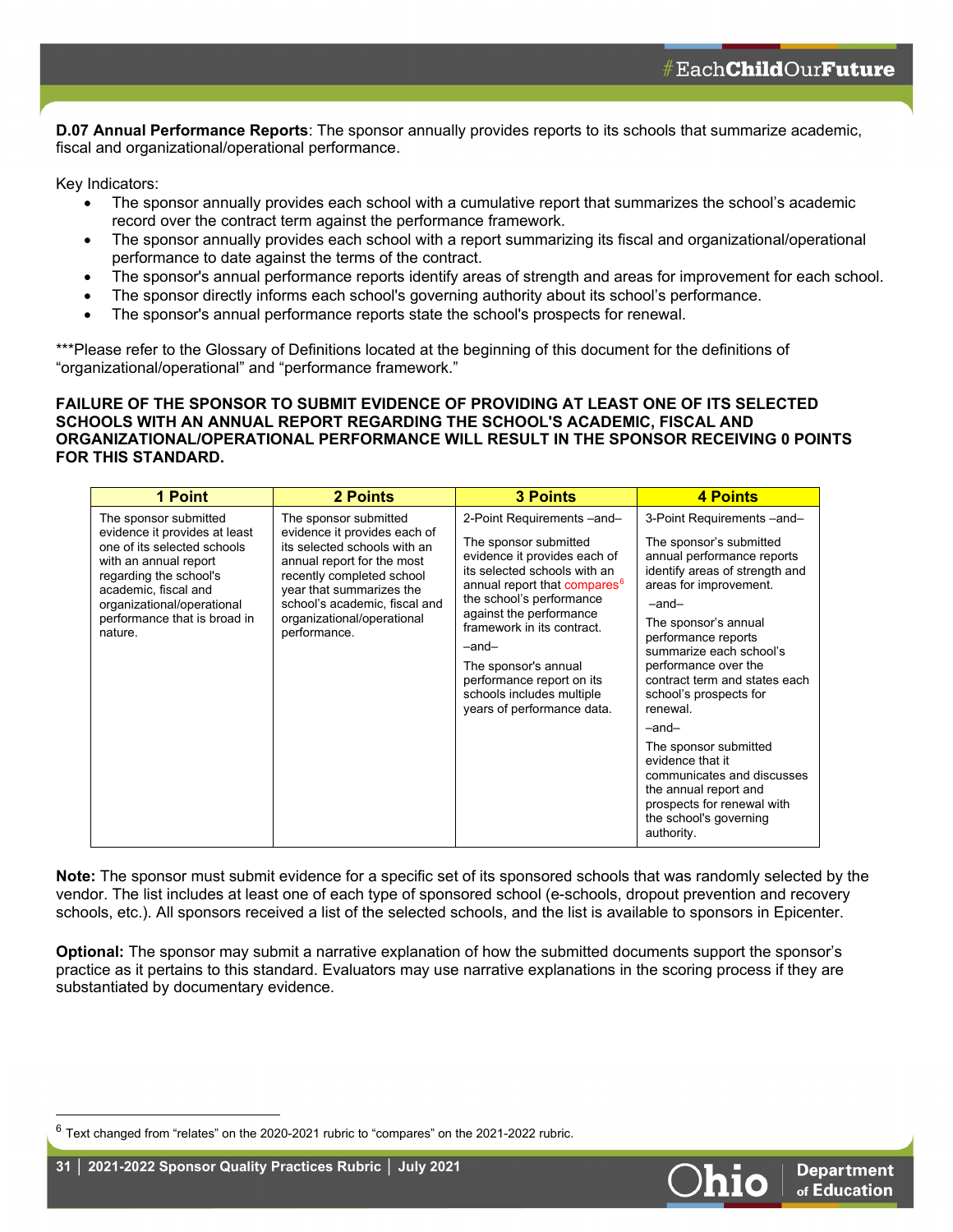**Department** of Education

#### **E. Termination and Renewal Decision-Making**

**E.01 Renewal Application**: The sponsor clearly communicates its renewal application process and defines criteria used to evaluate the application that include multiple sources of evidence.

Key Indicators:

- The sponsor requires all schools seeking renewal to apply through a renewal application.
- The criteria for renewal are transparent and specific.
- The criteria for renewal include multiple sources of evidence (for example, multiple years of student achievement, multiple measures of student achievement, financial audits and/or site visit and compliance reports).

\*\*\*Please refer to the Glossary of Definitions located at the beginning of this document for the definitions of "high-stakes review," "measures," "performance framework," "process" and "rubric."

#### **FAILURE OF THE SPONSOR TO SUBMIT A RENEWAL APPLICATION THAT REQUIRES RENEWAL APPLICANTS TO SUBMIT AT LEAST ONE OF THE ITEMS LISTED UNDER THE 1-POINT REQUIREMENTS BELOW WILL RESULT IN THE SPONSOR RECEIVING 0 POINTS FOR THIS STANDARD.**

| 1 Point                                                                                        | <b>2 Points</b>                                                                                | <b>3 Points</b>                                                                                                                                                                                                                                                                                                                                                                                            | <b>4 Points</b>                                                                                                                                                                                                                                                                                                  |
|------------------------------------------------------------------------------------------------|------------------------------------------------------------------------------------------------|------------------------------------------------------------------------------------------------------------------------------------------------------------------------------------------------------------------------------------------------------------------------------------------------------------------------------------------------------------------------------------------------------------|------------------------------------------------------------------------------------------------------------------------------------------------------------------------------------------------------------------------------------------------------------------------------------------------------------------|
| The sponsor submitted                                                                          | The sponsor submitted                                                                          | The sponsor submitted                                                                                                                                                                                                                                                                                                                                                                                      | The sponsor submitted                                                                                                                                                                                                                                                                                            |
| evidence of a documented                                                                       | evidence of a documented                                                                       | evidence of a documented                                                                                                                                                                                                                                                                                                                                                                                   | evidence of a documented                                                                                                                                                                                                                                                                                         |
| renewal process and written                                                                    | renewal process and written                                                                    | renewal process and written                                                                                                                                                                                                                                                                                                                                                                                | renewal process and written                                                                                                                                                                                                                                                                                      |
| renewal application that                                                                       | renewal application that                                                                       | renewal application that                                                                                                                                                                                                                                                                                                                                                                                   | renewal application that                                                                                                                                                                                                                                                                                         |
| include at least one of the                                                                    | include at least three of the                                                                  | include:                                                                                                                                                                                                                                                                                                                                                                                                   | include all the following:                                                                                                                                                                                                                                                                                       |
| following:                                                                                     | following:                                                                                     | - A defined timeline:                                                                                                                                                                                                                                                                                                                                                                                      | - A defined timeline:                                                                                                                                                                                                                                                                                            |
| - A defined timeline;                                                                          | - A defined timeline;                                                                          | - Rubric used to evaluate the                                                                                                                                                                                                                                                                                                                                                                              | - Rubric used to evaluate the                                                                                                                                                                                                                                                                                    |
| - Rubric used to evaluate the                                                                  | - Rubric used to evaluate the                                                                  | application that includes an                                                                                                                                                                                                                                                                                                                                                                               | application that includes an                                                                                                                                                                                                                                                                                     |
| application;                                                                                   | application;                                                                                   | evaluation of the high-stakes                                                                                                                                                                                                                                                                                                                                                                              | evaluation of the high-stakes                                                                                                                                                                                                                                                                                    |
| - Review of the school's most                                                                  | - Review of the school's most                                                                  | review results that align to the                                                                                                                                                                                                                                                                                                                                                                           | review results that align to the                                                                                                                                                                                                                                                                                 |
| recent state report card;                                                                      | recent state report card;                                                                      | performance framework in                                                                                                                                                                                                                                                                                                                                                                                   | performance framework in                                                                                                                                                                                                                                                                                         |
| - Review of recent financial                                                                   | - Review of recent financial                                                                   | the contract:                                                                                                                                                                                                                                                                                                                                                                                              | the contract:                                                                                                                                                                                                                                                                                                    |
| audits;<br>- Review of recent<br>compliance monitoring<br>reports;<br>- Posted to its website. | audits;<br>- Review of recent<br>compliance monitoring<br>reports;<br>- Posted to its website. | -Posted to its website.<br>$-$ and $-$<br>The renewal application<br>includes at least three of the<br>following:<br>- Multiple years of student<br>achievement:<br>- Multiple measures of<br>student achievement:<br>- Financial audits:<br>- Site visit reports and/or<br>other compliance reports;<br>- If applicable, status reports<br>on corrective action plans or<br>other required interventions. | -Posted to its website;<br>- Multiple years of student<br>achievement:<br>- Multiple measures of<br>student achievement;<br>- Financial audits;<br>- Site visit reports and/or<br>other compliance reports;<br>- If applicable, status reports<br>on corrective action plans or<br>other required interventions. |

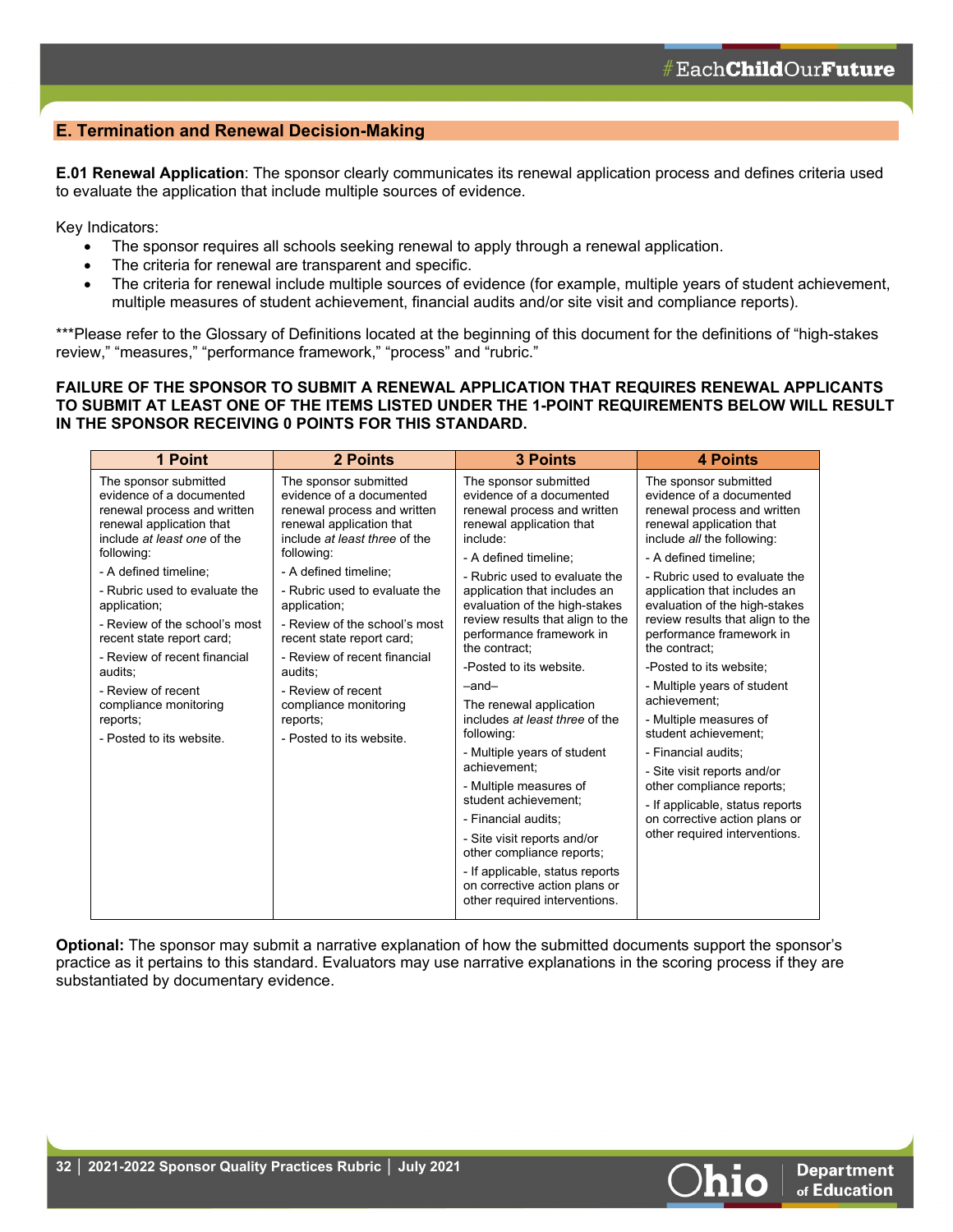**E.02 Renewal and Non-Renewal Decisions**: The sponsor makes evidence-based renewal decisions.

Key Indicators:

- The sponsor grants renewal only to schools that are fiscally and operationally viable, have achieved their contractual academic targets and are faithful to the non-academic terms of the contract.
- The sponsor grants renewal only to schools that earn at least 75 percent of possible points on the renewal rubric.
- The sponsor documents evidence to support whether the schools meet the criteria for renewal.
- The sponsor's staff provide evidence-based recommendations to the sponsor's board regarding renewal decisions.

\*\*\*Please refer to the Glossary of Definitions located at the beginning of this document for the definitions of "fiscal and operational viability," "measures," "process," "review year," "rubric," "staff" and "targets."

#### **FAILURE OF THE SPONSOR TO SUBMIT BOARD MINUTES AS EVIDENCE OF ITS RENEWAL DECISION-MAKING PROCESS FOR ANY SCHOOL THAT WAS UP FOR RENEWAL DURING THE REVIEW YEAR WILL RESULT IN THE SPONSOR RECEIVING 0 POINTS FOR THIS STANDARD.**

| 1 Point                                                                                          | <b>2 Points</b>                                                                                                | <b>3 Points</b>                                                                                                                                         | <b>4 Points</b>                                                                                                                                                                                                                                                                                                                                                                                 |
|--------------------------------------------------------------------------------------------------|----------------------------------------------------------------------------------------------------------------|---------------------------------------------------------------------------------------------------------------------------------------------------------|-------------------------------------------------------------------------------------------------------------------------------------------------------------------------------------------------------------------------------------------------------------------------------------------------------------------------------------------------------------------------------------------------|
| The sponsor submitted board<br>minutes as evidence of the<br>renewal decision-making<br>process. | 1-Point Requirements -and-                                                                                     | 2-Point Requirements -and-                                                                                                                              | 3-Point Requirements -and-                                                                                                                                                                                                                                                                                                                                                                      |
|                                                                                                  | The sponsor submitted<br>evidence it required all<br>schools up for renewal to<br>submit renewal applications. | The sponsor submitted<br>evidence it granted renewal<br>only to schools that earned at<br>least 66 percent of possible<br>points on the renewal rubric. | The sponsor submitted<br>evidence it granted renewal<br>only to schools that earned at<br>least 75 percent of possible<br>points on the renewal rubric.                                                                                                                                                                                                                                         |
|                                                                                                  |                                                                                                                | $-$ and $-$                                                                                                                                             | -AND EITHER-                                                                                                                                                                                                                                                                                                                                                                                    |
|                                                                                                  |                                                                                                                | The sponsor's renewal rubric<br>includes both academic and<br>non-academic measures.<br>$-$ and $-$                                                     | 1) The sponsor submitted<br>evidence it granted renewal<br>only to schools for which all<br>of the following were true:                                                                                                                                                                                                                                                                         |
|                                                                                                  |                                                                                                                | The sponsor submitted<br>evidence that its staff<br>provides evidence-based                                                                             | - Met the academic<br>achievement targets in their<br>contract;                                                                                                                                                                                                                                                                                                                                 |
|                                                                                                  |                                                                                                                | recommendations to the<br>sponsor's board regarding<br>renewal decisions.                                                                               | - Had no unresolved<br>compliance issues with any<br>applicable laws or contract<br>terms.                                                                                                                                                                                                                                                                                                      |
|                                                                                                  |                                                                                                                |                                                                                                                                                         | - If there were any<br>documented issues of fiscal<br>or operational viability, the<br>school remedied those<br>issues.                                                                                                                                                                                                                                                                         |
|                                                                                                  |                                                                                                                |                                                                                                                                                         | $-OR-$                                                                                                                                                                                                                                                                                                                                                                                          |
|                                                                                                  |                                                                                                                |                                                                                                                                                         | 2) If the school did not meet<br>all contractual academic<br>targets, contract terms,<br>compliance requirements or<br>documented issues of<br>fiscal/operational viability, the<br>sponsor submitted evidence<br>regarding why such schools<br>were granted renewal and<br>how the decision to renew<br>aligns with its renewal<br>evaluation process and<br>national sponsoring<br>standards. |

**NOTE: The entire body of submitted documentation may be taken into account during the review of this standard.**

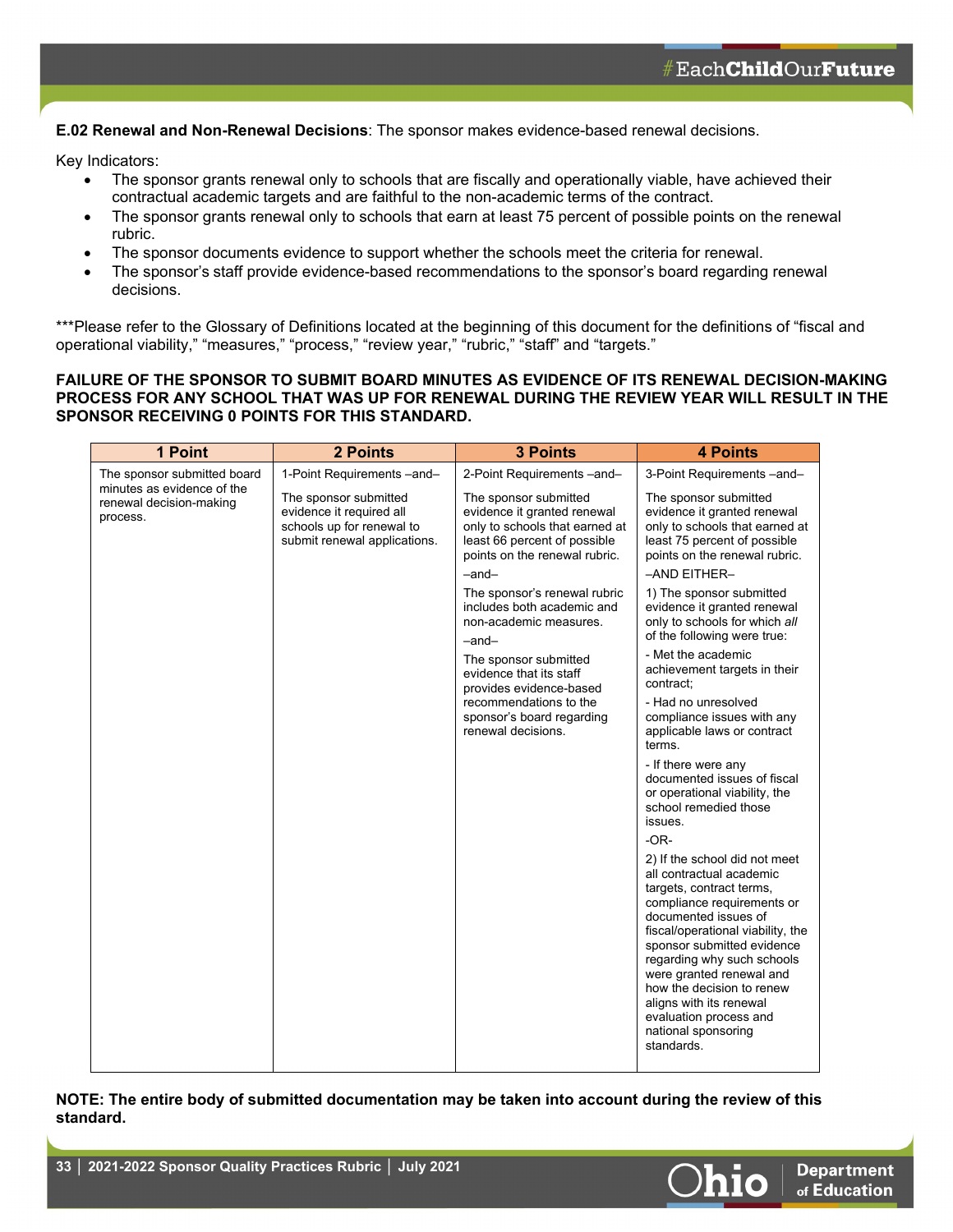**Optional:** The sponsor may submit a narrative explanation of how the submitted documents support the sponsor's practice as it pertains to this standard. Evaluators may use narrative explanations in the scoring process if they are substantiated by documentary evidence.

#### **SPONSORS THAT DID NOT HAVE ANY SCHOOLS UP FOR RENEWAL DURING THE 2021-2022 REVIEW YEAR MUST UPLOAD A MEMO STATING THE STANDARD IS NOT APPLICABLE AND WHY.**

☐Evaluators: Check this box if the sponsor did not have any schools up for renewal during the 2021-2022 review year. Such sponsors are not evaluated on this standard.



**Department**<br>of Education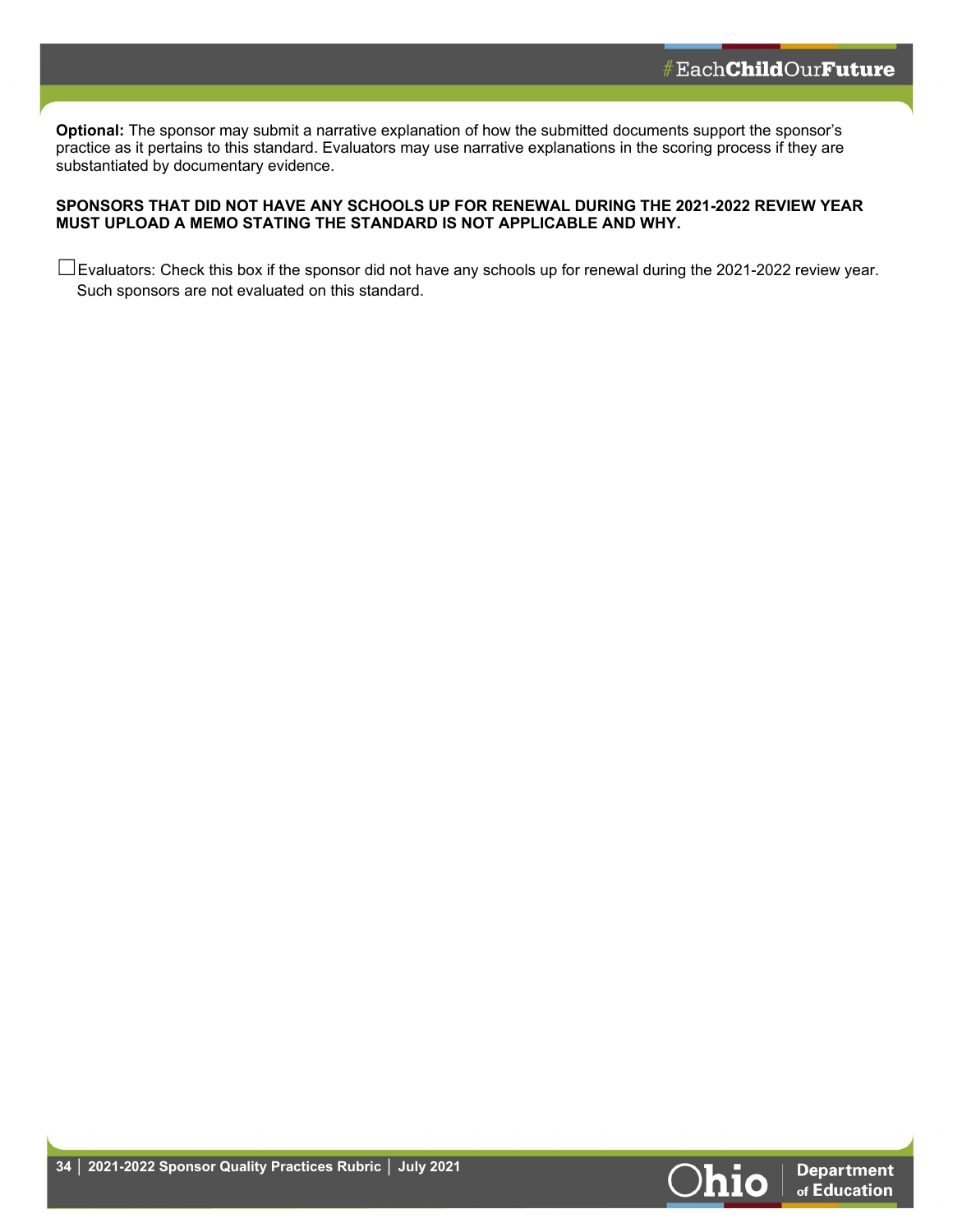**E.03 Non-Renewal Notification**: If the sponsor non-renews a school, it explains its rationale for this decision in writing and ensures the school's families are notified in a timely manner.

Key Indicators:

- When the sponsor non-renews a school, it explains its decision with a prompt, written notification to the school's governing authority.
- The sponsor also ensures prompt written notification of non-renewal to the school's families.

\*\*\*Please refer to the Glossary of Definitions located at the beginning of this document for the definition of "review year."

**FAILURE OF THE SPONSOR TO SUBMIT EVIDENCE OF 1) COMMUNICATING ITS DECISION TO NON-RENEW A SCHOOL BY JAN. 15 TO THE SCHOOL DURING THE REVIEW YEAR AND 2) ENSURING THE SCHOOL'S FAMILIES WERE NOTIFIED BY MAY 15 (IF THE NON-RENEWAL DECISION IS UPHELD) WILL RESULT IN THE SPONSOR RECEIVING 0 POINTS FOR THIS STANDARD.** 

| 1 Point                                                                                                                                                                                                                                                                                                                                                                               | 2 Points                                                                                                                                                                                                                                                                                                                                                                       | <b>3 Points</b>                                                                                                                                                                                                                                                                                                                                                                                                                                                          | 4 Points                                                                                                                                                                                                                                                                                                                                                                                                                                                                       |
|---------------------------------------------------------------------------------------------------------------------------------------------------------------------------------------------------------------------------------------------------------------------------------------------------------------------------------------------------------------------------------------|--------------------------------------------------------------------------------------------------------------------------------------------------------------------------------------------------------------------------------------------------------------------------------------------------------------------------------------------------------------------------------|--------------------------------------------------------------------------------------------------------------------------------------------------------------------------------------------------------------------------------------------------------------------------------------------------------------------------------------------------------------------------------------------------------------------------------------------------------------------------|--------------------------------------------------------------------------------------------------------------------------------------------------------------------------------------------------------------------------------------------------------------------------------------------------------------------------------------------------------------------------------------------------------------------------------------------------------------------------------|
| The sponsor submitted<br>evidence it sent written<br>notification of non-renewal to<br>the school's governing<br>authority by Jan. 15 but did<br>not include any explanation.<br>$-0r-$<br>The sponsor submitted<br>evidence of ensuring the<br>school's families were notified<br>of the non-renewal decision<br>as of May 15 if the sponsor<br>upholds the non-renewal<br>decision. | The sponsor submitted<br>evidence it sent written<br>notification of non-renewal to<br>the school's governing<br>authority by Jan. 15 citing<br>statutory language only.<br>–and–<br>The sponsor submitted<br>evidence of ensuring the<br>school's families were notified<br>of the non-renewal no later<br>than May 15 if the sponsor<br>upholds the non-renewal<br>decision. | The sponsor submitted<br>evidence it sent written<br>notification of non-renewal to<br>the school's governing<br>authority within 14 calendar<br>days of making the decision<br>and before Jan. 15 that<br>included an explanation<br>beyond statutory language.<br>–and–<br>The sponsor submitted<br>evidence of ensuring the<br>school's families were notified<br>of the non-renewal no later<br>than April 30 if the sponsor<br>upholds the non-renewal<br>decision. | The sponsor submitted<br>evidence it sent written<br>notification of non-renewal to<br>the school's governing<br>authority within 14 calendar<br>days of making the decision<br>and before Jan. 15 that<br>included an explanation<br>beyond statutory language.<br>$-$ and $-$<br>The sponsor submitted<br>evidence of ensuring the<br>school's families were notified<br>of the non-renewal no later<br>than April 15 if the sponsor<br>upholds the non-renewal<br>decision. |

**Optional:** The sponsor may submit a narrative explanation of how the submitted documents support the sponsor's practice as it pertains to this standard. Evaluators may use narrative explanations in the scoring process if they are substantiated by documentary evidence.

#### **SPONSORS THAT DID NOT NON-RENEW ANY SCHOOLS DURING THE 2021-2022 REVIEW YEAR MUST UPLOAD A MEMO STATING THE STANDARD IS NOT APPLICABLE AND WHY.**

☐ Evaluators: Check this box if the sponsor did not non-renew any schools during the 2021-2022 review year. Such sponsors are not evaluated on this standard.

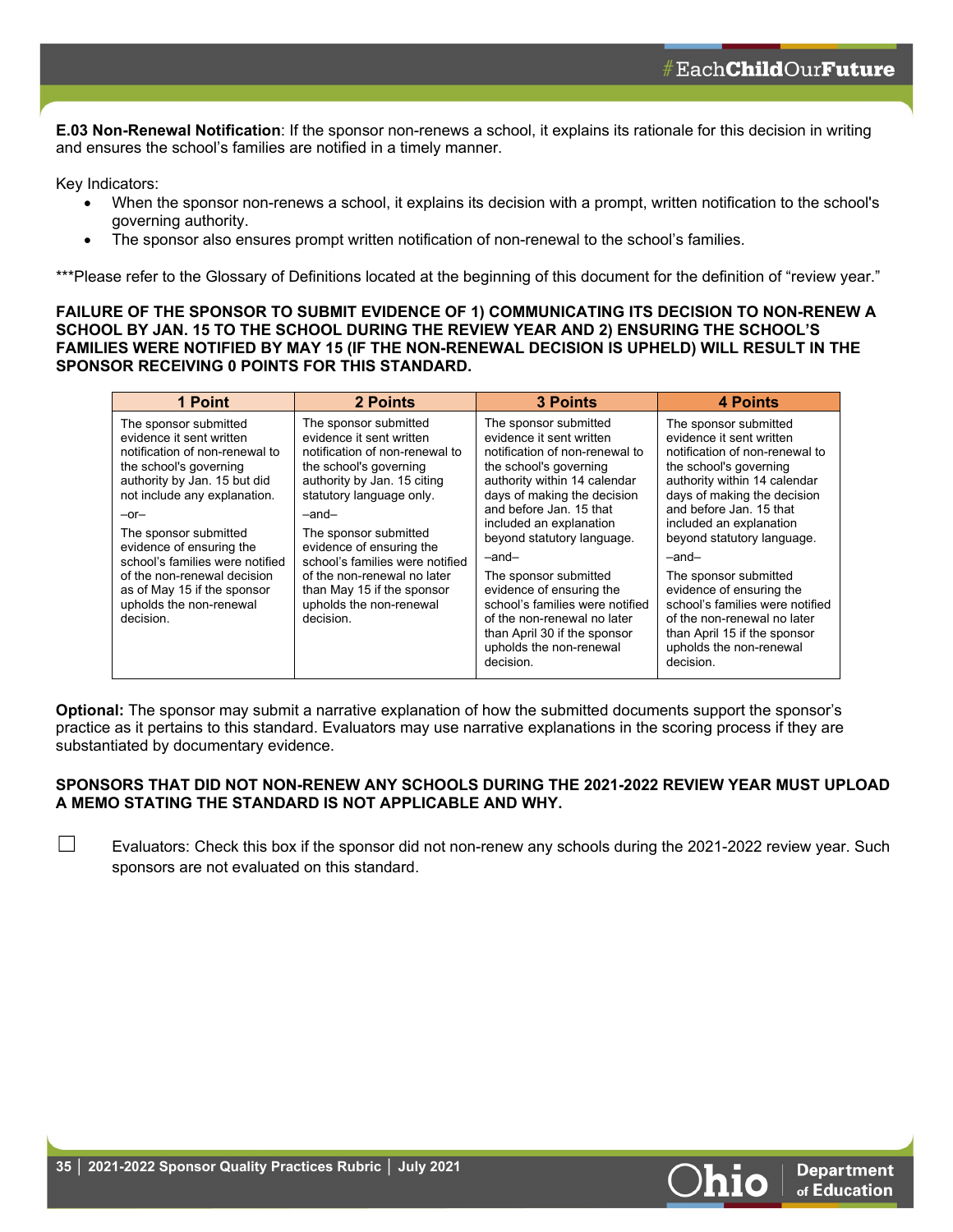**E.04 Contract Termination**: The sponsor has information regarding termination in the contract and a separate written policy and procedures that go beyond statutory language, communicates its termination policy and procedures with its schools and consistently follows its termination policy and procedures.

Key Indicators:

- The sponsor includes termination information in its contracts.
- The sponsor has a written policy apart from the contract that explains the criteria for termination and the procedures to be followed if termination is required.
- The sponsor has written procedures for termination beyond the Department's closing procedures.
- The sponsor communicates its written termination policy and procedures with its schools before Sept. 30 of the review year.
- The sponsor consistently follows its termination policy and procedures.

\*\*\*Please refer to the Glossary of Definitions located at the beginning of this document for the definitions of "policy," "procedures" and "review year."

#### **FAILURE OF EACH OF THE SPONSOR'S REVIEWED CONTRACTS TO HAVE THE STATUTORY LANGUAGE FOR GROUNDS FOR TERMINATION OR FAILURE OF THE SPONSOR TO HAVE A WRITTEN TERMINATION POLICY APART FROM THE CONTRACT WILL RESULT IN THE SPONSOR RECEIVING 0 POINTS FOR THIS STANDARD.**

| 1 Point                                                                                                                                                                                                                                                     | 2 Points                                                                                                                                                                                                                                                                                                                                                     | <b>3 Points</b>                                                                                                                                                                                                                                                                                                                                                                                                                                                                                      | 4 Points                                                                                                                                                                                                                                                                                                               |
|-------------------------------------------------------------------------------------------------------------------------------------------------------------------------------------------------------------------------------------------------------------|--------------------------------------------------------------------------------------------------------------------------------------------------------------------------------------------------------------------------------------------------------------------------------------------------------------------------------------------------------------|------------------------------------------------------------------------------------------------------------------------------------------------------------------------------------------------------------------------------------------------------------------------------------------------------------------------------------------------------------------------------------------------------------------------------------------------------------------------------------------------------|------------------------------------------------------------------------------------------------------------------------------------------------------------------------------------------------------------------------------------------------------------------------------------------------------------------------|
| For each of its selected<br>schools, the sponsor's<br>reviewed contracts have the<br>statutory language for<br>grounds for termination.<br>-and-<br>The sponsor has a separate<br>written termination policy<br>apart from the language in<br>the contract. | 1-Point Requirements -and-<br>The sponsor's separate<br>written policy goes beyond<br>statutory language in<br>explaining the grounds for<br>termination.<br>–and–<br>If the sponsor terminated a<br>contract during the review<br>year, the sponsor submitted<br>evidence of following<br>statutory requirements and its<br>written policy for termination. | 2-Point Requirements-and-<br>The sponsor has written<br>procedures, beyond the<br>Department's closing<br>procedures, to be followed if<br>termination occurs.<br>-and-<br>The sponsor submitted<br>evidence that it<br>communicated the written<br>policies and procedures for<br>termination before Sept. 30 of<br>the review year.<br>$-$ and $-$<br>If the sponsor terminated a<br>contract during the review<br>year, the sponsor submitted<br>evidence of following its<br>written procedures. | 3-Point Requirements -and-<br>The sponsor's written<br>termination policy defines the<br>criteria for termination,<br>includes the specific evidence<br>it will collect and/or<br>document, and the<br>procedures outline<br>responsibilities for both the<br>sponsor and the school in the<br>event of a termination. |

#### **NOTE: The entire body of submitted documentation may be taken into account during the review of this standard.**

**Optional:** The sponsor may submit a narrative explanation of how the submitted documents support the sponsor's practice as it pertains to this standard. Evaluators may use narrative explanations in the scoring process if they are substantiated by documentary evidence.

**Note:** The sponsor must submit evidence for a specific set of its sponsored schools that was randomly selected by the vendor. The list includes at least one of each type of sponsored school (e-schools, dropout prevention and recovery schools, etc.). All sponsors received a list of the selected schools, and the list is available to sponsors in Epicenter. For the 2-point and 3-point requirements of this standard, the sponsor also must submit evidence for all schools whose contracts were terminated during the 2021-2022 review year.

#### **SPONSORS THAT DID NOT TERMINATE ANY SCHOOLS DURING THE 2021-2022 REVIEW YEAR MUST UPLOAD A MEMO STATING A PORTION OF THIS STANDARD IS NOT APPLICABLE AND WHY.**

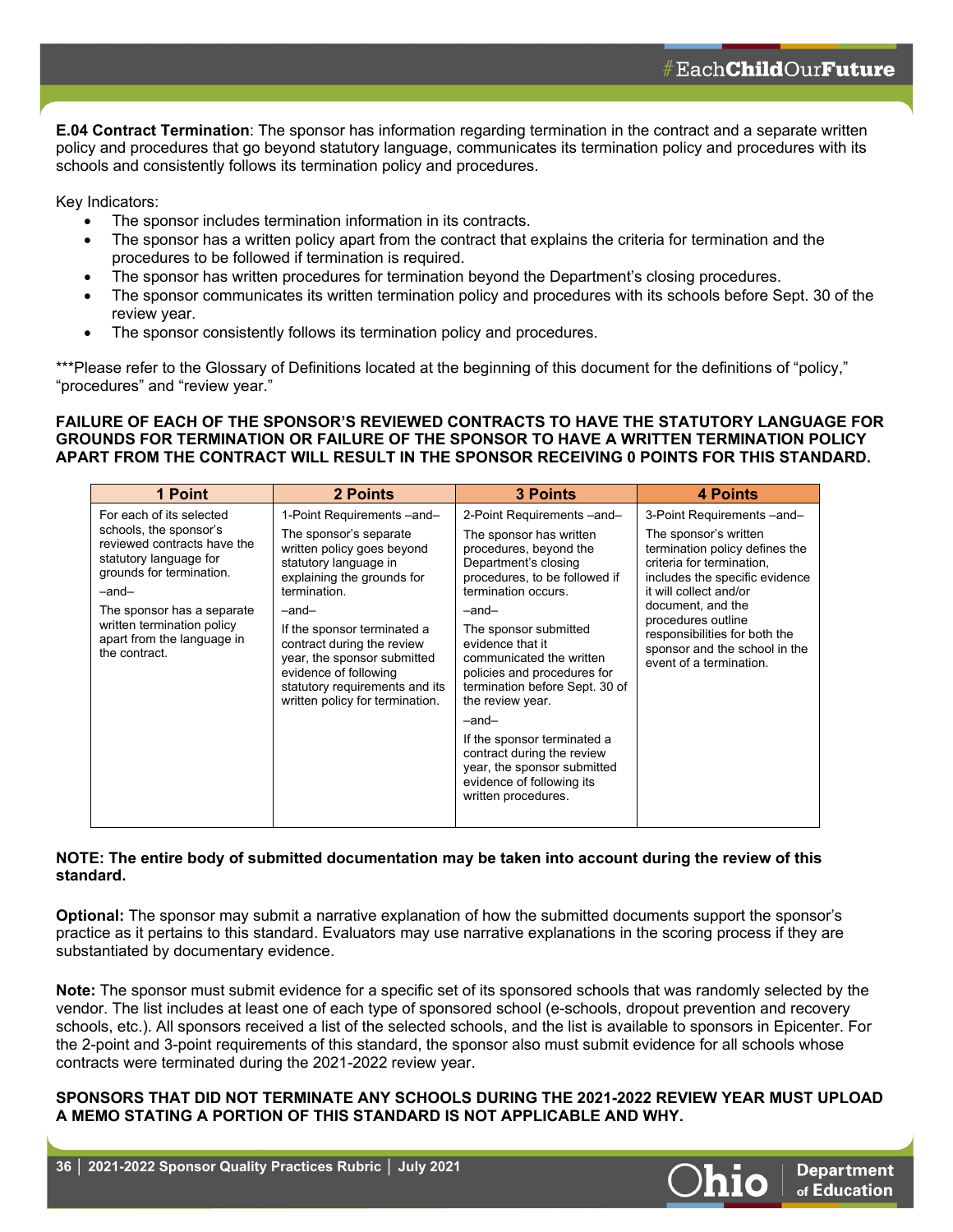☐ Evaluators: Check this box if the sponsor did not terminate any schools during the 2021-2022 review year. Such sponsors are evaluated on the policy portion of this standard only.

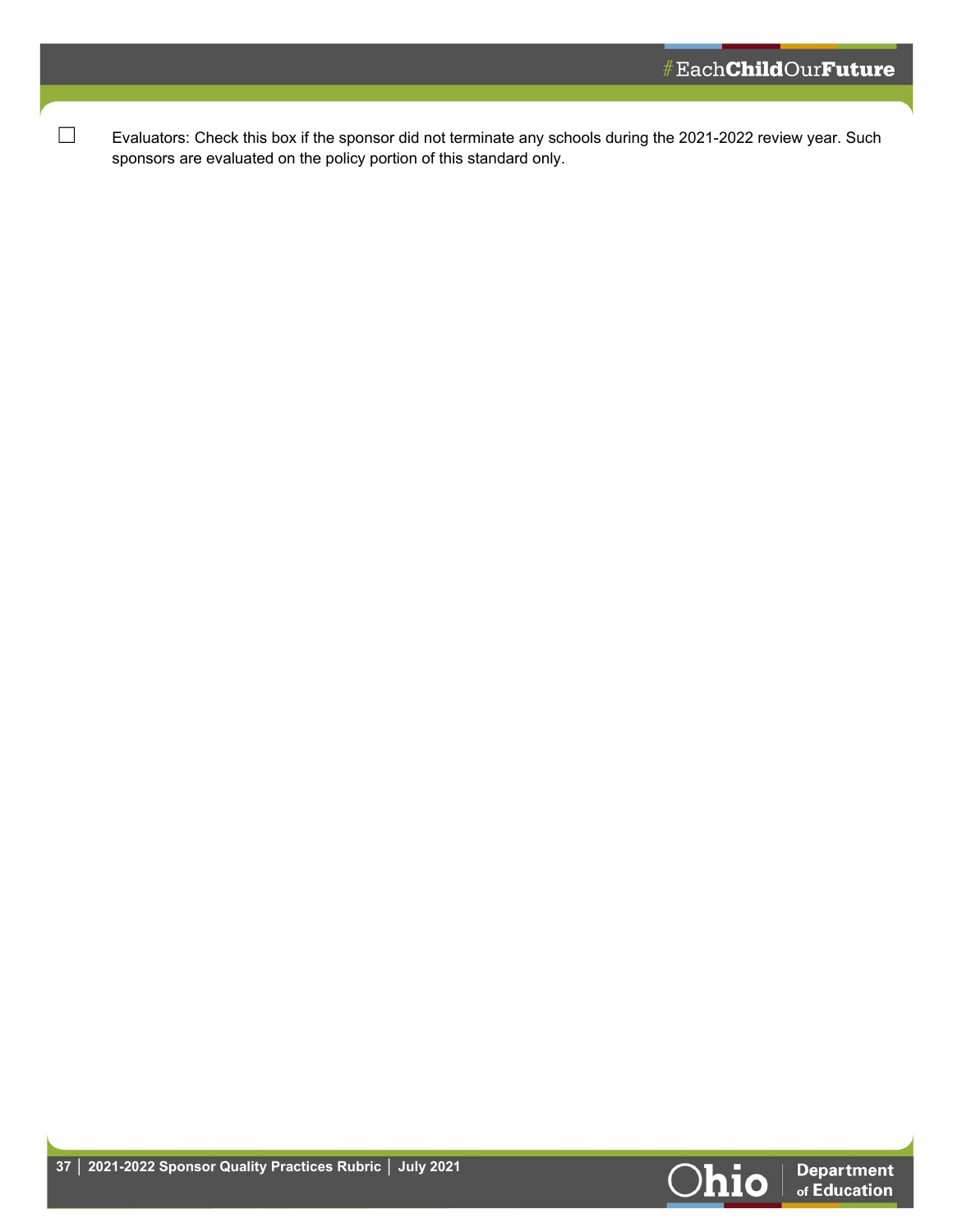**E.05 Closure Process**: The sponsor has information regarding its obligation to oversee school closure in the contract and a separate written policy and procedures that go beyond statutory language.

Key Indicators:

- The sponsor has a policy for overseeing school closure, which includes, but is not limited to, the following: a plan of action for schools closing prior to the end of the school year or due to financial difficulties, procedures for timely notification to parents, orderly transition of student records, disposition of school funds and assets, and submitting closing assurances.
- The sponsor's school closure policy is board adopted and in effect.
- If one or more of the sponsor's schools closed during the review year, the sponsor submits evidence of having overseen the closure process.

\*\*\*Please refer to the Glossary of Definitions located at the beginning of this document for the definitions of "guidance," "policy," "procedures," "process" and "review year."

#### **FAILURE OF THE SPONSOR TO INCLUDE LANGUAGE IN ITS CONTRACT WITH EACH OF ITS SELECTED SCHOOLS REGARDING THE SPONSOR'S OBLIGATION TO OVERSEE COMMUNITY SCHOOL CLOSURE WILL RESULT IN THE SPONSOR RECEIVING 0 POINTS FOR THIS STANDARD.**

| 1 Point                                                                                                                                                                                                                                                                                                                                                                                                                                                                                                                                                                                                                                                | <b>2 Points</b>                                                                                                                                                                                                                                                                                                                                                                                                                                                                                                                                                                                                                                              | <b>3 Points</b>                                                                                                                                                                                                                                                                                                                                                                                                                                                                                                                                                                               | <b>4 Points</b>                                                                                                                                                                                                                                                                                                                                                                                                                                                                                                                                                                                                                                                                                                                                                                                                                          |
|--------------------------------------------------------------------------------------------------------------------------------------------------------------------------------------------------------------------------------------------------------------------------------------------------------------------------------------------------------------------------------------------------------------------------------------------------------------------------------------------------------------------------------------------------------------------------------------------------------------------------------------------------------|--------------------------------------------------------------------------------------------------------------------------------------------------------------------------------------------------------------------------------------------------------------------------------------------------------------------------------------------------------------------------------------------------------------------------------------------------------------------------------------------------------------------------------------------------------------------------------------------------------------------------------------------------------------|-----------------------------------------------------------------------------------------------------------------------------------------------------------------------------------------------------------------------------------------------------------------------------------------------------------------------------------------------------------------------------------------------------------------------------------------------------------------------------------------------------------------------------------------------------------------------------------------------|------------------------------------------------------------------------------------------------------------------------------------------------------------------------------------------------------------------------------------------------------------------------------------------------------------------------------------------------------------------------------------------------------------------------------------------------------------------------------------------------------------------------------------------------------------------------------------------------------------------------------------------------------------------------------------------------------------------------------------------------------------------------------------------------------------------------------------------|
| For each of its selected<br>schools, the sponsor includes<br>language in each contract<br>regarding the sponsor's<br>obligation to oversee<br>community school closure,<br>$-but-$<br>One or more of the sponsor's<br>schools closed during the<br>review year, and the sponsor<br>did not submit evidence of<br>informing parents and/or<br>transitioning student records.<br>$-$ and/or $-$<br>One or more of the sponsor's<br>schools closed during the<br>previous review year, and the<br>sponsor did not submit the<br><b>Closing Assurances or</b><br><b>Quarterly Closing Assurances</b><br>if the Closing Assurances<br>Form is not complete. | For each of its selected<br>schools, the sponsor includes<br>language in each contract<br>regarding the sponsor's<br>obligation to oversee<br>community school closure.<br>$-$ and $-$<br>For each of the sponsor's<br>schools that closed during the<br>review year, the sponsor<br>submitted evidence of the<br>following:<br>- Informing parents;<br>- Transitioning student<br>records.<br>$-$ and $-$<br>For each of the sponsor's<br>schools that closed during the<br>previous review year, the<br>sponsor submitted the<br><b>Closing Assurances or</b><br><b>Quarterly Closing Assurances</b><br>if the Closing Assurances<br>Form is not complete. | 2-Point Requirements -and-<br>The sponsor submitted<br>evidence that it has a closure<br>policy that was adopted by its<br>governing board and was in<br>effect by Sept. 30 of the<br>review year.<br>$-$ and $-$<br>The policy and procedures<br>include, but are not limited to,<br>the following:<br>- A "plan of action to be<br>undertaken in the event the<br>community school<br>experiences financial<br>difficulties or closes prior to<br>the end of a school year"<br>(ORC 3314.023(F));<br>- Disposition of school funds<br>and assets;<br>- Submission of Closing<br>Assurances. | 3-Point Requirements -and-<br>The sponsor submitted its<br>own closure procedures,<br>apart from the Department's<br>closure quidance and<br>procedures that specify the<br>steps necessary to complete<br>the Department's Closing<br>Assurances Form and<br>outlines the responsibilities of<br>all the following:<br>• Sponsor;<br>• School governing<br>authority;<br>School staff;<br>School treasurer;<br>Management company (if<br>applicable).<br>-and-<br>For each of the sponsor's<br>schools that closed during the<br>review year, the sponsor<br>submitted evidence of<br>ensuring parents were 1)<br>notified of the school's<br>closure within two weeks of<br>the date on which the<br>governing authority passed<br>the resolution to close the<br>school and 2) were offered<br>assistance in finding a new<br>school. |

#### **SPONSORS THAT DID NOT CLOSE ANY SCHOOLS DURING THE 2020-2021 AND/OR THE 2021-2022 REVIEW YEAR MUST UPLOAD A MEMO STATING A PORTION OF THIS STANDARD IS NOT APPLICABLE AND WHY.**

 $\Box$  Evaluators: Check this box if the sponsor did not close any schools during the 2021-2022 review year. Such sponsors are not evaluated on informing parents or transitioning school records during the review year.

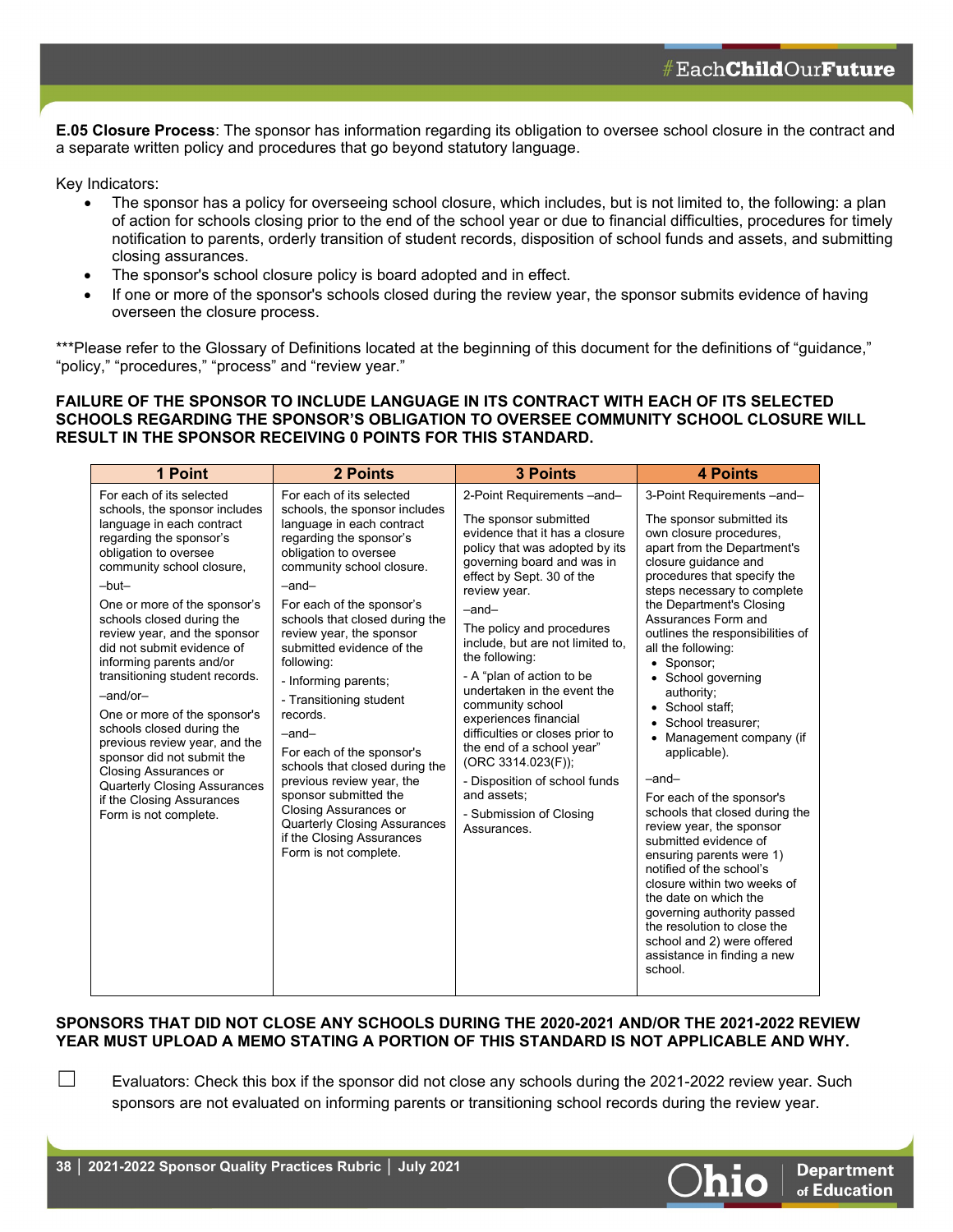**Department** of Education

 $\Box$  Evaluators: Check this box if the sponsor did not close any schools during the 2020-2021 review year. Such sponsors are not evaluated on submitting Closing Assurances for the previous review year.

**Optional:** The sponsor may submit a narrative explanation of how the submitted documents support the sponsor's practice as it pertains to this standard. Evaluators may use narrative explanations in the scoring process if they are substantiated by documentary evidence.

**Note:** The sponsor must submit evidence for a specific set of its sponsored schools that was randomly selected by the vendor. The list includes at least one of each type of sponsored school (e-schools, dropout prevention and recovery schools, etc.). All sponsors received a list of the selected schools, and the list is available to sponsors in Epicenter. For the 1-point, 2-point, 3-point and 4-point requirements of this standard, the sponsor also must submit evidence for all schools that closed during the 2020-2021 review year and the 2021-2022 review year.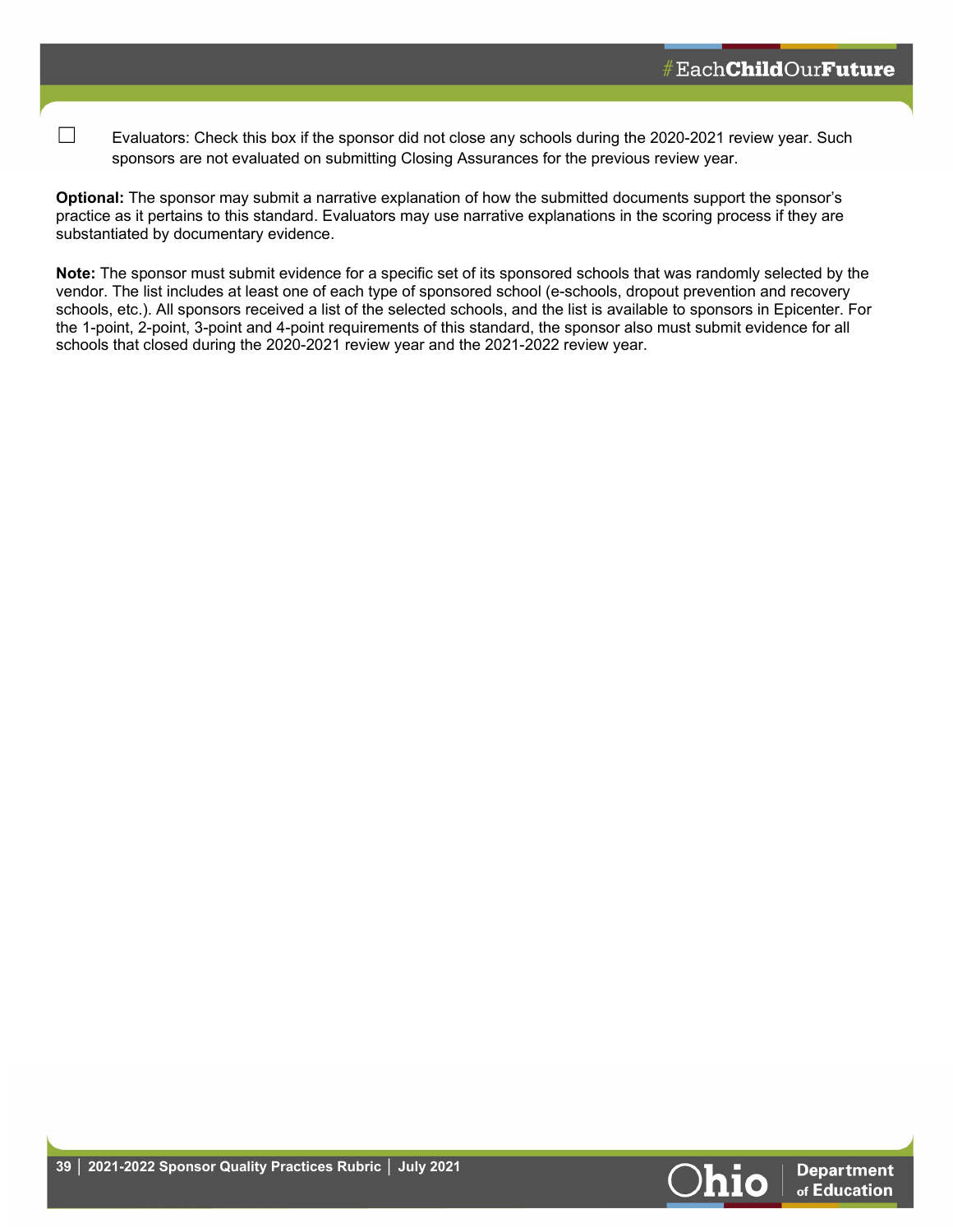**Department** of Education

**E.06 Renewal Reviewer Protocols**: For schools seeking to renew, reviewers carefully and consistently examine renewal materials and the results of the high-stakes review.

Key Indicators:

- The sponsor has specific protocols for evaluating contract renewal that include a rubric with renewal criteria.
- The renewal rubric takes into account a high-stakes review that aligns to the performance framework in the contract.
- The results of the high-stakes review are evaluated and account for at least 67 percent of contract renewal scoring.
- The rubric identifies the lowest possible points that a school must earn to have its contract renewed.
- The protocols require each reviewer to score and document the rating for each selection criteria.
- Reviewers are trained on the protocols prior to reviewing contract renewals.

\*\*\*Please refer to the Glossary of Definitions located at the beginning of this document for the definitions of "calibration," "protocol," "rubric," "high-stakes review" and "performance framework" and "review year."

#### **FAILURE OF THE SPONSOR TO SUBMIT PROTOCOLS FOR EVALUATING CONTRACT RENEWAL OR EVIDENCE THAT REVIEWERS RECEIVE TRAINING ON THE RENEWAL PROTOCOLS WILL RESULT IN THE SPONSOR RECEIVING 0 POINTS FOR THIS STANDARD.**

| 1 Point                                                                                                                                                                              | 2 Points                                                                                                                                                                                                                                                                                                 | <b>3 Points</b>                                                                                                                                                                                                                                                                                                                                                                                                                                                                                                       | <b>4 Points</b>                                                                                                                                                                                                                                                                                                                                                                                                                                                   |
|--------------------------------------------------------------------------------------------------------------------------------------------------------------------------------------|----------------------------------------------------------------------------------------------------------------------------------------------------------------------------------------------------------------------------------------------------------------------------------------------------------|-----------------------------------------------------------------------------------------------------------------------------------------------------------------------------------------------------------------------------------------------------------------------------------------------------------------------------------------------------------------------------------------------------------------------------------------------------------------------------------------------------------------------|-------------------------------------------------------------------------------------------------------------------------------------------------------------------------------------------------------------------------------------------------------------------------------------------------------------------------------------------------------------------------------------------------------------------------------------------------------------------|
| The sponsor submitted<br>evidence of written protocols<br>for evaluating contract<br>renewal.<br>$-0r-$<br>There is evidence that<br>reviewers receive training on<br>the protocols. | The sponsor submitted<br>evidence of written protocols<br>for evaluating and scoring<br>individual renewal criteria and<br>the results of the high-stakes<br>review that aligns with the<br>performance framework.<br>–and–<br>There is evidence that<br>reviewers receive training on<br>the protocols. | 2-Point Requirements -and-<br>The sponsor's submitted written<br>protocols for evaluating contract<br>renewal include a rubric (per<br>the definition contained in this<br>Quality Rubric) for all renewal<br>criteria and the high-stakes<br>review results.<br>$-$ and $-$<br>The sponsor's rubric includes a<br>cut score that identifies the<br>lowest possible points the<br>school must earn to have its<br>contract renewed.<br>$-$ and $-$<br>New reviewers receive training<br>on the protocols and rubrics. | 3-Point Requirements -and-<br>The sponsor submitted<br>evidence it requires each<br>reviewer to individually score<br>and document the rating for<br>each renewal criteria.<br>$-$ and $-$<br>All reviewers receive training on<br>the protocols and rubrics<br>annually, which includes<br>reviewer calibration.<br>$-$ and $-$<br>The results of the high-stakes<br>review are evaluated and<br>account for at least 67 percent<br>of contract renewal scoring. |

**Optional:** The sponsor may submit a narrative explanation of how the submitted documents support the sponsor's practice as it pertains to this standard. Evaluators may use narrative explanations in the scoring process if they are substantiated by documentary evidence.

#### **SPONSORS THAT DID NOT RECEIVE ANY APPLICATIONS DURING THE 2021-2022 REVIEW YEAR MUST UPLOAD A MEMO STATING A PORTION OF THE STANDARD IS NOT APPLICABLE AND WHY.**

☐ Evaluators: Check this box if the sponsor did not have any schools up for renewal during the 2021-2022 review year. Such sponsors are evaluated only on the contract renewal protocols portion of this standard and not evaluated on the training portion.

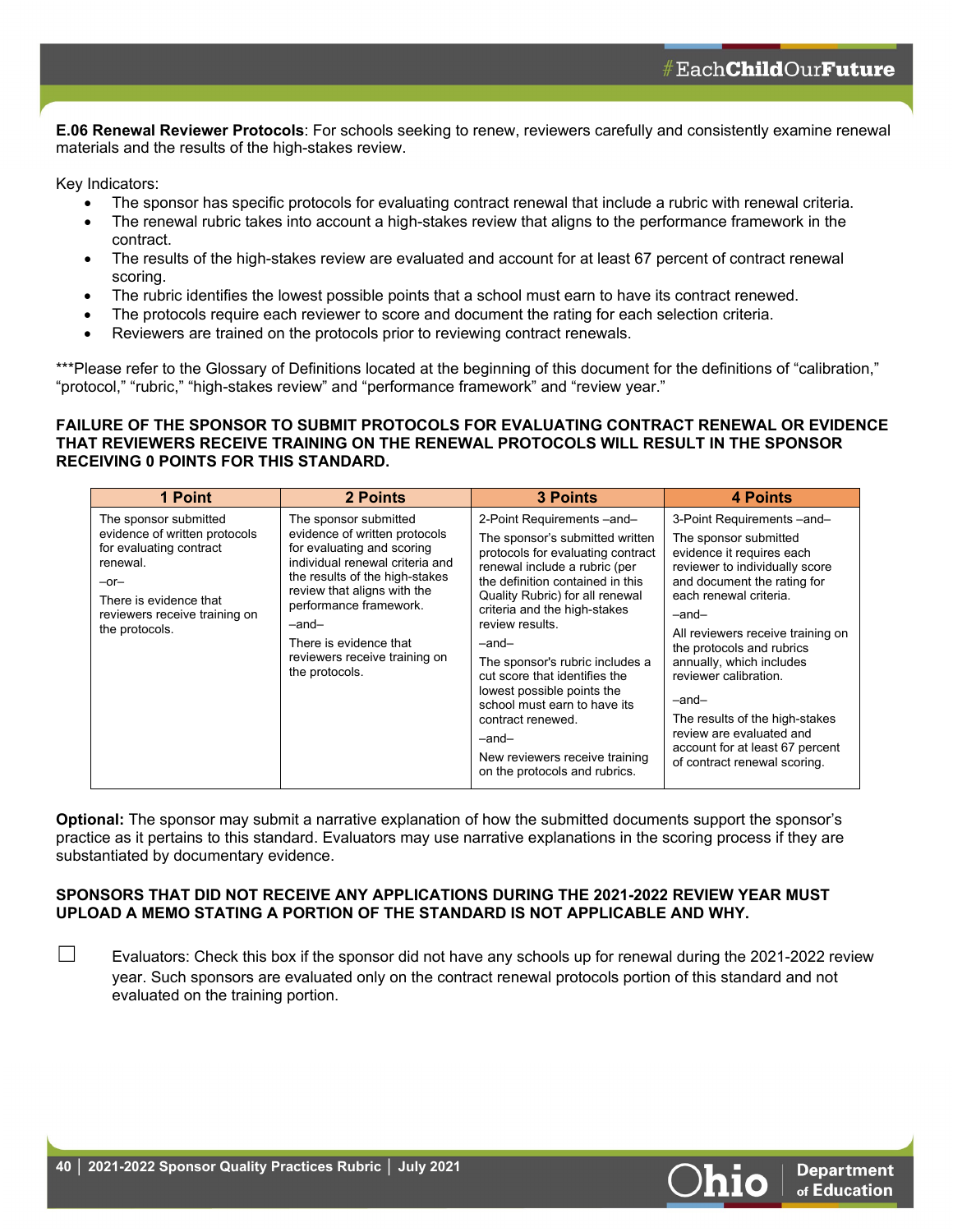# **F. Technical Assistance**

**F.01 Ongoing Technical Assistance**: The sponsor has an established process for determining the needs of its schools, and it conducts a needs assessment to determine what type of technical assistance it offers.

Key Indicators:

- The sponsor provides timely technical assistance to its schools in response to issues, problems and concerns once they are identified by either the school or the sponsor.
- The sponsor solicits information from the school about its needs for technical assistance and about the quality and impact of previous technical assistance through a needs assessment.
- The sponsor uses the results of a needs assessment to plan technical assistance to its schools.

\*\*\*Please refer to the Glossary of Definitions located at the beginning of this document for the definitions of "technical assistance," "needs assessment," "process" and "survey."

#### **FAILURE OF THE SPONSOR TO SUBMIT EVIDENCE OF PROVIDING TECHNICAL ASSISTANCE TO ITS SCHOOLS WILL RESULT IN THE SPONSOR RECEIVING 0 POINTS FOR THIS STANDARD.**

| 1 Point<br>The sponsor submitted<br>evidence it provides technical<br>assistance to its schools. | 2 Points<br>1-Point Requirements -and-<br>The sponsor submitted<br>evidence it solicits<br>information about the<br>technical assistance needs of | <b>3 Points</b><br>2-Point Requirements -and-<br>The sponsor submitted<br>evidence it solicits feedback<br>on the quality and impact of<br>the technical assistance that | 4 Points<br>3-Point Requirements -and-<br>The sponsor submitted<br>evidence of using the results<br>of a needs assessment to<br>provide at least three different |
|--------------------------------------------------------------------------------------------------|---------------------------------------------------------------------------------------------------------------------------------------------------|--------------------------------------------------------------------------------------------------------------------------------------------------------------------------|------------------------------------------------------------------------------------------------------------------------------------------------------------------|
|                                                                                                  | its schools through a needs<br>assessment.                                                                                                        | it provides to its schools<br>through a survey or as part of<br>a needs assessment.                                                                                      | instances of technical<br>assistance to its schools.                                                                                                             |

**Note:** The sponsor must submit evidence for a specific set of its sponsored schools that was randomly selected by the vendor. The list includes at least one of each type of sponsored school (e-schools, dropout prevention and recovery schools, etc.). All sponsors received a list of the selected schools, and the list is available to sponsors in Epicenter.

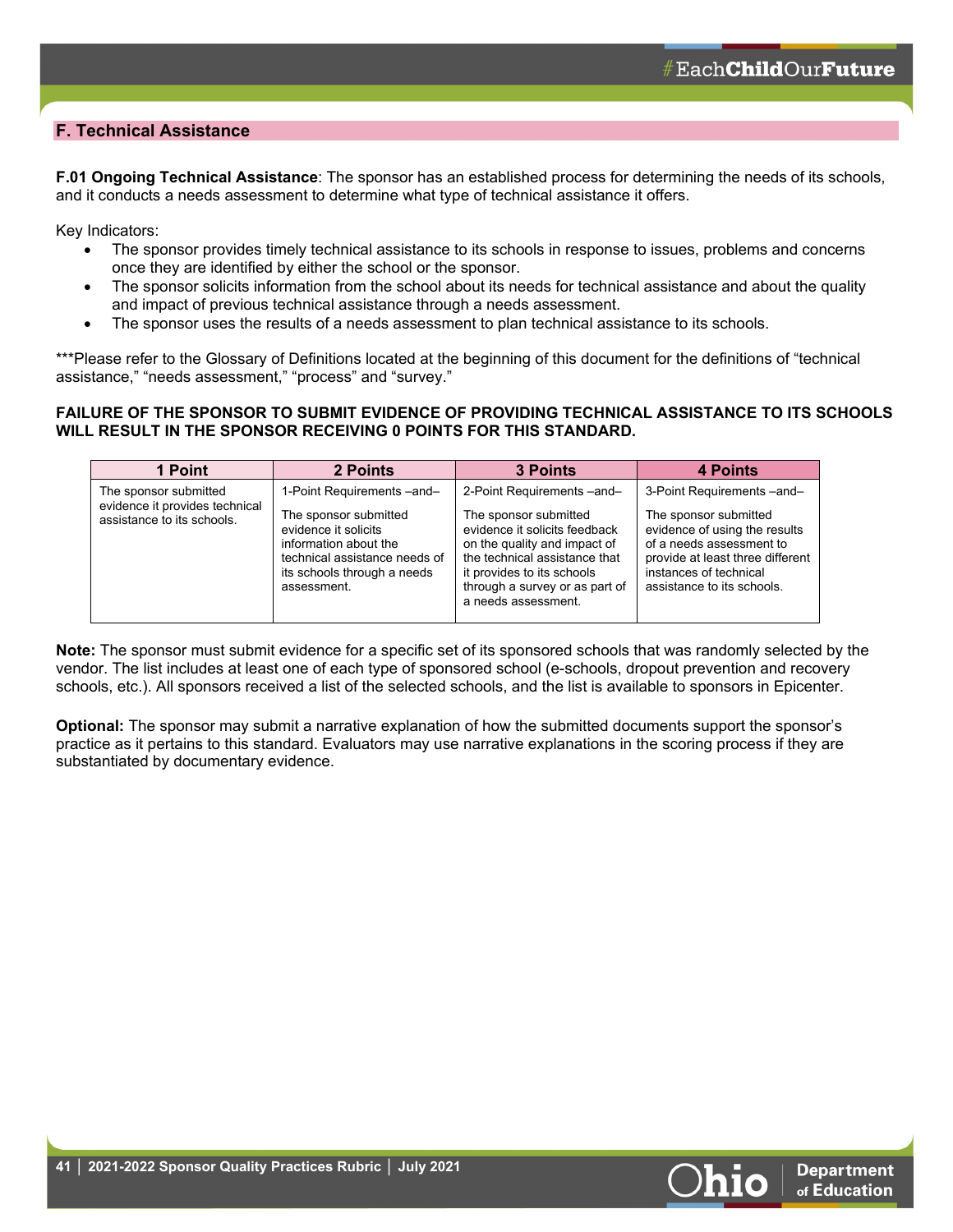**F.02 Legal and Policy Updates**: The sponsor updates schools on relevant legal and policy changes.

Key Indicators:

- The sponsor has a method by which it informs its schools of changes to rule, law and/or policy that impact the community school operations.
- The sponsor provides an annual training to assist its schools in understanding changes to rule, law and policy that impact community school operations.

\*\*\*Please refer to the Glossary of Definitions located at the beginning of this document for the definitions of "policy" and "guidance."

#### **FAILURE OF THE SPONSOR TO SUBMIT EVIDENCE OF UPDATING ITS SCHOOLS ON CHANGES TO RULE, LAW AND/OR POLICY THAT IMPACT COMMUNITY SCHOOL OPERATIONS WILL RESULT IN THE SPONSOR RECEIVING 0 POINTS FOR THIS STANDARD.**

| 1 Point                                                                                                                                                                                                                                                                      | 2 Points                                                                                                                                                                                                                                                                                                                          | <b>3 Points</b>                                                                                                                                                                                                                                                                      | 4 Points                                                                                                                                                                                                                      |
|------------------------------------------------------------------------------------------------------------------------------------------------------------------------------------------------------------------------------------------------------------------------------|-----------------------------------------------------------------------------------------------------------------------------------------------------------------------------------------------------------------------------------------------------------------------------------------------------------------------------------|--------------------------------------------------------------------------------------------------------------------------------------------------------------------------------------------------------------------------------------------------------------------------------------|-------------------------------------------------------------------------------------------------------------------------------------------------------------------------------------------------------------------------------|
| The sponsor did not submit<br>evidence of providing schools<br>with written guidance on<br>changes in rule, law and/or<br>policy that impact community<br>school operations,<br>$-but-$<br>The sponsor did submit<br>evidence of directing its<br>schools to another source. | The sponsor submitted<br>evidence of providing schools<br>with written guidance on<br>changes in rule, law and/or<br>policy that impact community<br>school operations.<br>$-but-$<br>The sponsor did not submit<br>evidence of doing so on a<br>regular basis (for example,<br>semi-annually, three times a<br>year, quarterly). | The sponsor submitted<br>evidence of providing schools<br>with <sup>7</sup> a regular publication (for<br>example, semi-annually,<br>three times a year, quarterly)<br>with written quidance on<br>changes in rule, law and/or<br>policy that impact community<br>school operations. | 3-Point Requirements -and-<br>The sponsor submitted<br>evidence it provides an<br>annual training to assist its<br>schools in understanding<br>changes in rule, law and<br>policy that impact community<br>school operations. |

**Note:** The sponsor must submit evidence for a specific set of its sponsored schools that was randomly selected by the vendor. The list includes at least one of each type of sponsored school (e-schools, dropout prevention and recovery schools, etc.). All sponsors received a list of the selected schools, and the list is available to sponsors in Epicenter.

**Optional:** The sponsor may submit a narrative explanation of how the submitted documents support the sponsor's practice as it pertains to this standard. Evaluators may use narrative explanations in the scoring process if they are substantiated by documentary evidence.



**Department** of Education

<span id="page-41-0"></span> $^7$  Text changed from "having a" on the 2020-2021 quality rubric to "providing schools with" on the 2021-2022 quality rubric.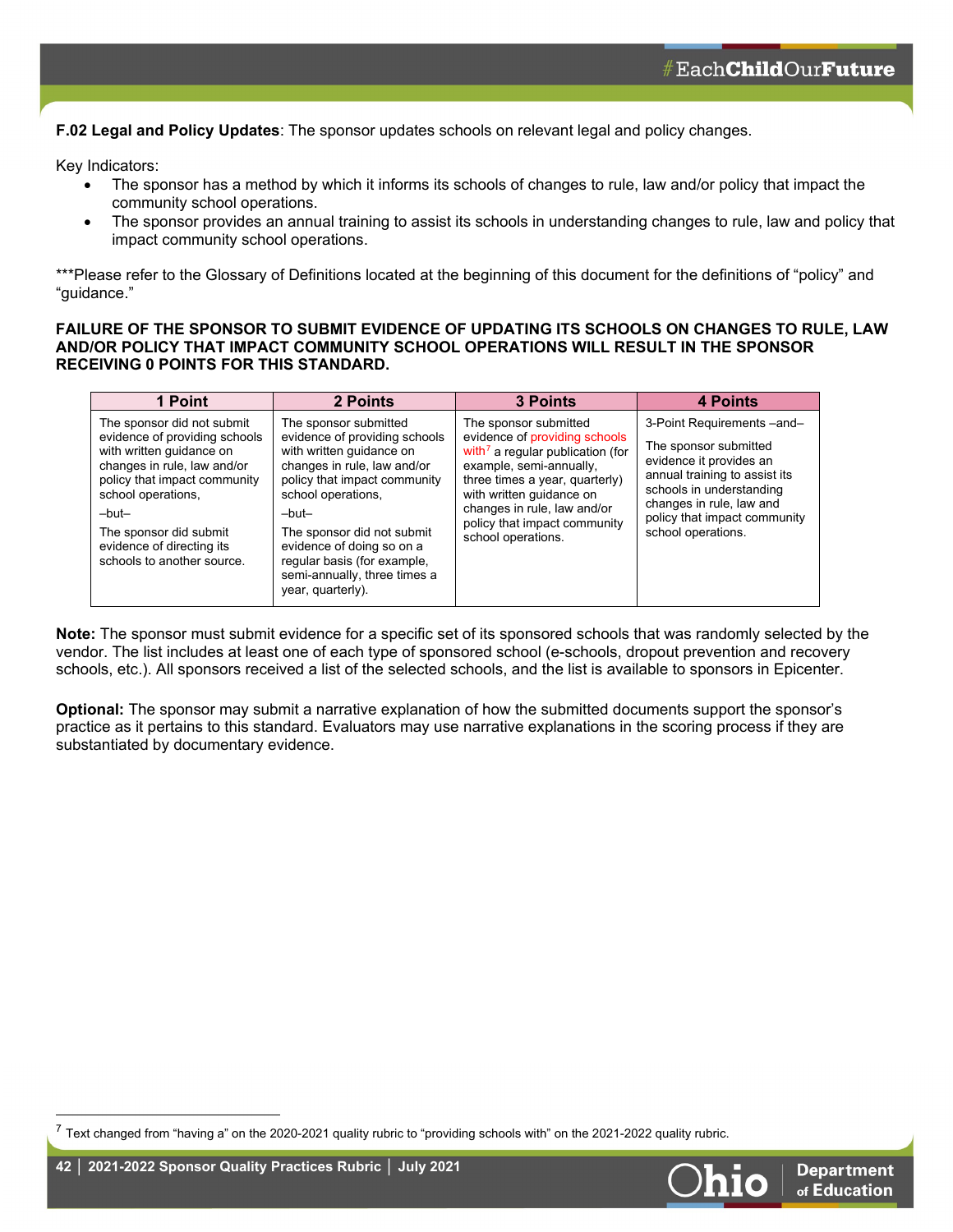**F.03 Professional Development for Schools**: The sponsor uses the results of a needs assessment to determine which professional development opportunities to offer.

Key Indicators:

- The sponsor shares and/or offers professional development opportunities with its schools regularly.
- The sponsor shares and/or offers professional development opportunities based on data about school needs.
- The sponsor shares and/or offers professional development opportunities that are specific to community schools.

\*\*\*Please refer to the Glossary of Definitions located at the beginning of this document for the definition of "needs" assessment" and "professional development."

#### **FAILURE OF THE SPONSOR TO SUBMIT EVIDENCE OF SHARING PROFESSIONAL DEVELOPMENT OPPORTUNITIES WITH ITS SCHOOLS WILL RESULT IN THE SPONSOR RECEIVING 0 POINTS FOR THIS STANDARD.**

| 1 Point                                                                                                                                                                                                                                                                                                                                                     | 2 Points                                                                                                                                                                                   | <b>3 Points</b>                                                                                                                                                                                                                                                                                                                                                          | <b>4 Points</b>                                                                                                                                                                                                                                                                                                                                                                                |
|-------------------------------------------------------------------------------------------------------------------------------------------------------------------------------------------------------------------------------------------------------------------------------------------------------------------------------------------------------------|--------------------------------------------------------------------------------------------------------------------------------------------------------------------------------------------|--------------------------------------------------------------------------------------------------------------------------------------------------------------------------------------------------------------------------------------------------------------------------------------------------------------------------------------------------------------------------|------------------------------------------------------------------------------------------------------------------------------------------------------------------------------------------------------------------------------------------------------------------------------------------------------------------------------------------------------------------------------------------------|
| The sponsor submitted<br>evidence it shares and/or<br>offers information about<br>professional development<br>opportunities with its<br>community schools at least<br>once per year.<br>$-0r-$<br>The sponsor mandates its<br>schools participate in specific<br>professional development,<br>beyond any training that is a<br>requirement of the contract. | The sponsor submitted<br>evidence it shares and/or<br>offers information about<br>professional development<br>opportunities with its<br>community schools three or<br>more times per year. | 2-Point Requirements-and-<br>The sponsor submitted<br>evidence it shares and/or<br>offers information about<br>professional development<br>opportunities with its schools<br>according to a process.<br>–and–<br>The sponsor submitted<br>evidence it completes a<br>needs assessment to<br>determine the professional<br>development needs of its<br>community schools. | 3-Point Requirements-and-<br>The sponsor submitted<br>evidence of using the results<br>of a needs assessment to<br>determine which professional<br>development opportunities it<br>shares and/or offers.<br>-and-<br>The sponsor submitted<br>evidence that at least one of<br>the professional development<br>opportunities it shared and/or<br>offered was specific to<br>community schools. |

#### **NOTE: The entire body of submitted documentation may be taken into account during the review of this standard.**

**Note:** The sponsor must submit evidence for a specific set of its sponsored schools that was randomly selected by the vendor. The list includes at least one of each type of sponsored school (e-schools, dropout prevention and recovery schools, etc.). All sponsors received a list of the selected schools, and the list is available to sponsors in Epicenter.